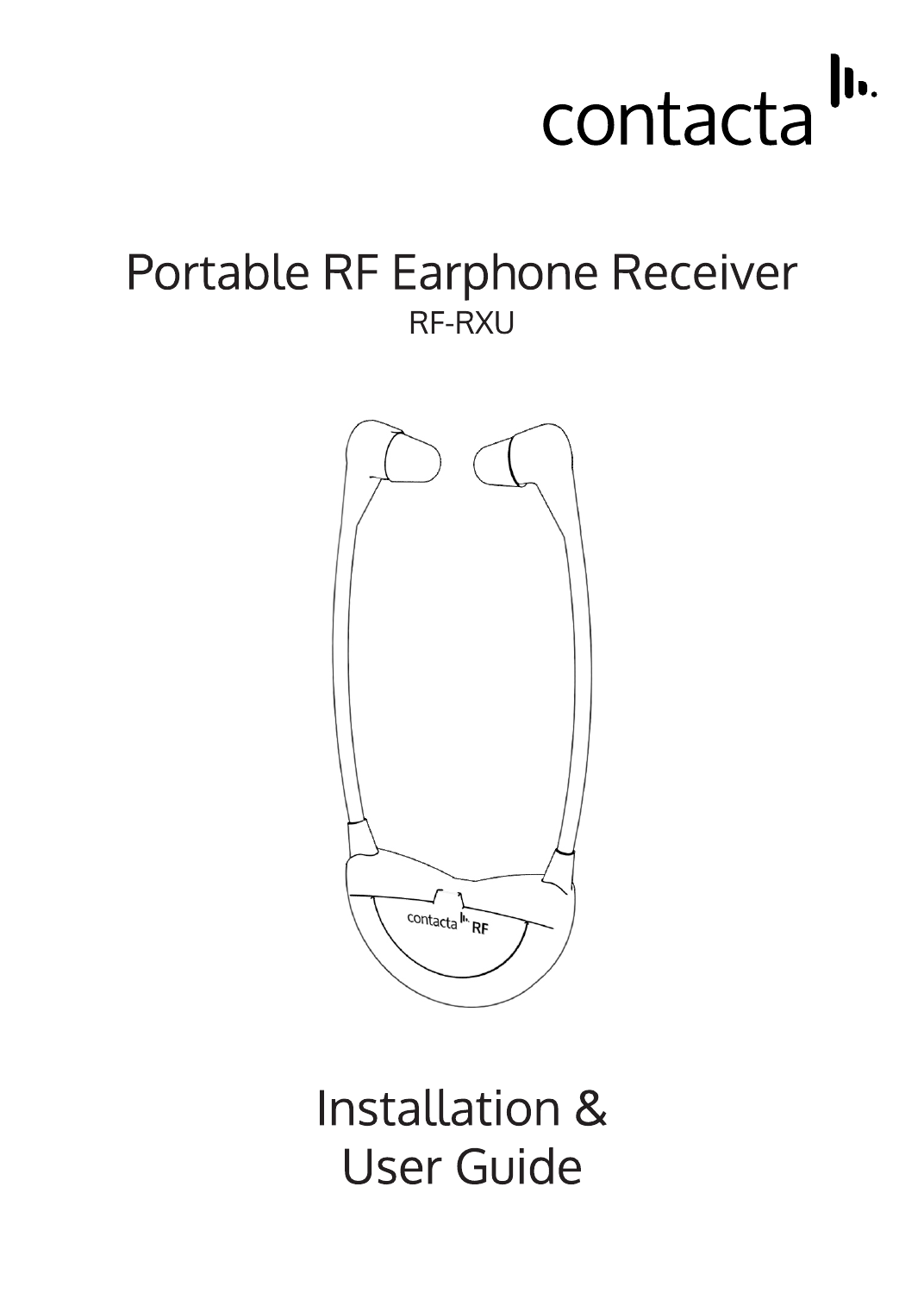## **1. General information**

## **1.1 Introduction**

Thank you very much for purchasing the Contacta RF communication system! You have chosen a modern and reliable system. Please read this manual carefully to be able to set up the unit correctly and to familiarize yourself with all of the systems features.

Contacta RF is an ideal system for application within groups – ranging from simple dialogue to interpreter-, team-teaching- and conference systems. Being slim and light-weight in design, it combines quality and versatility with easy use and state-of-the-art radio technology.

## **1.2 Scope of delivery Contacta RF-RXU**

Please check if all of the following components are included:

- Contacta RF-RXU
- rechargeable battery
- user manual
- warranty card

Should any parts be missing, please contact your dealer or the manufacturer directly.

## **1.3 Main Features**

- Worldwide compatibility due to restriction-free 2.4 GHz transmission
- Large transmission range of up to 150 m
- Fully digitalized crystal clear sound quality
- Up to 6 hours of use per battery charge
- Switches on and off automatically
- Easy connecting to transmitters

## **1.4 Available accessories**

- Silicone rubber earpieces, standard (24 pairs)
- Silicone rubber earpieces, tapered (24 pairs)
- Rechargeable battery BATT-RF-RXU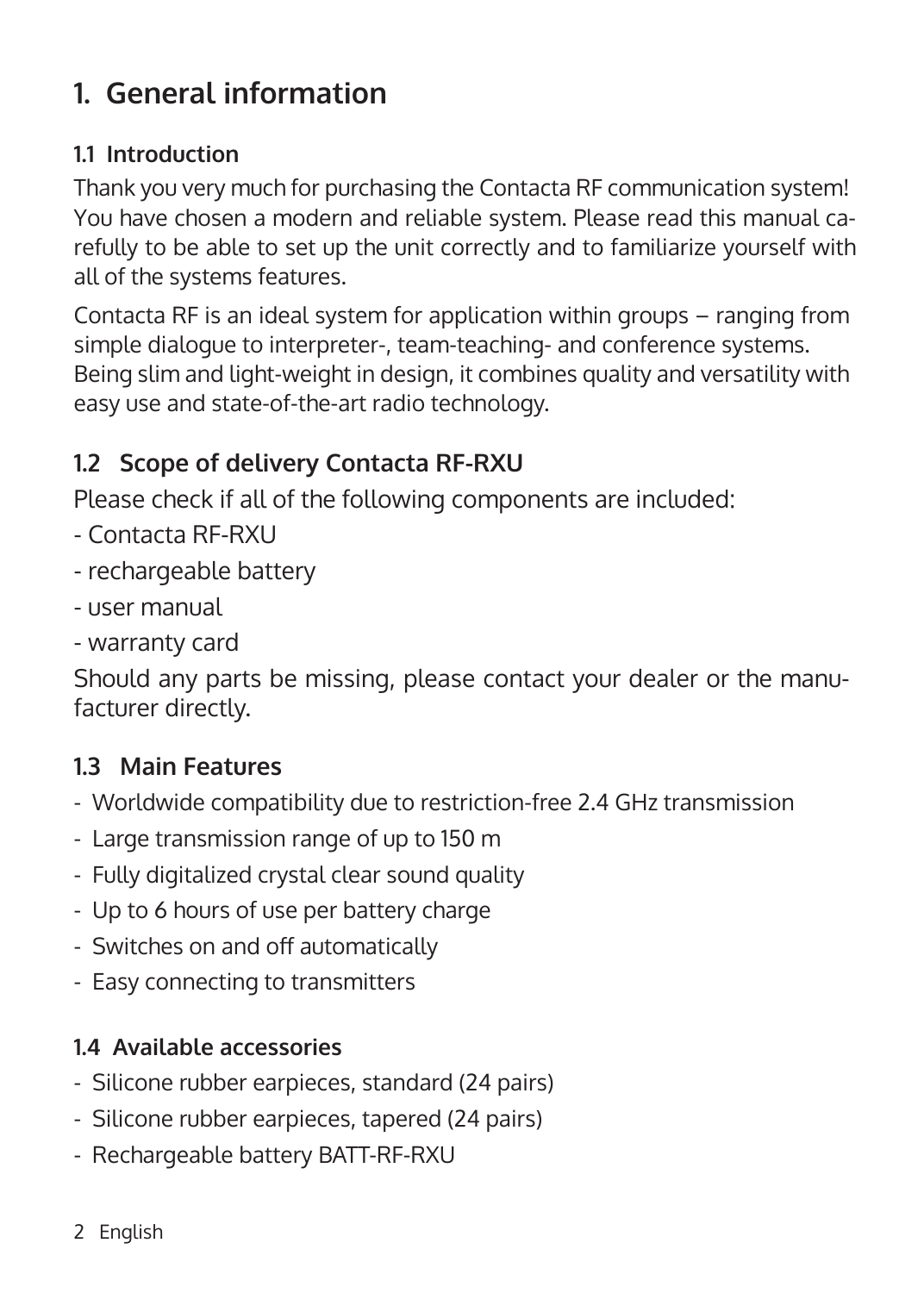## **2. Contacta RF-RXU underchin receiver**

## **2.1 Controls and displays**

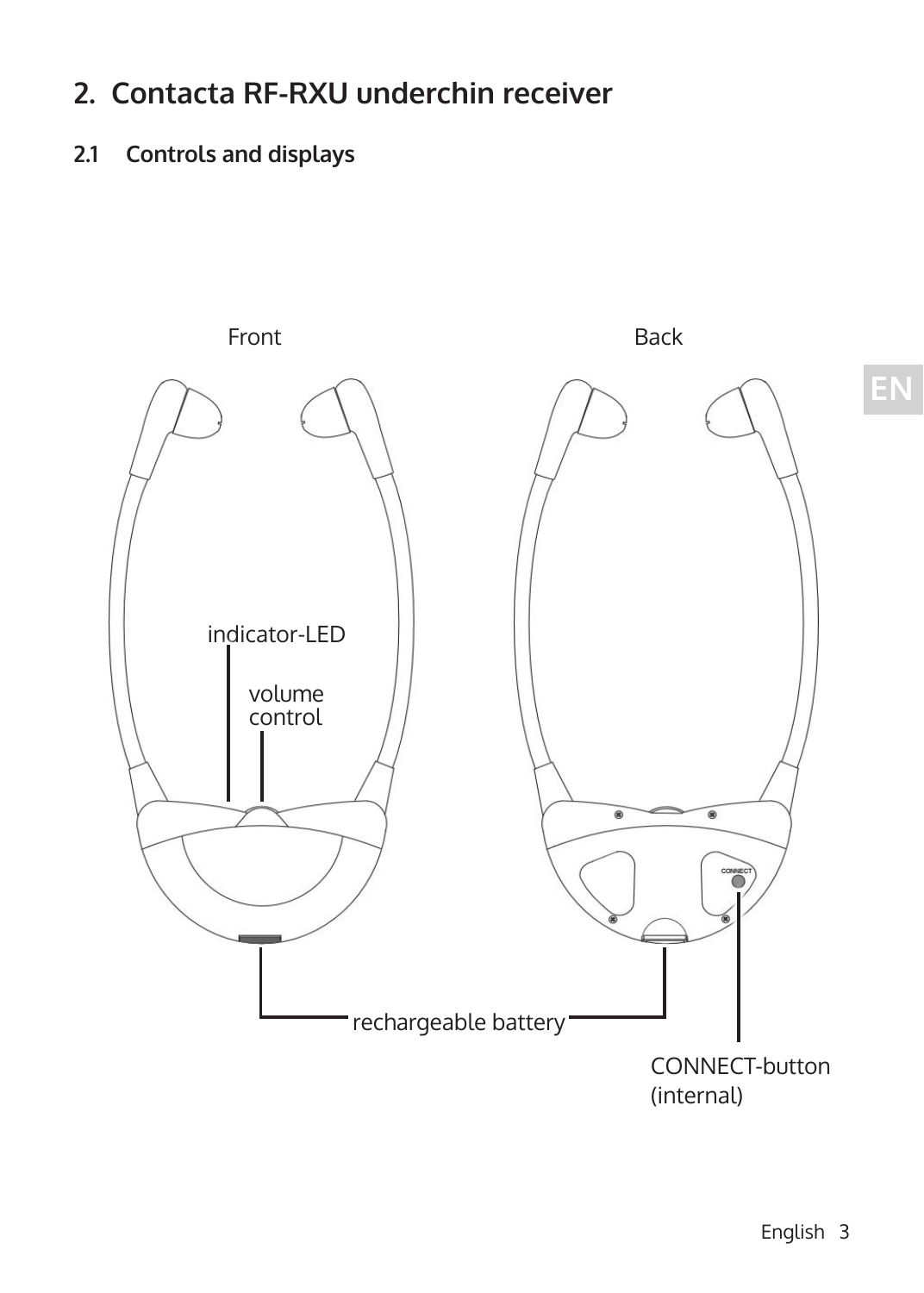## **3. Safety information**

- The device is designed exclusively for operation within dry interior spaces. A flawless function is guaranteed for a room temperature of 10 °C to 35 °C.
- Please handle the device and the accessories carefully and use them only in low-dust and clean locations.
- Clean the transmitter regularly. When used for groups of people, the silicone rubber earpieces should be cleaned or replaced after use for hygienic reasons. Replacement ear pieces are available as accessories (see page 2 and 7).

### **Caution:**

The receiver can be set to a high volume. Please adhere to the following information to protect your ears or the ears of persons with normal hearing, especially children, from hearing impairments caused by high volume.

- Please set a low volume level before you put the receiver on.
- During use, adjust the volume to an agreeable level.
- Before using this product with a pacemaker, please contact your physician or the manufacturer of the pacemaker to ensure that the pacemaker is not subject to possible interference.

### **Safety information for the lithium polymer battery**

The battery used in the RF-RXU is a lithium polymer battery, which was produced in accordance with the most current standards and safety regulations. The battery can be damaged when misused or if not used according to the specifications.

### **Warning!**

The following risks exist in extreme cases:



- Heat development Fire development<br>- Explosion Smoke and gas de
- 

- Smoke and gas development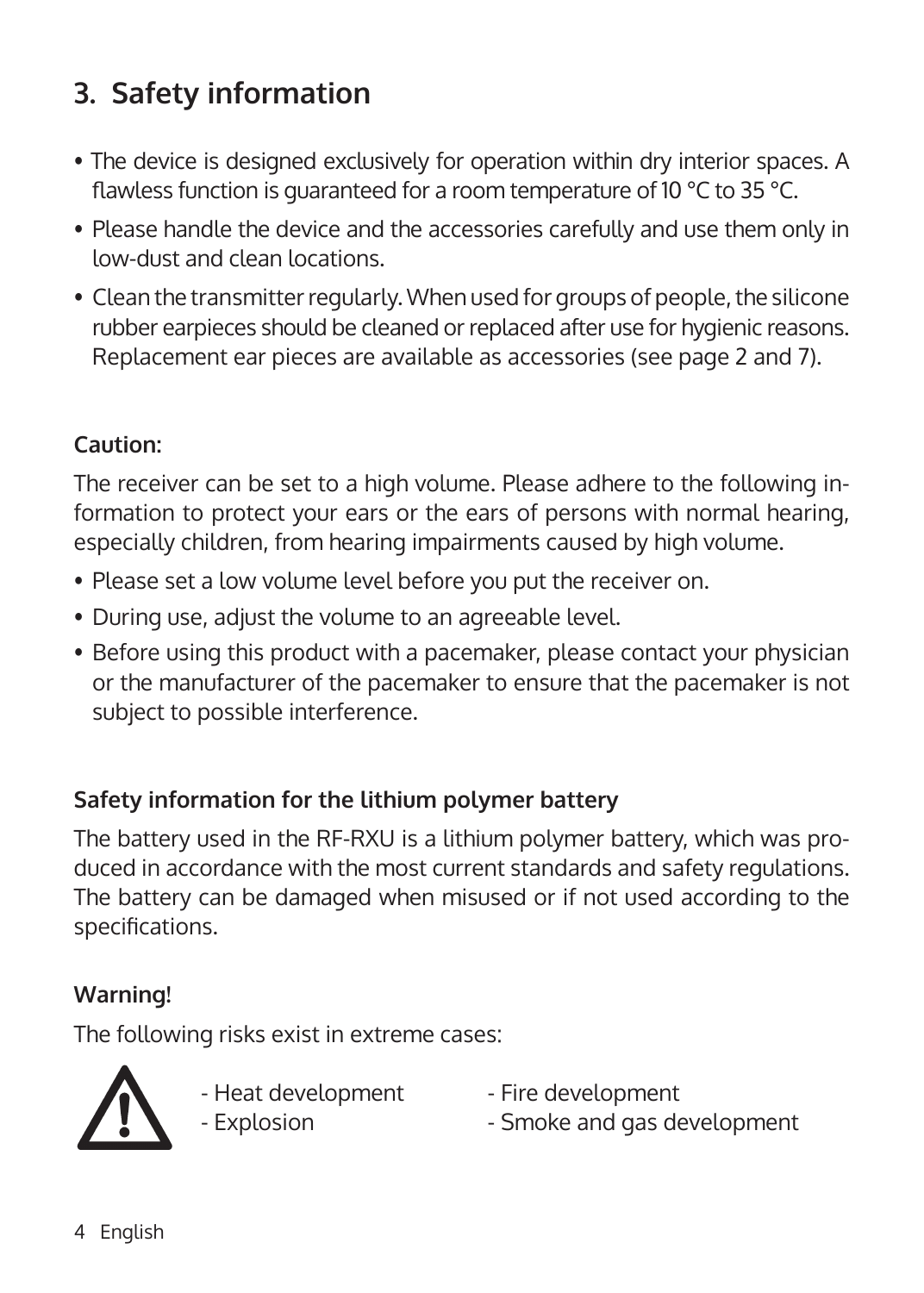- Do not heat the battery above 70°C, e.g., through sun radiation or by casting it into fire.
- Do not expose the battery to water or moisture.
- Protect the battery from short circuits.
- Do not disassemble or deform the battery.
- Store device / battery in cool and dry places at room temperature.
- Use only the provided chargers for the battery.
- Recharge the battery in the device regularly in case the device is not used for a longer time (every 6 months for app. 1 hour).
- Charge the battery only at ambient temperatures of 10°C to 40°C.
- Do not recharge the battery if the device is clearly damaged.

#### **Handling:**

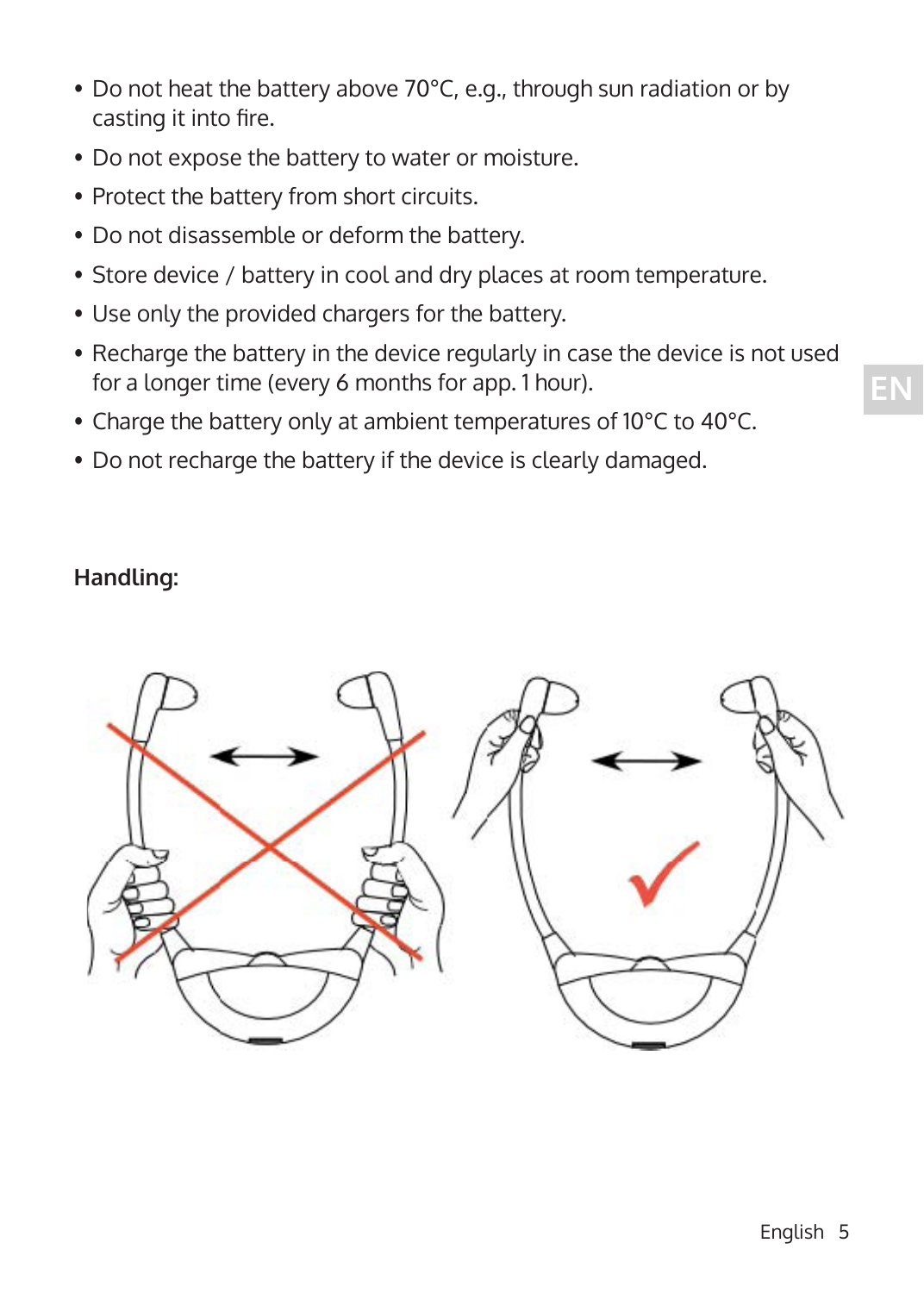## **4. Using the RF-RXU**

### **4.1 Volume adjustment**

Adjust the volume control initially to a low volume to protect your ears. The volume increases when you turn the dial in the direction of »5« and it decreases when you turn the dial in the direction of »0«.

### **4.2 Switching on and off**

Place the receiver on your ears. The receiver switches on automatically when the speaker arms are expanded. The receiver is switched off automatically when taking it off.

### **4.3 Reception**

Reception will start as soon as the device is switched on. The blue indicator LED will blink twice every second during an active connection with a Contacta RF transmitter. The indicator LED will begin to blink if there is no active connection.

### **4.3 Connecting to a Contacta RF transmitter**

Switch a Contacta RF transmitter (RF-TX1, RF-TRX, RF-TXS, or RF-TXRM) on. The transmitter should be set to MASTER-priority (except RF-TX1, which is MASTER by default).

To make sure that the RF-RXU connects to the transmission of the intended transmitter, the receiver should be in close proximity to this transmitter. Place the RF-RXU on your ears and use a pointed object to press the internal CON-NECT-button for 2 seconds. The LED blinks in fast succession and the receiver will now connect with the transmitter

When switching the receiver off and on again, the receiver will automatically connect to the previously connected transmitter, given that its channel group number has not been changed since then. If the channel group number of the respective transmitter has changed, the receiver needs to be reconnected by means of the CONNECT button, as described above.

### **4.4 Power supply / recharge**

The device is equipped with a rechargeable lithium-polymer battery of 3,7 V / 280 mAh. Place the RF-RXU in the charging dock of the respective charger (single charger, charging case RF-RXU-DC10).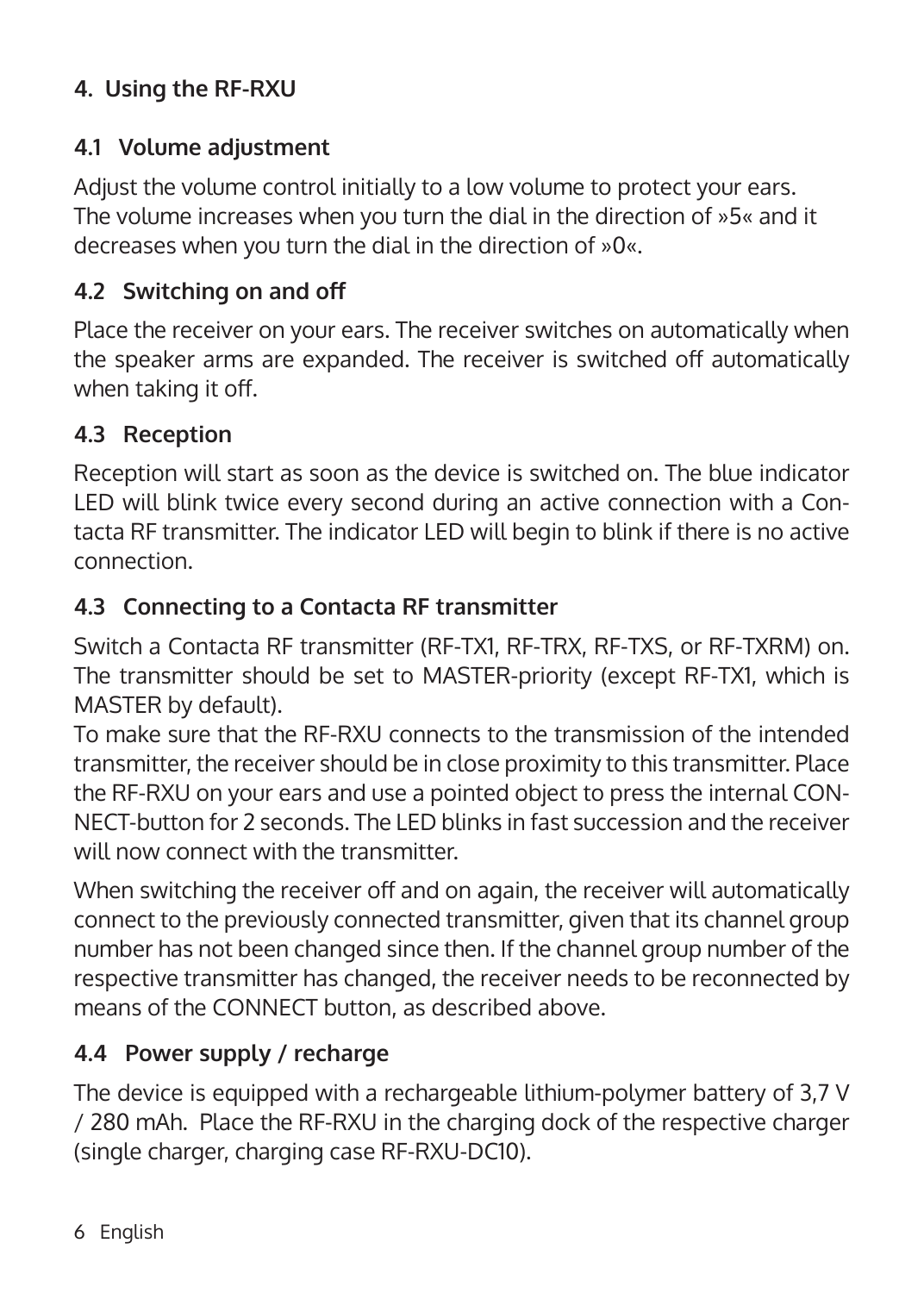The red charging status LED is lit during recharge. The LED switches off when the battery is fully loaded.

## **4.5 Silicone rubber earpieces - cleaning / replacing**

You can easily pull the earpieces from the speakers. Clean the earpieces with mild soapy water. Dry the earpieces well before replacing them. The skin-neutral silicone earpieces must be replaced if they are very contaminated or damaged.

## **5. Specifications Contacta RF-RXU**

| Device type:         | Receiver                                               |
|----------------------|--------------------------------------------------------|
| Dimensions:          | $225 \times 95 \times 19$ mm (H $\times$ W $\times$ D) |
| Weight:              | 70 g (incl. battery)                                   |
| Frequency type:      | ISM 2403 - 2480 MHz                                    |
| Transmission mode:   | ISM 2.4 GHz FSK modulation with frequency hopping      |
| RX-sensitivity:      | $-95$ dBm                                              |
| Latency:             | $<$ 30 ms                                              |
| Channel distance:    | 1 MHz                                                  |
| Data rate:           | 2 Mbps                                                 |
| Power:               | LI-POL 3,7 V / 280 mAh                                 |
| Use time per charge: | Approx. 6 h typical                                    |

This device complies with the following EU directives:



- RED Directive 2014/53/EU
- EMC Directive 2014/30/EU
- LVD Directive 2014/35/EU
- RoHS Directive 2011/65/EU
- WEEE Directive 2012/19/EU

Compliance with the directives listed above is confirmed by the CE seal on the device.

Specifications may change without prior notice.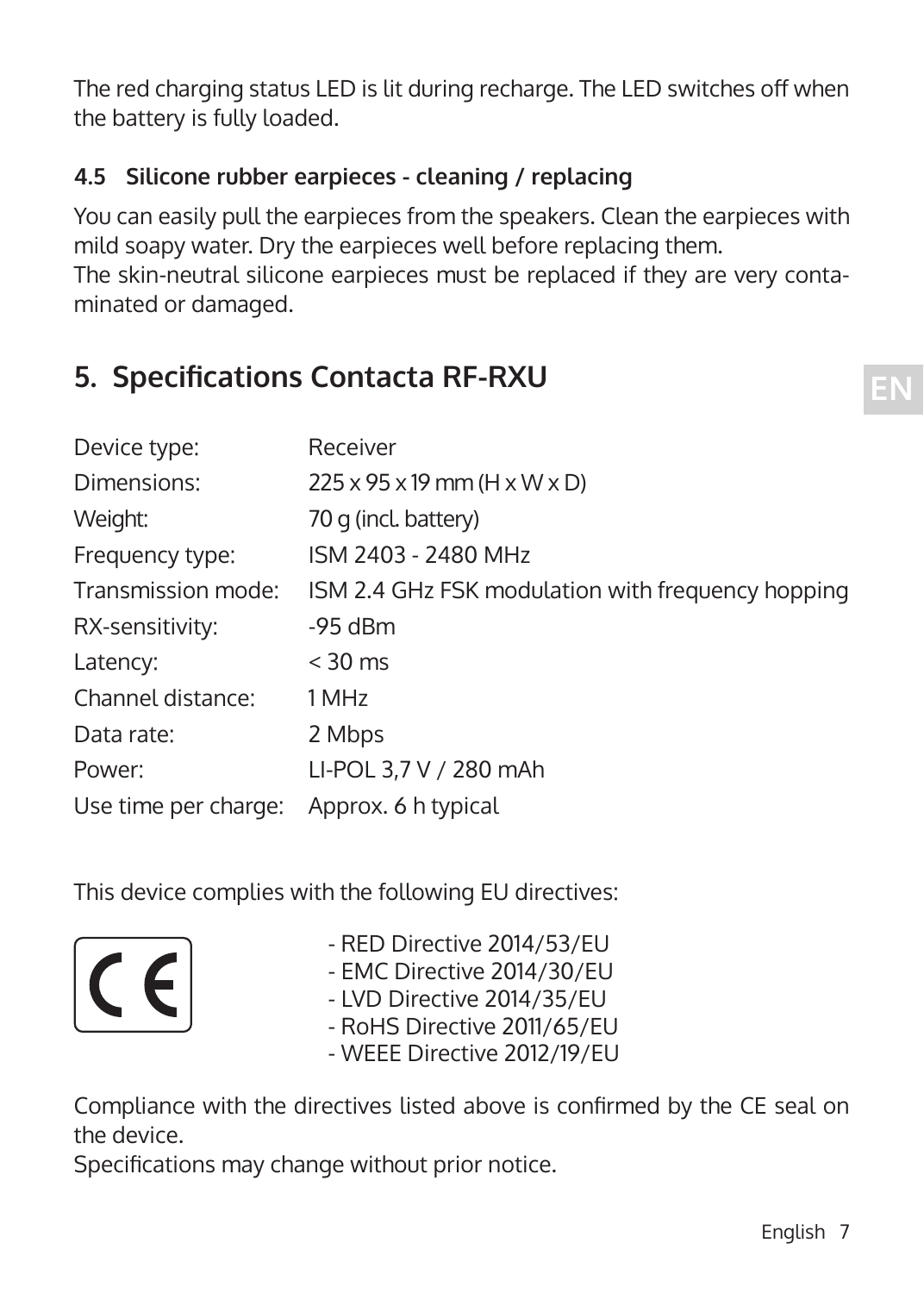### **Maintenance and care**

All »Contacta RF«-devices do not require any maintenance.

If they become dirty, simply wipe them clean with a soft, damp cloth. Never use spirits, thinners or other organic solvents. Do not expose them to full sunlight.

In addition, they must be protected against excessive heat, moisture and severe mechanical shocks.

Note: These products (with exception of the RF-TRX) are **not** protected against splash water. Do not place any containers filled with water, such as flower vases, or anything with an open flame, such as a lit candle, above or near the products.

### **Warranty**

All »Contacta RF«-devices are very reliable products. Should a malfunction occur despite the unit having been set up and operated correctly, please contact your dealer or the manufacturer directly.

This warranty covers the repair of the product and returning it to you free of charge. It is recommended that you send in the product in its original packaging, so keep the packaging for the duration of the warranty period. The warranty does not apply to damage caused by incorrect handling or attempts to repair the unit by unauthorised persons (destruction of the seal on the unit).

Repairs will only be carried out under warranty if the completed warranty card is returned accompanied by a copy of the dealer's invoice/till receipt.

### **Always specify the product serial number in any event.**

### **Rechargeable battery**



The provided battery can be recycled. Please dispose of the battery through the battery container or the specialist shop. Please dispose only discharged batteries to support environmental protection.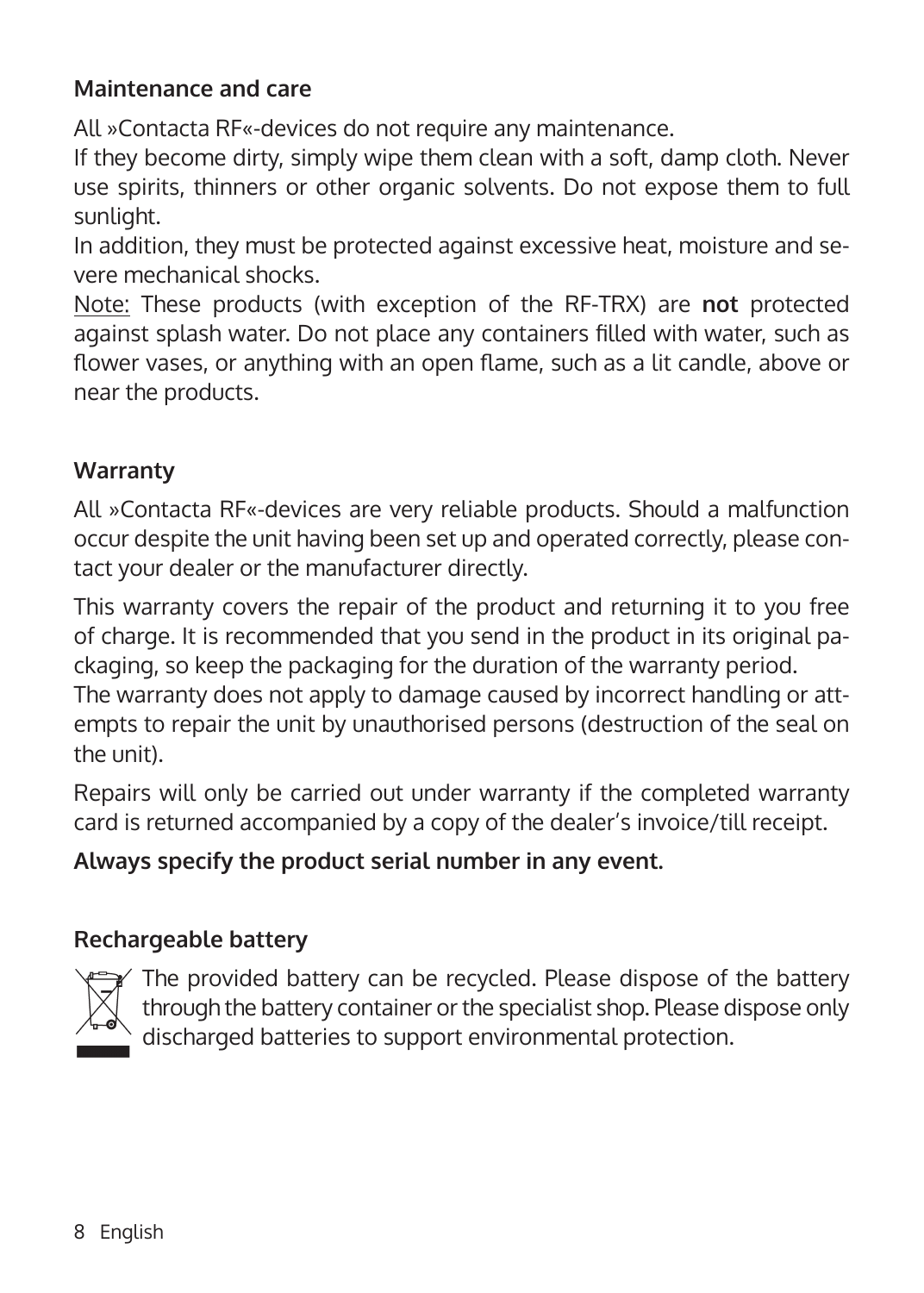

**Disposal** of used electric and electronic units (applicable in the countries of the European Union and other European countries with a separate collection system). The symbol on the product or the  $\blacksquare$  packaging indicates that this product is not to be handled as ordinary household waste but has to be returned to a collecting point for the recycling

of electric and electronic units.

Help to protect the environment and health of your fellow men by the correct disposal of this product. Environment and health are endangered by careless disposal. Material recycling helps to reduce the consumption of raw material. You will receive further information on the recycling of this product from your local community, your communal disposal company or your local dealer.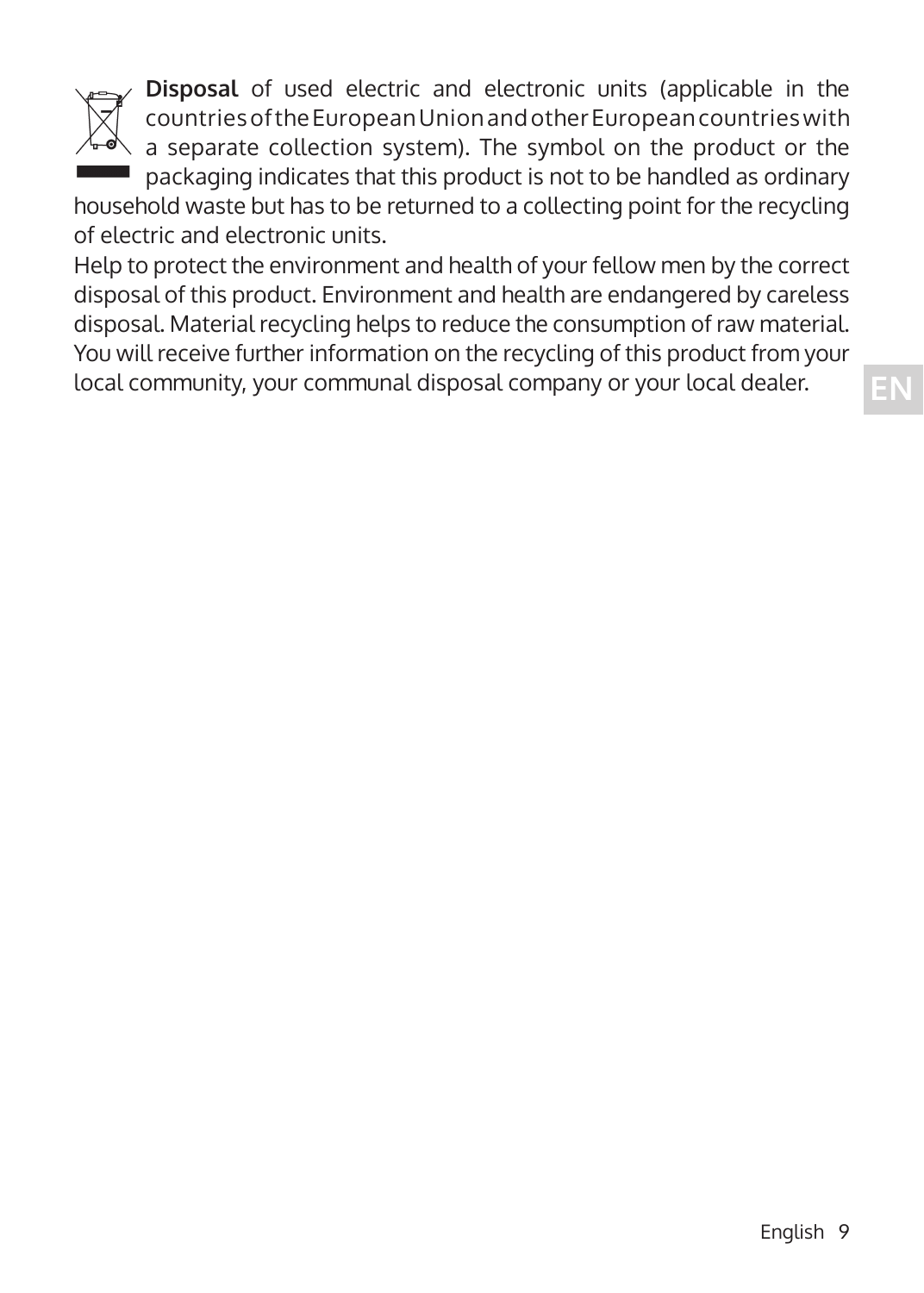## **1. Allgemeine Information**

### **1.1 Einführung**

Vielen Dank für den Kauf des Contacta RF Kommunikationssystems! Sie haben sich dabei für ein modernes und zuverlässiges System entschieden. Bitte lesen Sie diese Bedienungsanleitung aufmerksam durch, um die Geräte richtig in Betrieb nehmen zu können und mit allen Möglichkeiten des Systems vertraut zu werden.

Contacta RF ist ein ideales System für Gruppenanwendungen - vom einfachen Sprachübertrag bis hin zu Dolmetscher-, Team-Teaching- und Konferenzsystemen. Leicht und schlank im Design vereint es Qualität und Vielseitigkeit mit Bedienungsfreundlichkeit und dem neuesten Stand der Funktechnologie.

## **1.2 Lieferumfang Contacta RF-RXU**

Überprüfen Sie bitte, ob alle nachfolgend aufgeführten Teile enthalten sind:

- Contacta RF-RXU
- Akku
- Bedienungsanleitung
- Garantiekarte

Sollten Teile fehlen, wenden Sie sich bitte an den Fachhändler oder direkt an den Hersteller.

## **1.3 Hauptmerkmale**

- Weltweit nutzbare 2.4 GHz-Übertragung
- Hohe Reichweite von bis zu 150 m
- Vollständig digitale, kristallklare Tonqualität
- Bis zu 6 Stunden Betriebszeit pro Akkuladung
- Schaltet bei Tragen automatisch ein
- Einfacher Kopplungsvorgang

## **1.4 Lieferbares Zubehör**

- Silikon-Ohrstücke Standard (24 Paar)
- Silikon-Ohrstücke Verjüngt (24 Paar)
- Ersatz-Akku BATT-RF-RXU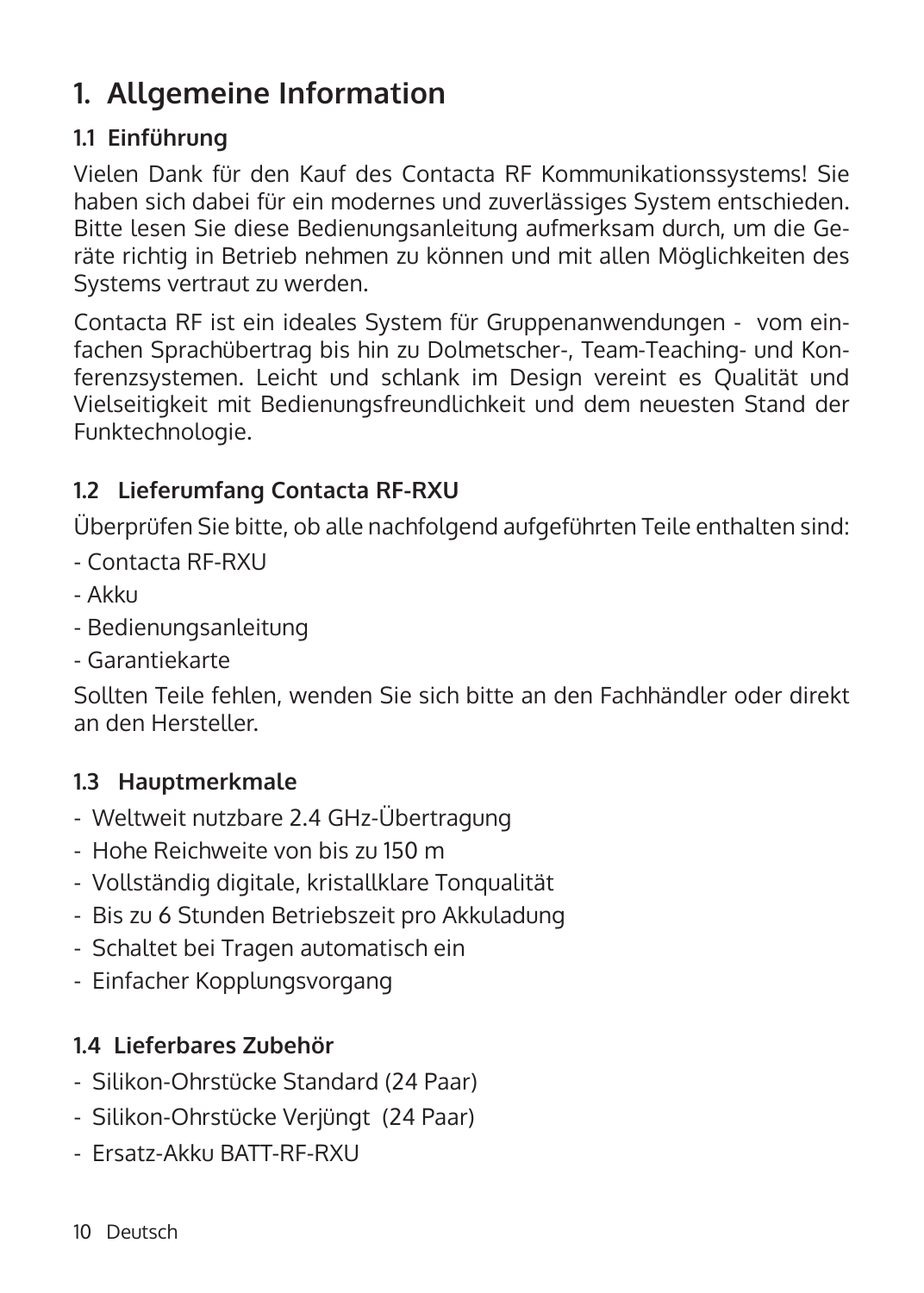## **2. Contacta RF-RXU Empfänger**

## **2.1 Bedienelemente und Kontrolleuchte**

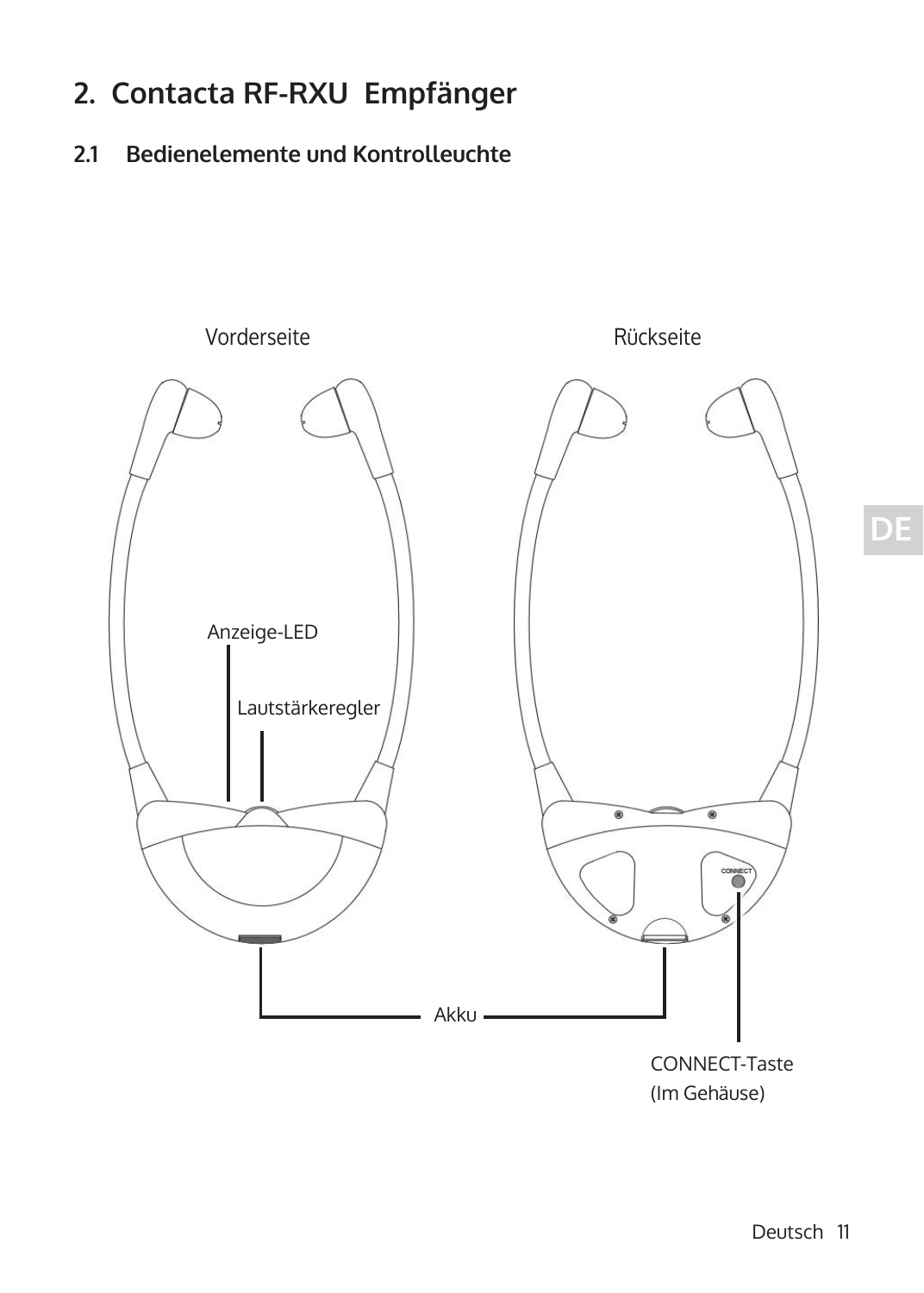## **3. Sicherheitshinweise**

- Das Gerät ist nur für den Betrieb in trockenen Innenräumen bestimmt. Eine einwandfreie Funktion ist bei einer Zimmertemperatur von 10 °C bis 35 °C gewährleistet.
- Behandeln Sie das Gerät und die Zubehörteile stets sorgfältig. Stellen Sie diese möglichst nur an staubarmen und sauberen Orten auf.
- Reinigen Sie den Empfänger regelmäßig. Bei Gruppenführungs-Anwendungen sollten aus hygienischen Gründen die Silikon-Ohrpassstücke nach Gebrauch gereinigt werden. Zum Austausch verwenden Sie hierzu die als Zubehör angebotenen Ersatz-Ohrpassstücke (beachten Sie Seite 10 und 15).

### **Achtung:**

Am Empfänger kann eine hohe Lautstärke eingestellt werden. Um das Gehör von Personen mit normalem Hörempfinden, insbesonders das von Kindern, vor Hörschäden durch zu hohe Lautstärke zu bewahren, beachten Sie bitte folgende

### Hinweise:

- Stellen Sie einen niedrigen Lautstärkepegel ein, bevor Sie den Empfänger aufsetzen.
- Stellen Sie die Lautstärke während des Gebrauches auf eine für Sie ange nehme Stufe ein.
- Träger von Herzschrittmachern sollten sich bei Ihrem Arzt oder dem Hersteller, des Herzschrittmachers vergewissern, dass keine Funktionen des Herzschrittmachers beeinträchtigt werden.

### **Sicherheitshinweise für den Lithium-Polymer-Akku**

Der im RF-RXU verwendete Akku ist ein Lithium-Polymer-Akku, der nach den aktuellsten Vorschriften und Sicherheitsbestimmungen hergestellt wurde. Bei Missbrauch oder nicht ordnungsgemässem Gebrauch kann der Akku beschädigt werden.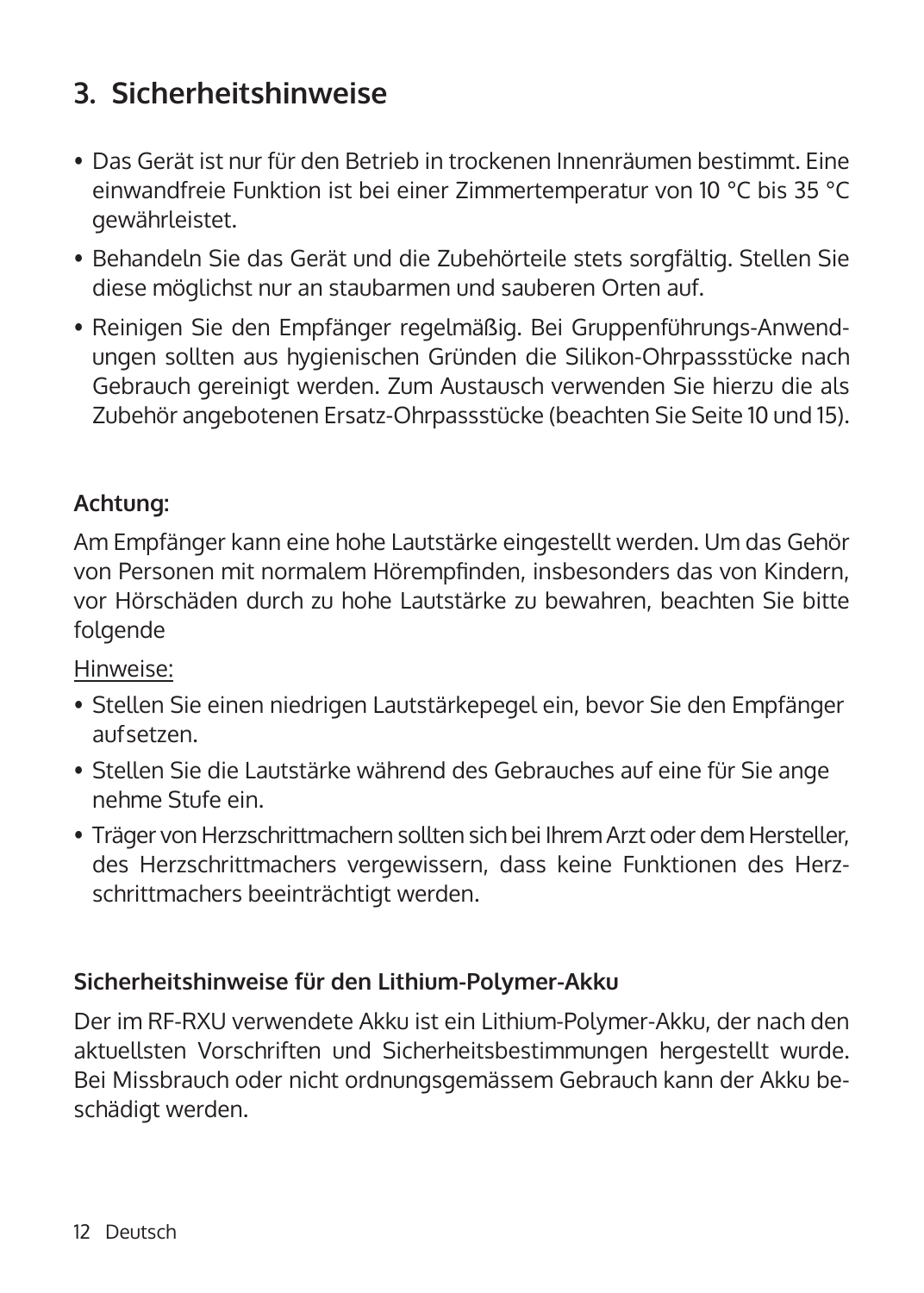### **Warnung!**

In extremen Fällen besteht die Gefahr von:



- Hitzeentwicklung - Feuerentwicklung<br>- Explosion - Rauch- oder Gase

- Rauch- oder Gasentwicklung

- Akku nicht über 70°C erhitzen, z.B. durch Sonneneinstrahlung oder ins Feuer werfen.
- Akku keiner Nässe aussetzen.
- Akku nicht kurzschließen.
- Akku nicht demontieren oder verformen
- Geräte / Akku kühl und trocken bei Raumtemperatur lagern.
- Zum Laden des Akku nur die vorgesehenen Ladegeräte verwenden.
- Bei längerem Nichtgebrauch den Akku im Gerät regelmäßig nachladen (alle 6 Monate für ca. 1 Stunde).
- Akku nur bei einer Umgebungstemperatur von 10°C bis 40°C laden.
- Bei offensichtlich defektem Gerät den Akku nicht wieder laden.

### **Handhabung:**

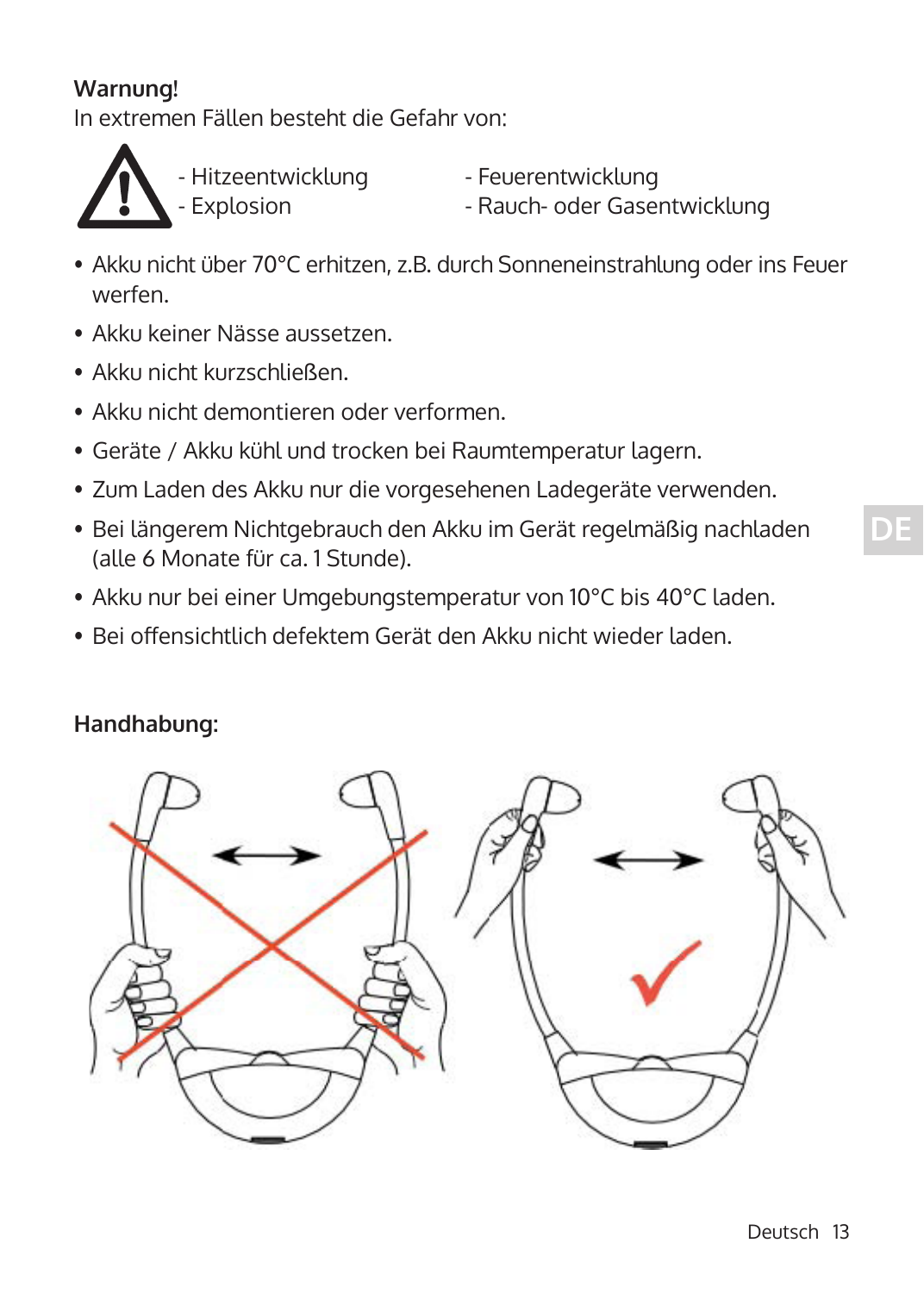## **4. Bedienung**

### **4.1 Lautstärke einstellen**

Stellen Sie den Lautstärkeregler zuerst auf eine geringe Lautstärke zurück, um Ihr Gehör zu schützen. Die Lautstärke nimmt beim Drehen in Richtung »5« zu und beim Drehen in Richtung »0« ab.

### **4.2 Ein- und Ausschalten**

Setzen Sie den Kinnbügel auf. Der Hörer schaltet sich durch Betätigung der Bügel automatisch ein. Wenn Sie den Hörer ablegen, wird er automatisch wieder ausgeschaltet.

### **4.3 Empfangen**

Nach dem Einschalten ist das Gerät sofort empfangsbereit. Bei vorhandener Verbindung mit einem Contacta RF-Sender leuchtet die blaue Anzeige-LED jede Sekunde doppelt auf. Sollte keine Verbindung vorliegen, beginnt die blaue Anzeige-LED zu blinken.

### **4.3 Ankopplung an Contacta RF-Sender**

Schalten Sie einen Contacta RF-Sender (RF-TX1, RF-TRX, RF-TXS, oder RF-TXRM) ein. Der Sender sollte auf MASTER-Priorität gestellt sein (ausser RF-TX1, der grundsätzlich MASTER ist).

Um sicher zu stellen, dass sich der RF-RXU mit der Funkübertragung des gewünschten Senders verbindet, sollte sich der Empfänger möglichst in der Nähe des Senders befinden. Setzen Sie den RF-RXU auf und drücken Sie auf die innenliegende CONNECT-Taste 2 Sekunden lang mit einem spitzen Gegenstand. Die blaue LED blinkt in rascher Folge und der Empfänger verbindet sich nun mit dem Sender.

Bei einem erneuten Ein- und Ausschalten des Empfängers verbindet sich der Empfänger automatisch mit dem zuvor gekoppelten Sender, sofern bei diesem die Kanalgruppe nicht geändert wurde. Bei einer Änderung der Kanalgruppe seitens des Senders muss der Empfänger erneut durch Drücken der CON-NECT-Taste gekoppelt werden.

### **4.4 Stromversorgung / Aufladen**

Das Gerät wird mit einen Lithium-Polymer-Akku mit 3,7 V / 280 mAh betrieben. Plazieren Sie das Gerät in den Ladeschacht des jeweiligen Ladegerätes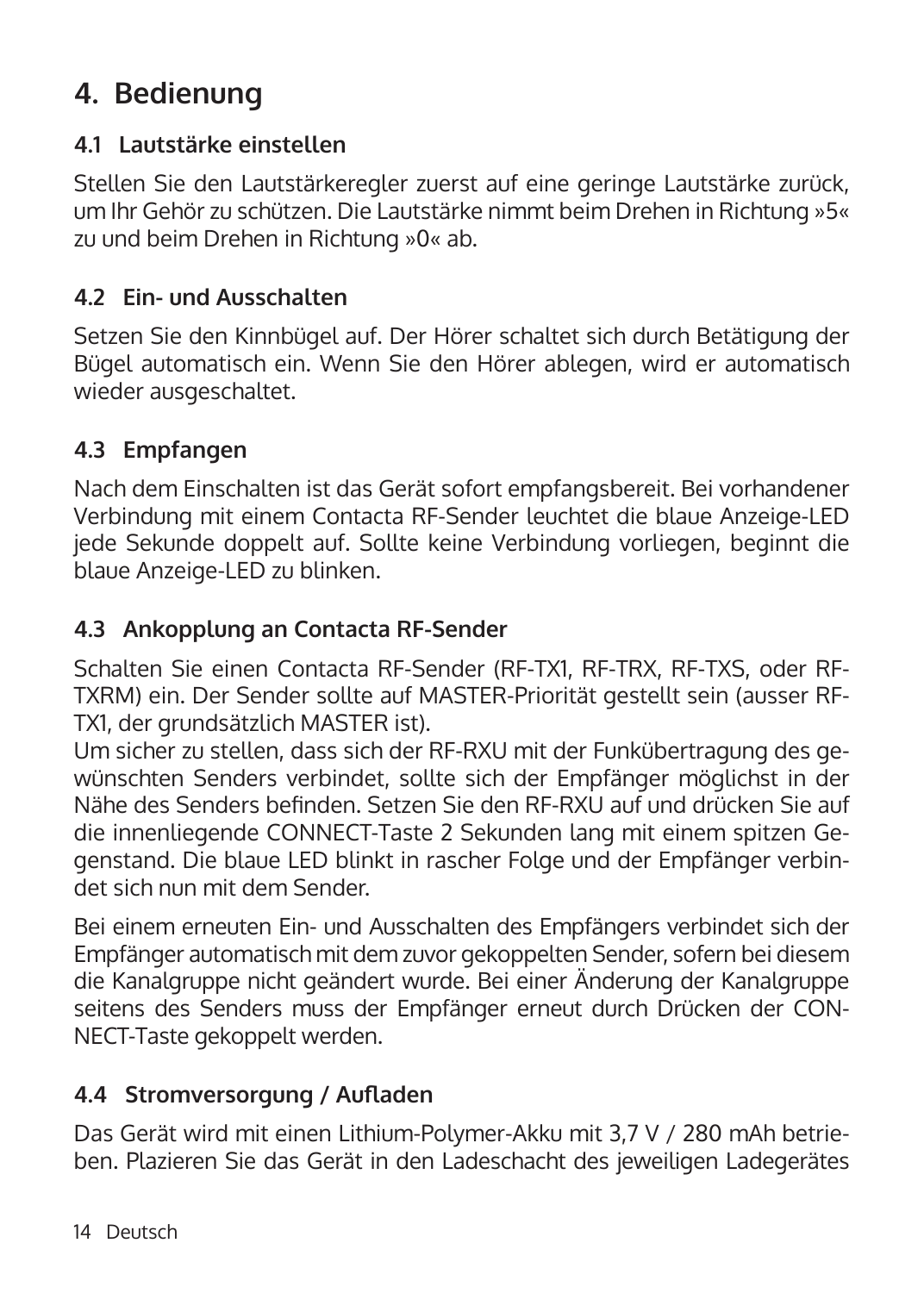(Einzelladestation, Ladekoffer RF-RXU-DC10). Die Anzeige-LED am Gerät leuchtet rot während des Ladevorgangs. Bei erfolgter, vollständiger Ladung erlischt die LED.

### **4.5 Silikon-Ohrpassstücke reinigen / austauschen**

Sie können das Ohrpassstück von der Halterung abziehen. Reinigen Sie die Ohrpassstücke mit mildem Seifenwasser. Trocknen Sie die Ohrpassstücke gut und stecken Sie anschließend wieder auf. Bei starker Verschmutzung oder Beschädigung sollten die hautneutralen Silikon-Ohrpassstücke ausgetauscht werden.

## **5. Technische Daten RF-RXU**

| Gerätetyp:         | Empfänger                                              |
|--------------------|--------------------------------------------------------|
| Abmessungen        | $225 \times 95 \times 19$ mm (H $\times$ B $\times$ T) |
| Gewicht            | 70 g (inkl. Akku)                                      |
| Funkfrequenz       | ISM 2403 - 2480 MHz                                    |
| Übertragungsart    | ISM 2.4 GHz FSK Modulation mit Frequenzhopping         |
| RX-Empfindlichkeit | $-95$ dBm                                              |
| Verzögerung        | $<$ 30 ms                                              |
| Kanalabstand       | 1 MHz                                                  |
| Datenrate          | 2 Mbps                                                 |
| Stromversorgung    | LI-POL 3,7 V / 280 mAh                                 |
| Empfangszeit       | Durchschnittlich 6 h                                   |
|                    |                                                        |

Dieses Gerät erfüllt die Anforderungen folgender EU-Richtlinien:

- RED Directive 2014/53/EU
- EMC Directive 2014/30/EU
- LVD Directive 2014/35/EU
- RoHS Directive 2011/65/EU
- WEEE Directive 2012/19/EU

Dieses Produkt entspricht den Normen der Europäischen Union. Technische Änderungen vorbehalten.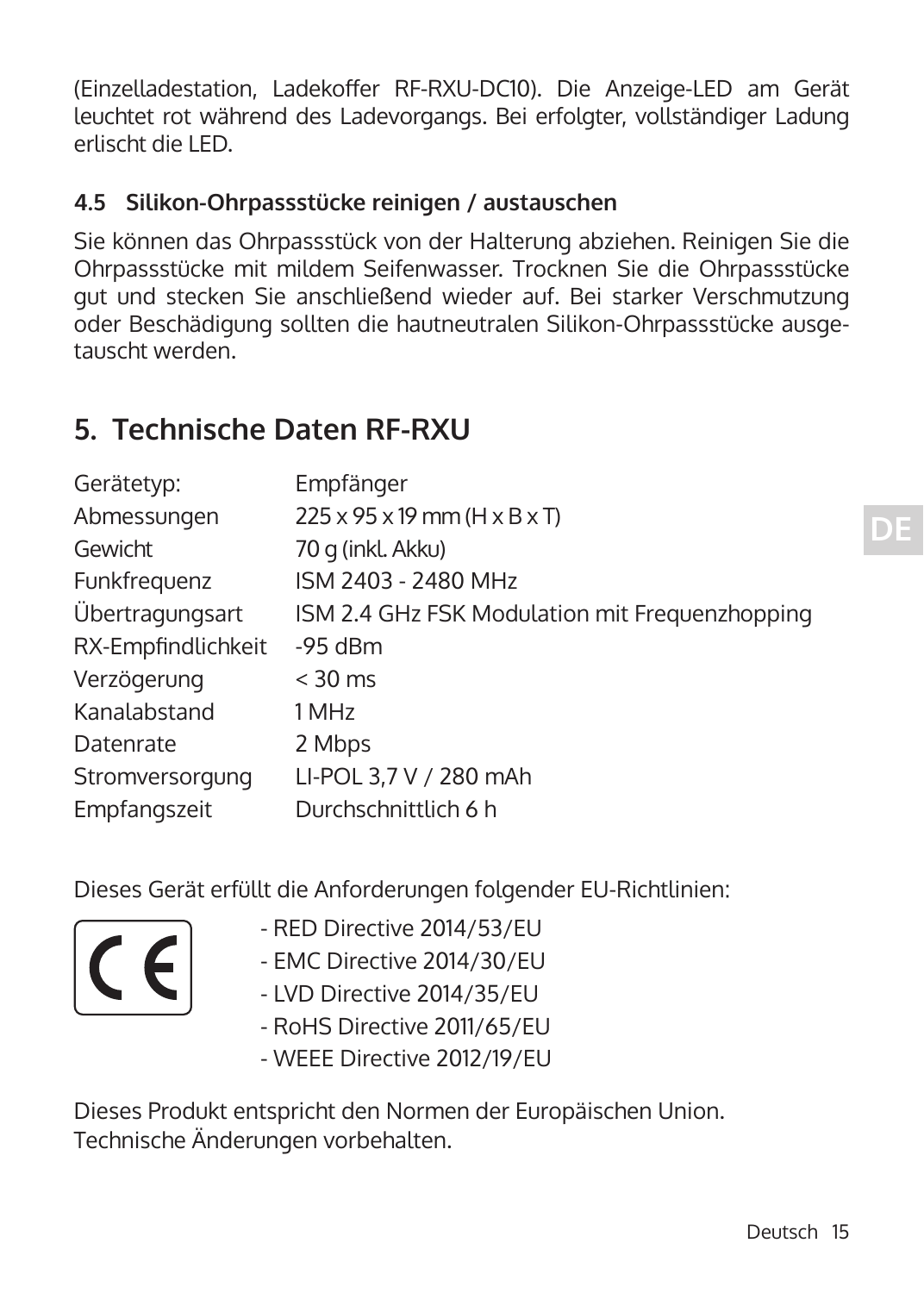### **Wartung und Pflege**

Alle Contacta RF-Geräte sind wartungsfrei.

Bei Verschmutzung sollten Sie die Geräte gelegentlich mit einem weichen, angefeuchteten Tuch reinigen. Verwenden Sie niemals Alkohol, Verdünner oder andere organische Lösungsmittel.

Setzen Sie die Geräte bitte nicht über längere Zeit direkter Sonneneinstrahlung aus und schützen diese darüber hinaus vor großer Hitze, Feuchtigkeit oder starker mechanischer Erschütterung.

Achtung: Die Geräte sind **nicht** gegen Spritzwasser geschützt. Stellen Sie keine mit Flüssigkeit gefüllten Gegenstände, z.B. Vasen, neben die Geräte. Ebenfalls dürfen keine offenen Brandquellen, wie z.B. brennende Kerzen, in die unmittelbare Nähe der Geräte gestellt werden.

#### **Garantie**

Alle Contacta RF-Geräte weisen eine hohe Betriebssicherheit auf. Sollten trotz sachgerechter Bedienung Störungen auftreten, setzen Sie sich bitte mit Ihrem Fachhändler in Verbindung oder wenden Sie sich direkt an den Hersteller.

Die Garantieleistung umfasst die kostenlose Reparatur sowie den kostenlosen Rückversand. Das Einsenden sollte möglichst in der Originalverpackung erfolgen, werfen Sie diese also nicht weg.

Die Garantie verfällt bei Schäden, die durch unsachgemäße Behandlung oder Reparaturversuchen von nicht autorisierten Personen (Zerstörung des Gerätesiegels) herbeigeführt wurden.

Garantiereparaturen werden nur bei Einsendung der ausgefüllten Garantiekarte und einer Kopie der Rechnung/Kassenbeleg des Fachhändlers durchgeführt.

**Die Gerätenummer muss in jedem Fall mit angegeben werden.**

#### **Akku**



Der mitgelieferte Akku ist recyclingfähig. Bitte entsorgen Sie den Akku über den Batteriecontainer oder den Fachhandel. Entsorgen Sie nur entladene Akkus, um den Umweltschutz zu gewährleisten.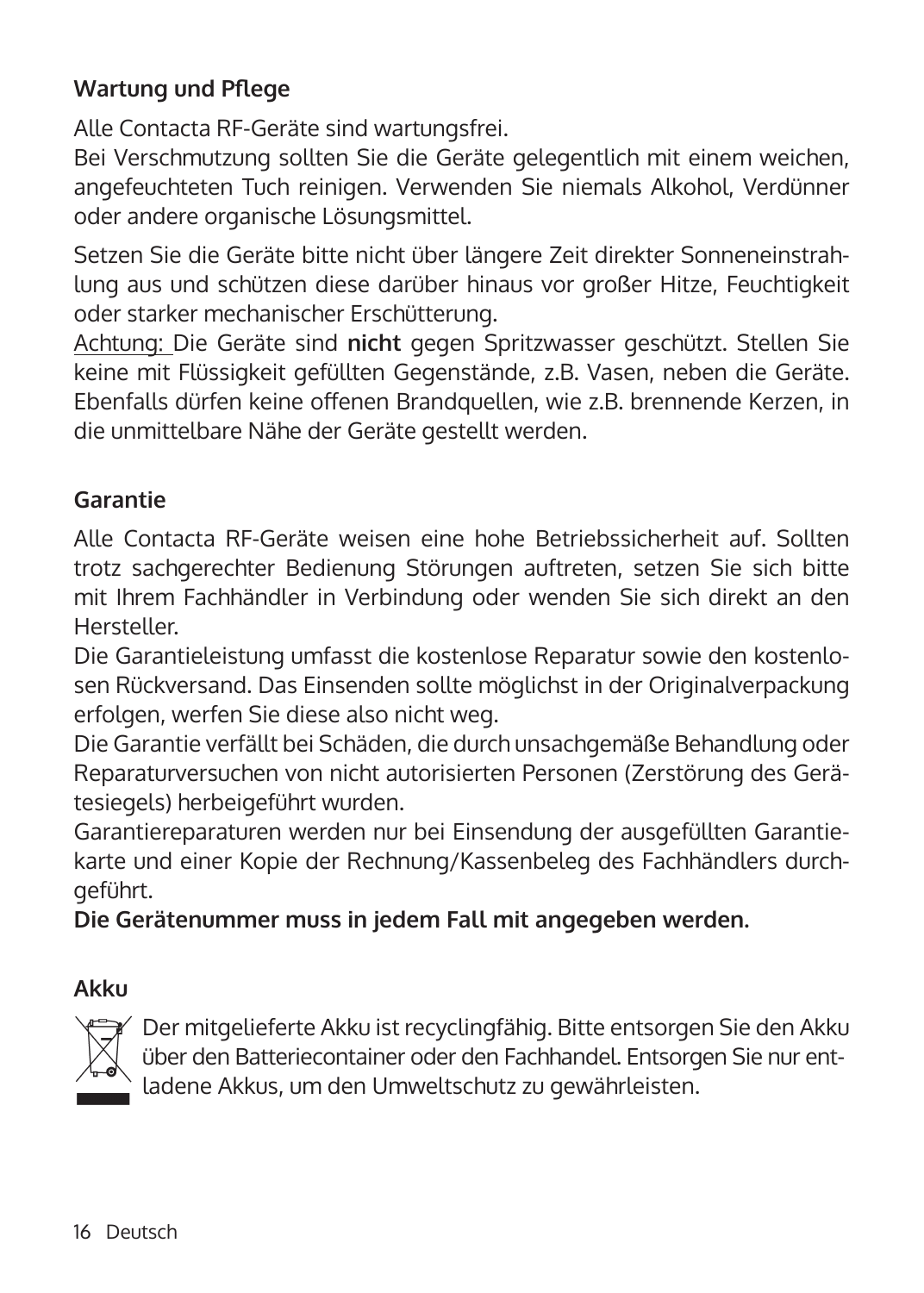**Entsorgung** von gebrauchten elektrischen und elektronischen Geräten (anzuwenden in den Ländern der Europäischen Union und anderen europäischen Ländern mit einem separaten Sammelsystem für diese

 Geräte). Das Symbol auf dem Produkt oder seiner Verpackung weist darauf hin, dass dieses Produkt nicht als normaler Haushaltsabfall zu behandeln ist, sondern an einer Annahmestelle für das Recycling von elektrischen und elektronischen Geräten abgegeben werden muss.

Durch Ihren Beitrag zum korrekten Entsorgen dieses Produkts schützen Sie die Umwelt und die Gesundheit Ihrer Mitmenschen.

Umwelt und Gesundheit werden durch falsches Entsorgen gefährdet. Materialrecycling hilft den Verbrauch von Rohstoffen zu verringern. Weitere Informationen über das Recycling dieses Produkts erhalten Sie von Ihrer Gemeinde, den kommunalen Entsorgungsbetrieben oder dem Geschäft, in welchem Sie das Produkt gekauft haben.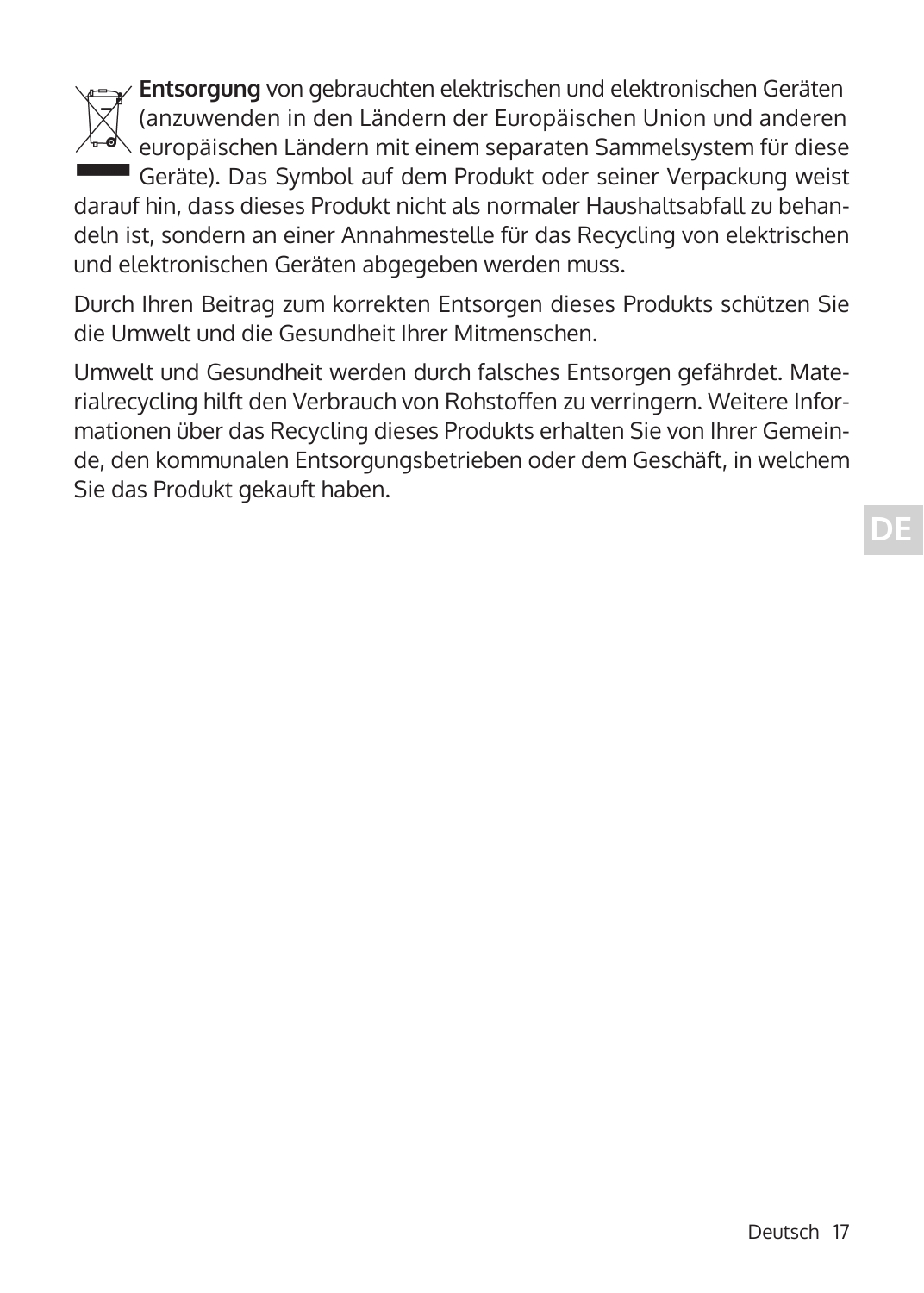# **1. Informations générales**

### **1.1 Introduction**

Nous vous remercions d'avoir acheté le système de communication « Contacta RF » ! Vous avez opté pour un système moderne et fiable. Veuillez lire attentivement ce mode d'emploi afin de mettre correctement en service les appareils et de vous familiariser avec toutes les possibilités du système.

« Contacta RF » est un système idéal pour les applications de groupes - du simple dialogue jusqu'aux systèmes d'interprétation, de formation en équipe et de conférence.

Ce système au design épuré et fin associe la qualité et la polyvalence à la facilité d'utilisation et aux progrès les plus récents en matière de technologie radio.

## **1.2 Équipement standard Contacta RF-RXU**

Veuillez vérifier si les pièces suivantes sont présentes :

- Contacta RF-RXU
- accu
- mode d'emploi
- carte de garantie

Si des pièces manquent, veuillez vous adresser à votre revendeur ou directement au fabricant.

## **1.3 Caractéristiques principales**

- Transmission 2.4 GHz utilisable partout dans le monde
- Portée élevée de jusqu'à 150 m
- Qualité de son cristalline entièrement numérique
- Jusqu'à 6 heures d'autonomie par charge
- S'allume et s'éteint automatiquement
- Connexion facile aux émetteurs

## **1.4 Accessoires disponibles**

- embouts en silicone, standard (24 paires)
- embouts en silicone, coniques (24 paires)
- accu BATT-RF-RXU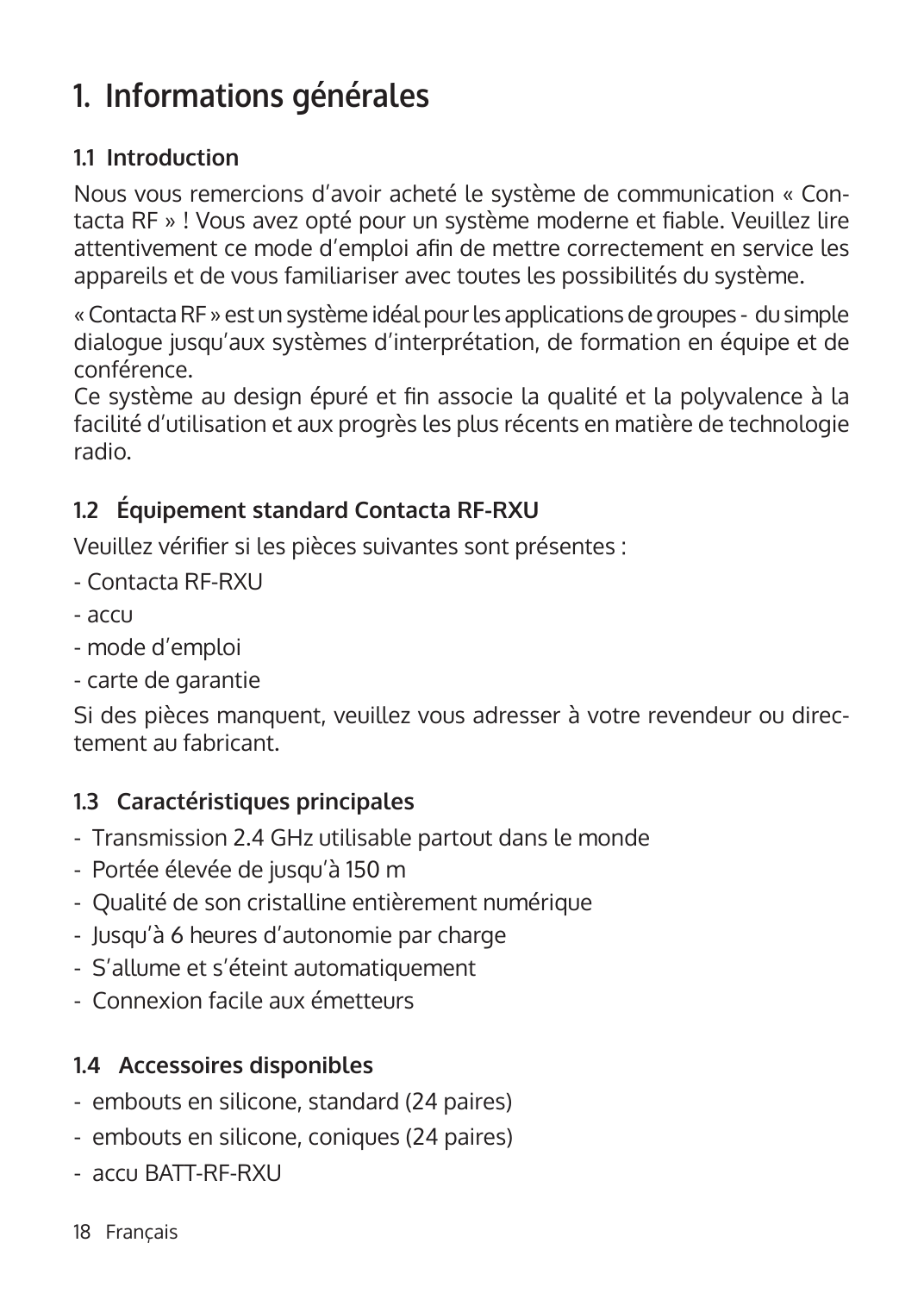# **2. Contacta RF-RXU récepteur stéthoscopique**

## **2.1 Éléments et affichages**

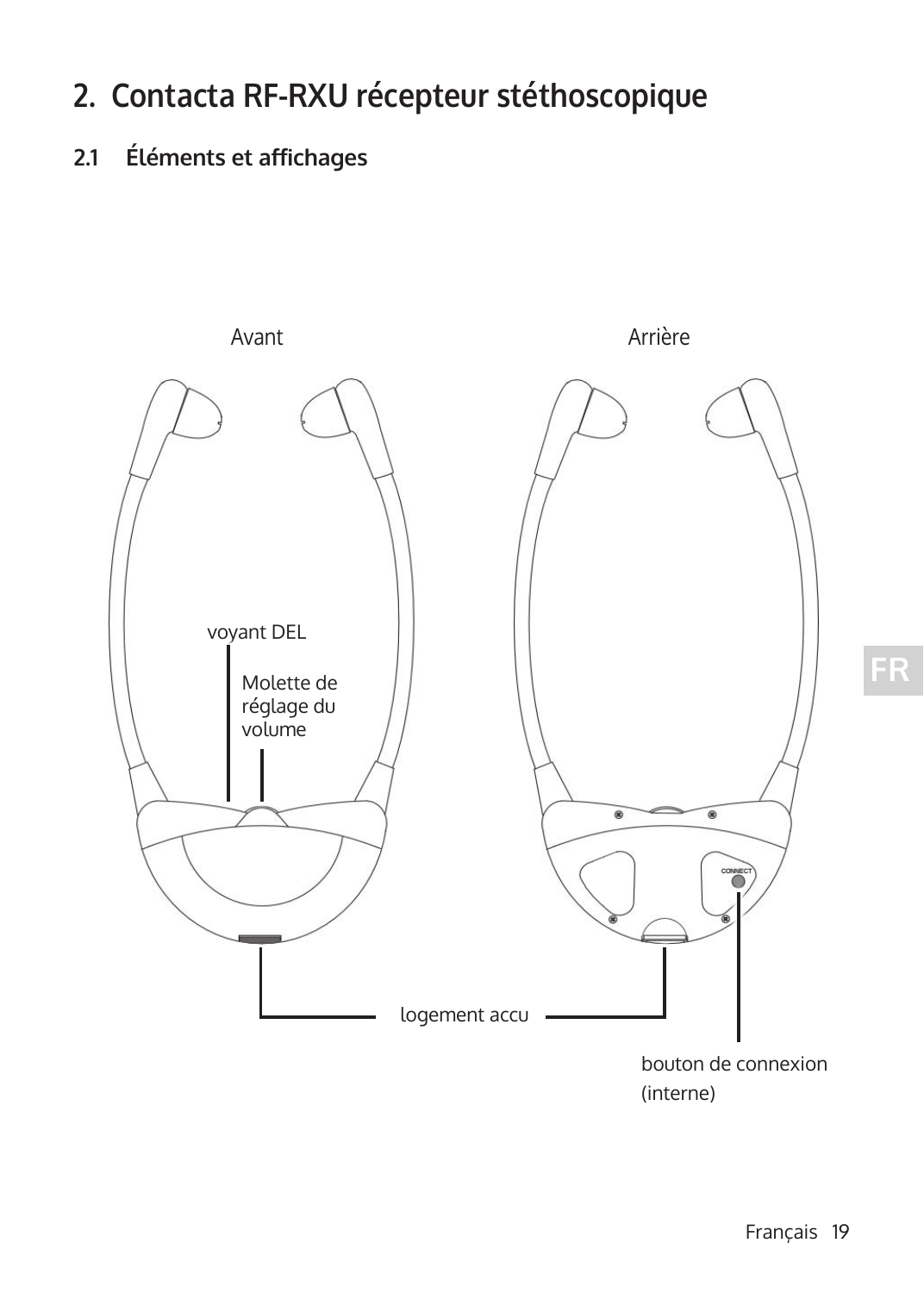# **3. Consignes de sécurité**

- L'appareil est conçus pour une utilisation en intérieur, dans des locaux secs. Un fonctionnement optimal est assuré à une température ambiante de 10 °C à 35 °C.
- Prenez toujours bien soin de l'appareil et des accessoires et dans la mesure du possible, rangez-les dans un endroit propre et sans poussière.

• Nettoyez régulièrement le récepteur. Lorsqu'il est utilisé pour des groupes de personnes, les embouts en silicone doivent être nettoyés ou remplacés après utilisation pour des raisons d'hygiène. Les embouts de rechange sont disponibles en tant qu'accessoires (voir page 18 et 23).

### **Important :**

Il se peut que votre récepteur soit réglé sur un volume élevé. Pour protéger votre ouïe et celle de vos semblables, notamment celle des enfants, prière d'observer les indications suivantes :

- Réglez le volume au niveau le plus faible avant de porter le récepteur à vos oreilles.
- Pendant l'utilisation, réglez le volume à un niveau qui vous est agréable.
- Avant d'utiliser ce produit si vous êtes munis d'un stimulateur cardiaque, renseignez-vous auprès de votre médecin ou du fabricant du stimu- lateur cardiaque afin de vous assurer que celui-ci ne sera pas influencé.

### **Consignes de sécurité pour l'accu lithium-polymère**

L'accu utilisé dans le RF-RXU est un accu lithium-polymère qui a été fabriqué selon les toutes dernières prescriptions et consignes de sécurité. Une utilisation inadaptée ou non conforme qui conduirait à l'endommagement de l'accu.

### **Attention !**

Les cas extrêmes entraînent les risques suivants :



- développement de chaleur excessive - embrasement - dégagement de fumée ou d'émanations - explosion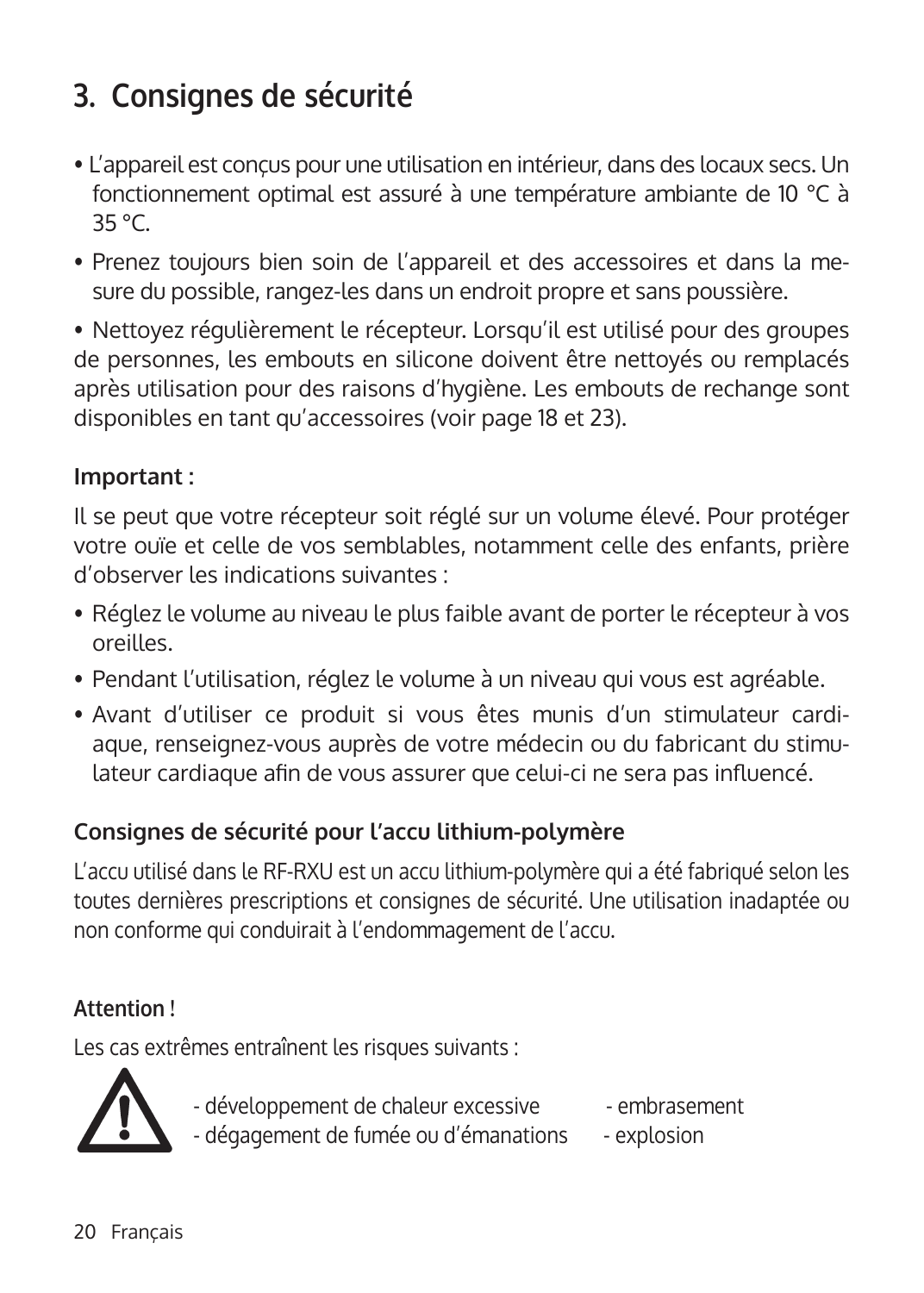- Ne pas exposer l'accu à plus de 70 °C, par exemple en le laissant en plein soleil ou en le jetant dans le feu.
- Ne pas exposer l'accu à l'humidité.
- Ne pas court-circuiter l'accu.
- Ne pas démonter ou déformer l'accu.
- Entreposer l'accu dans un endroit frais et sec à une température ambiante.
- Utiliser seulement les stations de charge prévues pour recharger l'accu.
- Recharger l'accu régulièrement (tous les 6 mois pendant env. 1 heure) si l'appareil n'est pas utilisé fréquemment.
- Ne charger l'accu qu'à une température ambiante de 10 °C à 40 °C.
- Si l'appareil est vraisemblablement défectueux, ne pas recharger l'accu.
- Pour éliminer les appareils défectueux ou ceux dont les accus sont usagés, veuillez les rapporter à votre vendeur spécialisé.

#### **Maniement:**

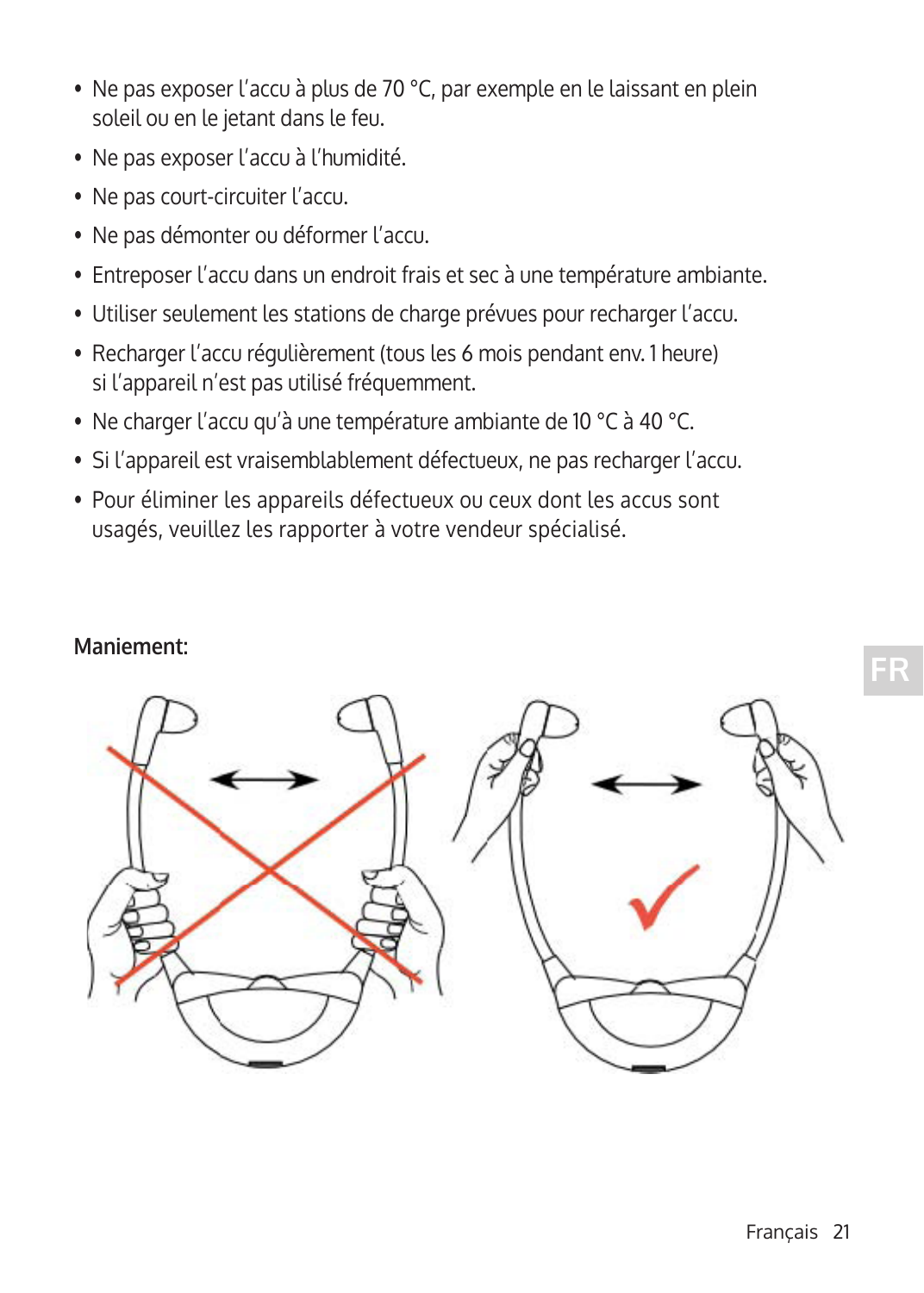# **4. Utilisation de RF-RXU**

## **4.1 Réglage du volume**

Réglez tout d'abord le volume du récepteur au plus bas à l'aide de la molette de réglage 1 sur le récepteur afin de protéger votre ouïe. Tournez la molette vers le «5» pour augmenter le volume et vers le «0» pour le diminuer.

### **4.2 Mise en marche et arrêt**

Portez le récepteur à vos oreilles. Le récepteur se met automatiquement en marche lorsque vous écartez les branches.

Lorsque vous retirez le récepteur de vos oreilles, il s'éteint automatiquement.

### **4.3 Réception**

Une fois mis en marche, l'appareil est immédiatement prêt à recevoir. La LED bleue clignote deux fois par seconde pendant une connexion active avec un émetteur Contacta RF.

La LED commence à clignoter en bleu s'il n' y a pas de connexion active.

### **4.3 Raccordement à un transmetteur Contacta RF**

Allumez un émetteur Contacta RF (RF-TX1, RF-TRX, RF-TXS ou RF-TXRM). L'émetteur doit être réglé sur priorité MASTER (sauf RF-TX1, qui est MASTER par défaut).

Pour s'assurer que le RF-RXU se connecte à la transmission de l'émetteur prévu, le récepteur doit être à proximité de cet émetteur. Placez le RF-RXU sur vos oreilles et utilisez un objet pointu pour appuyer sur le bouton CON-NECT interne pendant 2 secondes. La DEL clignote rapidement et le récepteur se connecte à l'émetteur.

Lors de l'arrêt et de la remise en marche du récepteur, le récepteur se connecte automatiquement à l'émetteur précédemment raccordé, étant donné que son groupe de canaux n'a pas changé depuis lors. Si le numéro du groupe de canaux du l'émetteur respectif a changé, le récepteur doit être reconnecté par du bouton CONNECT, comme décrit ci-dessus.

### **4.4 Alimentation électrique / Chargement**

L'appareil est équipé d'un accu accu lithium-polymère de 3,7 V / 280 mAh. Placez le RF-RXU dans la station de charge respectif (chargeur unique, mallette de charge RF-RXU-DC10). La LED rouge d'état de chargement clignote durant le chargement. Une fois le chargement terminé, la LED s'éteint.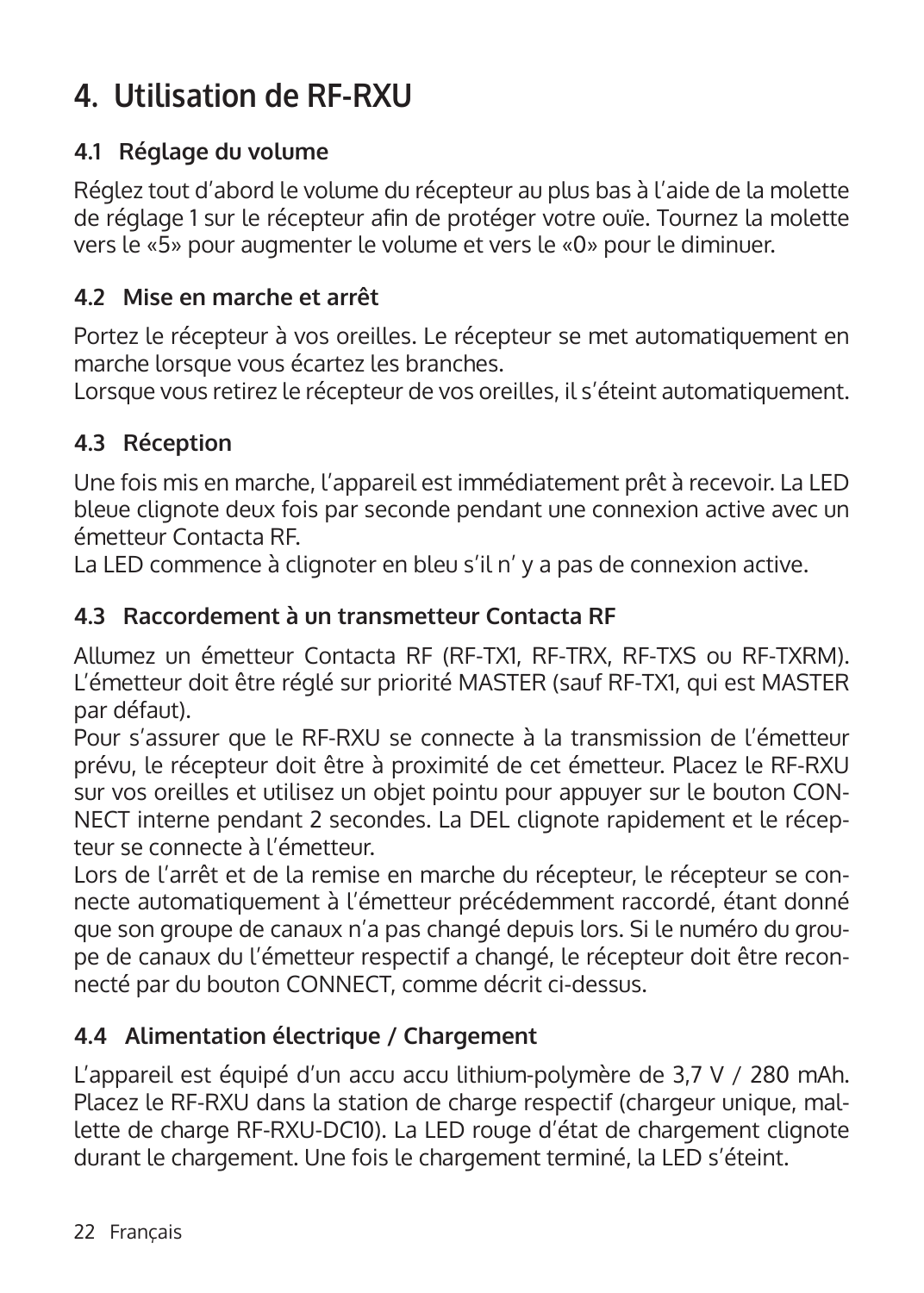### **4.5 Embouts en silicone - nettoyage / remplacement**

Vous pouvez retirer les embouts en silicone des écouteurs. Nettoyez-les avec de l'eau savonneuse. Séchez-les bien et replacez-les sur les écouteurs. Si les embouts en silicone sont trop encrassés ou endommagés, remplacez-les.

## **5. Spécifications Contacta RF-RXU**

| Type d'appareil:                | Récepteur          |                                                        |
|---------------------------------|--------------------|--------------------------------------------------------|
| Dimensions:                     |                    | $225 \times 95 \times 19$ mm (H $\times$ L $\times$ P) |
| Poids:                          | 70 g (accu inclus) |                                                        |
| Type de fréquence :             |                    | ISM 2403 - 2480 MHz                                    |
| Type de transmission :          |                    | ISM 2.4 GHz FSK modulation avec saut de fréquence      |
| Sensibilité RX :                | $-95$ dBm          |                                                        |
| Temporisation:                  | $<$ 30 ms          |                                                        |
| Channel distance:               | 1 MHz              |                                                        |
| Débit de transfert des données: |                    | 2 Mbps                                                 |
| Alimentation électrique :       |                    | LI-PO 3,7 V / 280 mAh                                  |
| Durée de réception par charge:  |                    | En moyenne 6 h                                         |

Cet appareil est conforme aux exigences des directives de la communauté européenne ci-dessous :



- 
- $\cdot$  Directive RED 2014/53/EU<br>Directive EMC 2014/30/EU - Directive EMC 2014/30/EU
	- Directive LVD 2014/35/EU
	- Directive RoHS 2011/65/EU
	- Directive WEEE 2012/19/EU

La conformité avec les directives ci-dessus est attestée par le logo CE apposé sur l'appareil.

Sous réserve de modifications techniques.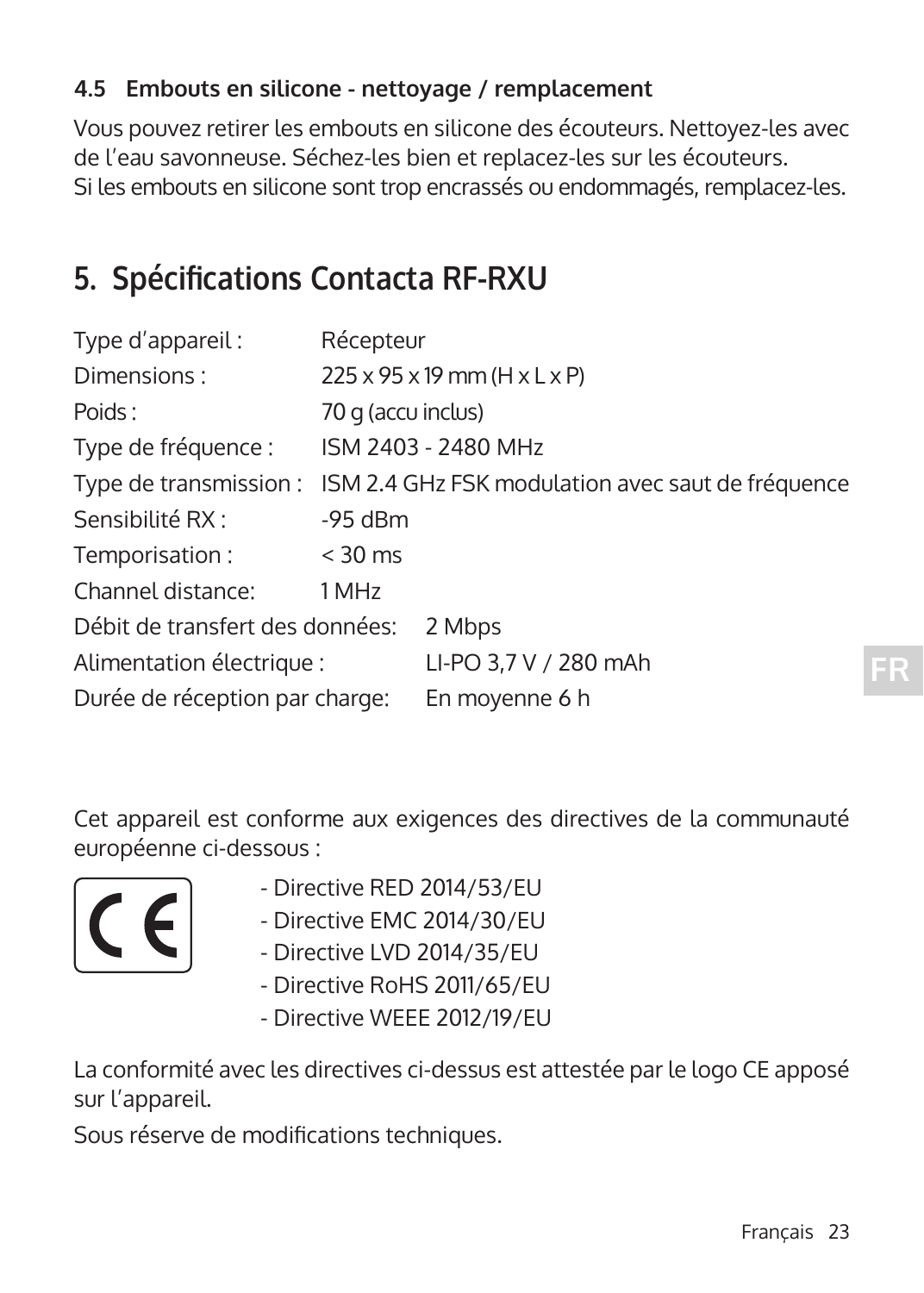#### **Maintenance et entretien**

Tous les appareils « Contacta RF » sont exempts de maintenance. S´il est sale, nettoyez-le avec un chiffon doux et légèrement humide. N'utilisez iamais d´alcool, de diluant ni d´autres solvants organiques. Veuillez s.v.p. ne pas exposer les appareils « Contacta RF » directement au soleil sur une période prolongée et les protéger en outre contre les températures élevées, l'humidité et les fortes vibrations mécaniques.

Quest appareil n'est sont pas protégé contre les projections d'eau. Ne pas poser d'objet rempli d'un liquide, par exemple un vase, près de l'appareil. De même, ne pas poser près de l'appareil une source de combustion comme par exemple une bougie allumée.

### **Garantie**

Tous les appareils « Contacta RF » sont très fiables. Si en dépit d'un montage et d'un em ploi corrects, des dysfonctionnements apparaissaient, veuillez contacter votre vendeur spécialisé ou vous adresser directement au fabricant.

La garantie comprend la réparation gratuite y compris la réexpédition. Nous recommandons de renvoyer l'appareil dans son emballage d'origine. Ne le jetez donc pas.

Cette garantie ne s'applique pas pour des dommages occasionnés par une mauvaise manipulation ou encore des tentatives de réparation par des personnes non autorisées (endommagement du cachet signalétique de l'appareil).

Les réparations sous garantie ne sont exécutées qu'après réception du coupon de garantie dûment rempli ou d'une copie de la facture ou du ticket de caisse du revendeur.

### **Le numéro de l'appareil doit être indiqué dans tous les cas.**

### **Accu**



L'accu fourni est recyclable. Mettez l'accu au rebut en le déposant dans un conteneur à batteries ou en le confiant à votre vendeur.

Dans un souci de protection de l'environnement, ne mettez au rebut que les accus déchargés.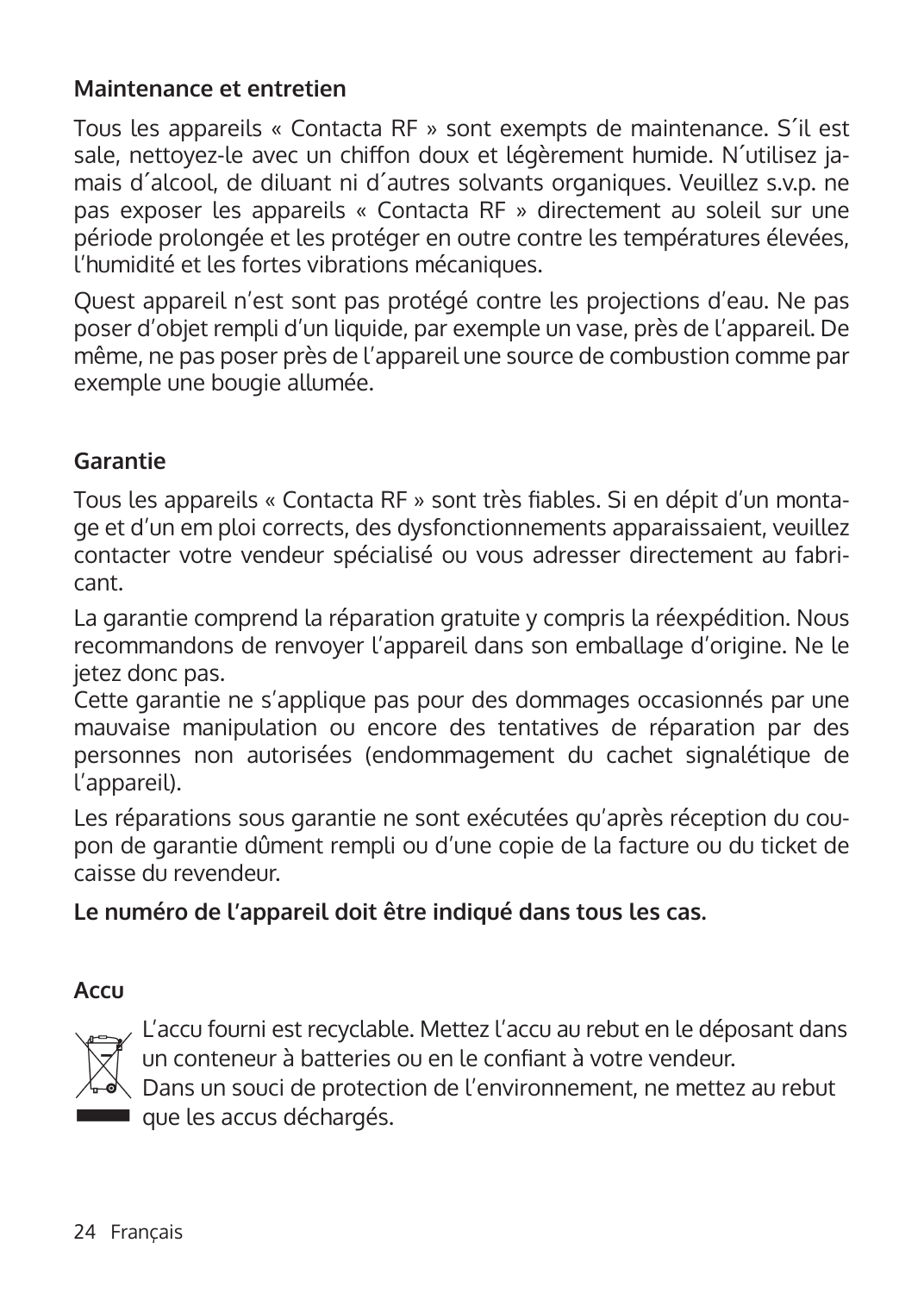**Gestion des déchets** électriques et électroniques (dans les pays  $|\overline{\chi}|$  del'Union européenne et dans les autres pays européens disposant  $\lambda$  d'un système de collecte distinct pour cette classe de déchets). Le symbole sur le produit ou l'emballage indique que ce produit ne doit pas être jeté comme les déchets ménagers ordinaires, mais apporté à un point de collecte pour le recyclage des déchets électriques et électroniques.

En respectant ces règles pour votre équipement usagé, vous apportez une contribution importante à la protection de l'environnement et de votre santé. Le non-respect de ces règles pour votre équipement usagé constitue une atteinte à l'environnement et une menace pour votre santé.

Le recyclage des matériaux contribue à réduire la quantité de matières premières utilisées. Pour en savoir plus sur le recyclage de ce produit, veuillez contacter les autorités locales compétentes, votre mairie ou le magasin où vous avez effectué votre achat.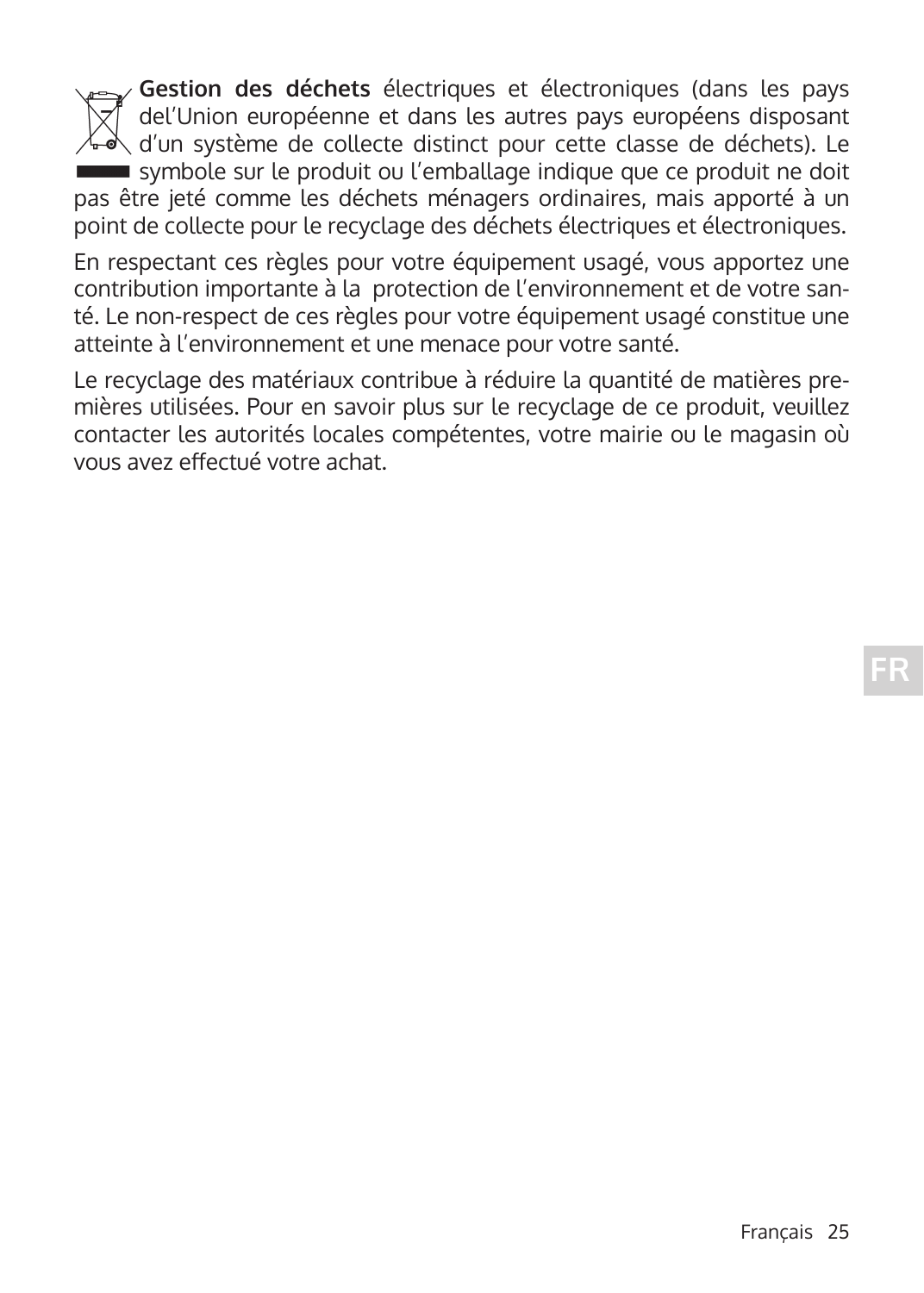# **1. Algemene informatie**

## **1.1 Inleiding**

Hartelijk dank voor uw aankoop van het Contacta RF communicatiesysteem! U heeft gekozen voor een modern en betrouwbaar systeem. Lees deze handleiding zorgvuldig door om het apparaat op de juiste wijze in te kunnen stellen en om bekend te geraken met alle functies van het systeem.

Contacta RF is een ideaal systeem voor groepstoepassingen – variërend van eenvoudige dialoogsystemen tot tolk-, cursus- en congressystemen. Met zijn slanke en lichte ontwerp combineert het systeem kwaliteit en veelzijdigheid met gebruiksgemak en de modernste radiotechnologie.

### **1.2 Leveringsomvang Contacta RF-RXU**

Controleer of alle volgende onderdelen zijn bijgesloten:

- Contacta RF RF-RXU
- accu
- Gebruiksaanwijzing
- Garantiekaart

Neem indien er onderdelen ontbreken contact op met uw dealer of met de fabrikant.

## **1.3 Belangrijkste functies**

- Wereldwijd compatibel door restrictievrije 2.4 GHz transmissie
- Groot zendbereik tot 150 m
- Volledig gedigitaliseerde, kristalheldere geluidskwaliteit
- Tot 6 uren gebruik per batterijlading
- Schakelt automatisch aan en uit
- Eenvoudige verbonding met zenders

### **1.4 Verkrijgbare toebehoren**

- siliconen oorstukken, standaard (24 paar)
- siliconen oorstukken, verjongd (24 paar)
- Reserveaccu BATT-RF-RXU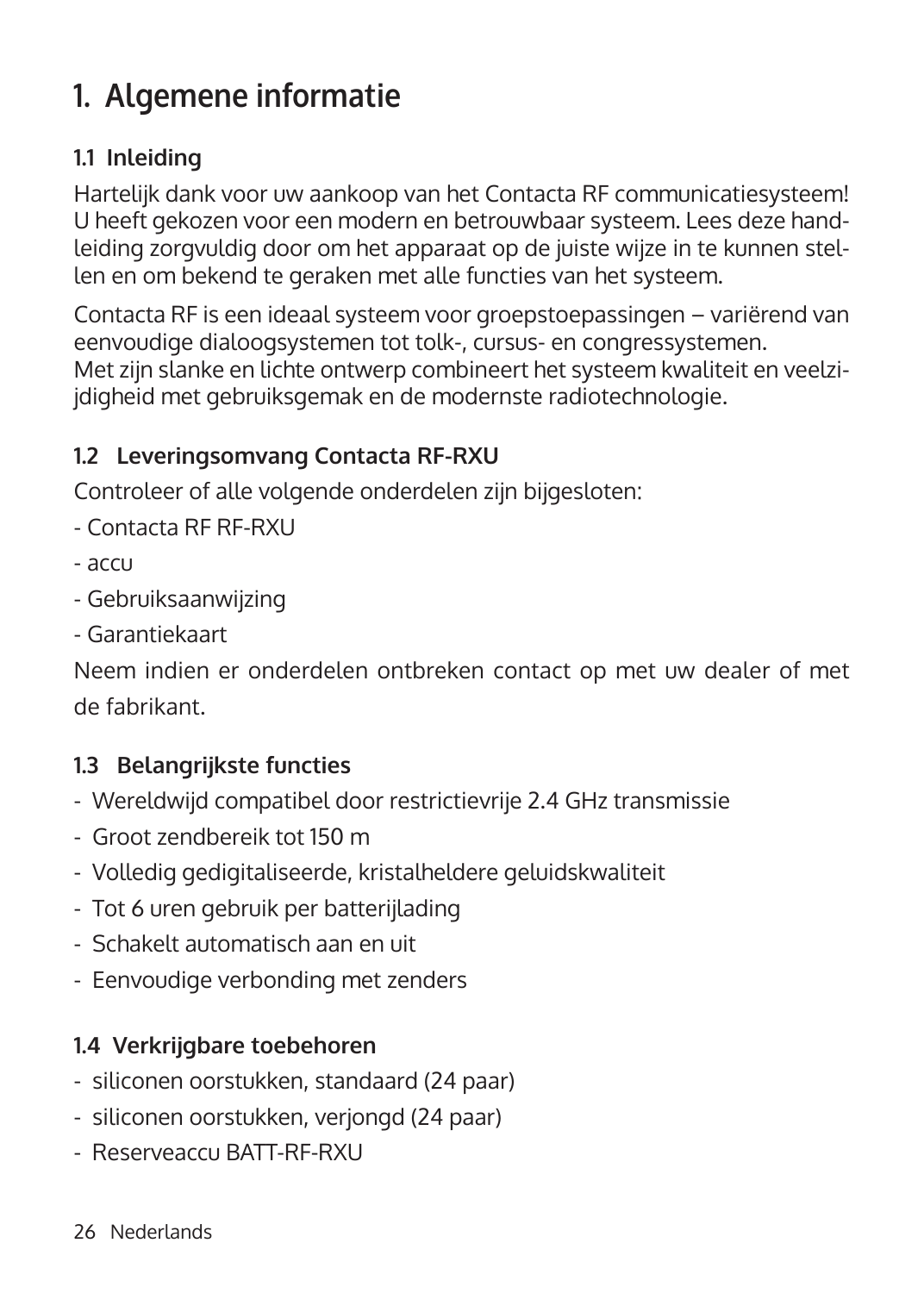## **2. Contacta RF-RXU Kinbeugelontvanger**

## **2.1 Bedieningsknoppen en displays**



CONNECT-knop

**NL**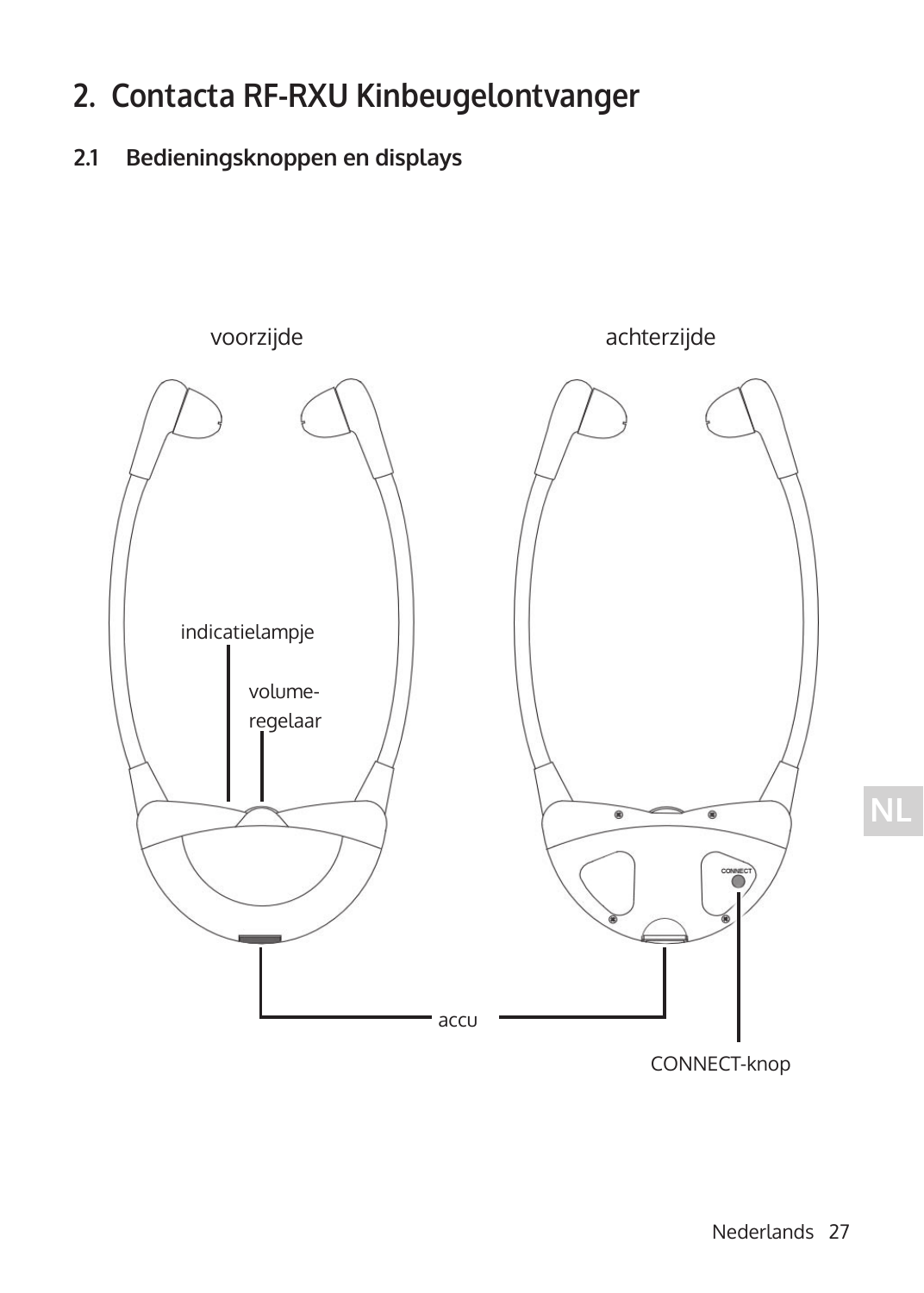# **3. Veiligheidsinstructies**

- Het toestel is uitsluitend bestemd voor gebruik in droge binnenruimtes. Het correct functioneren is gegarandeerd bij een kamertemperatuur van 10°C tot 35°C.
- Behandel het toestel en de accessoires steeds zorgvuldig en plaats deze alleen op plaatsen die zo stofarm en schoon mogelijk zijn.
- Reinig de ontvanger regelmatig. De zachte siliconen oorstukken dienen uit hygiënische overwegingen regelmatig gereinigd te worden. Ter vervanging gebruikt u hiervoor de als extra accessoire aangeboden zachte siliconen oorstukken. (pagina 26 en 31).

### **Let op:**

Bij uw ontvanger kan een hoog volume ingesteld worden. Volg onderstaande aanwijzingen op om uw gehoor, of het gehoor van personen met een normaal gehoor, in het specifiek dat van kinderen, te behoeden voor gehoorschade door een te hoog volume:

- Stel een lage volumeniveau in, voordat u de ontvanger opzet.
- Stel het volume tijdens het gebruik in op een voor u aangenaam niveau.
- Raadpleeg, voordat u dit product gebruikt met een pacemaker, uw arts of de fabrikant van de pacemaker om er zeker van te zijn dat geen enkele functie van de pacemaker nadelig beïnvloed wordt.

### **Veiligheidsinstructies voor de lithium-polymeer accu**

De in de RF-RXU gebruikte accu is een lithium-polymeer accu die volgens de meest actuele voorschriften en veiligheidsbepalingen gefabriceerd is. Bij misbruik kan de accu beschadigd worden.

## **Waarschuwing!**

In extreme gevallen bestaat er gevaar voor:



- hitteontwikkeling - vuurontwikkeling - rook- of gasontwikkeling - explosie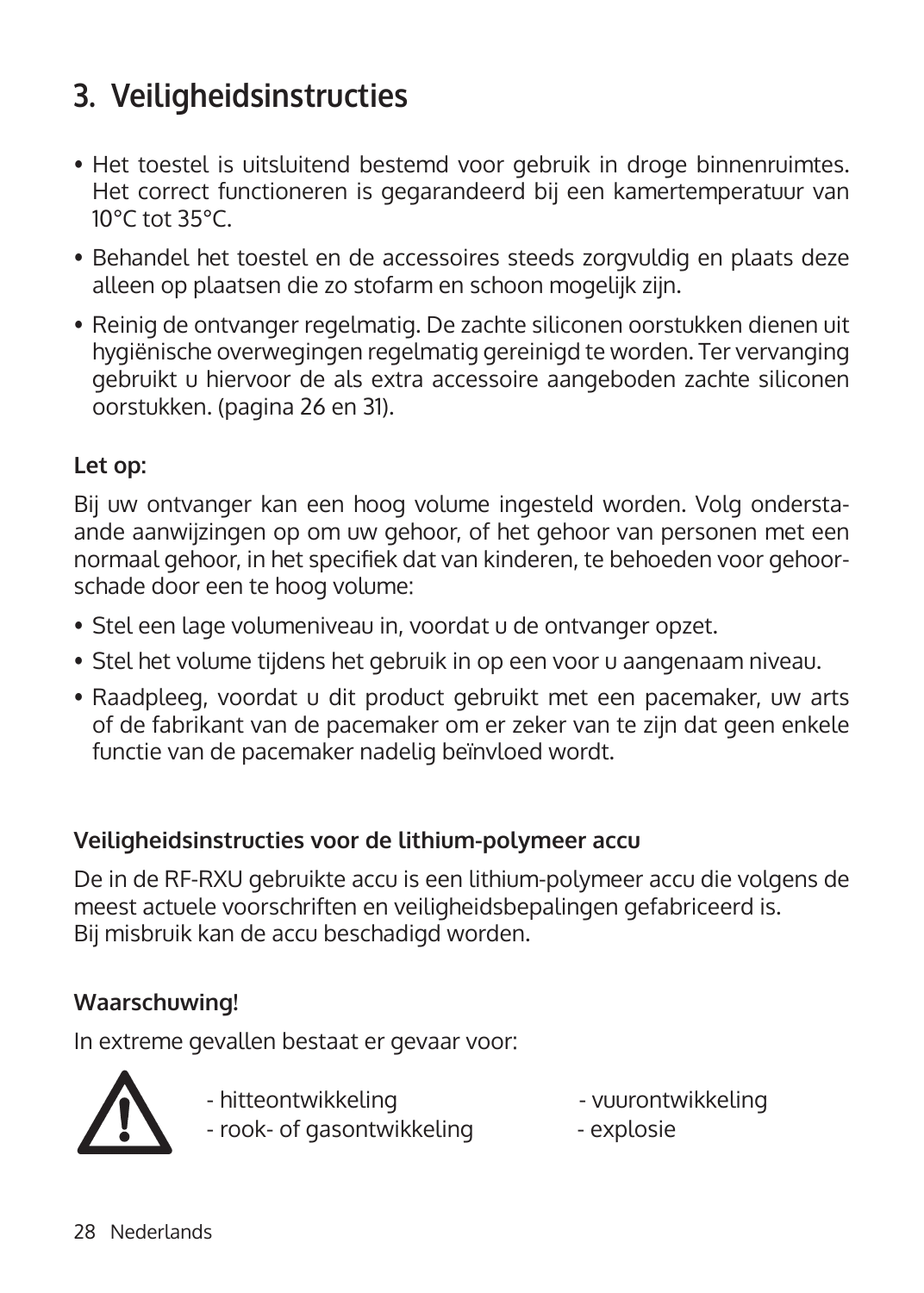- De accu niet boven 70°C verhitten, by. door zoninstraling of door deze in het vuur te werpen.
- De accu niet blootstellen aan vochtigheid.
- De accu niet kortsluiten.
- De accu niet demonteren of vervormen
- Toestel / accu koel en droog bij kamertemperatuur bewaren.
- Gebruik voor de accu uitsluitend de daarvoor bestemde opladers.
- Indien de accu langere tijd niet gebruikt wordt, de accu in het toestel regelmatig opnieuw opladen (iedere 6 maanden gedurende ca. 1 uur).
- De accu alleen bij een omgevingstemperatuur van 10°C tot 40°C opladen.
- Bij een duidelijk defect toestel de accu niet weer opladen.
- Geef defecte toestellen c.q. toestellen met lege accu's uitsluitend terug aan uw vakhandelaar.

### **Behandeling:**

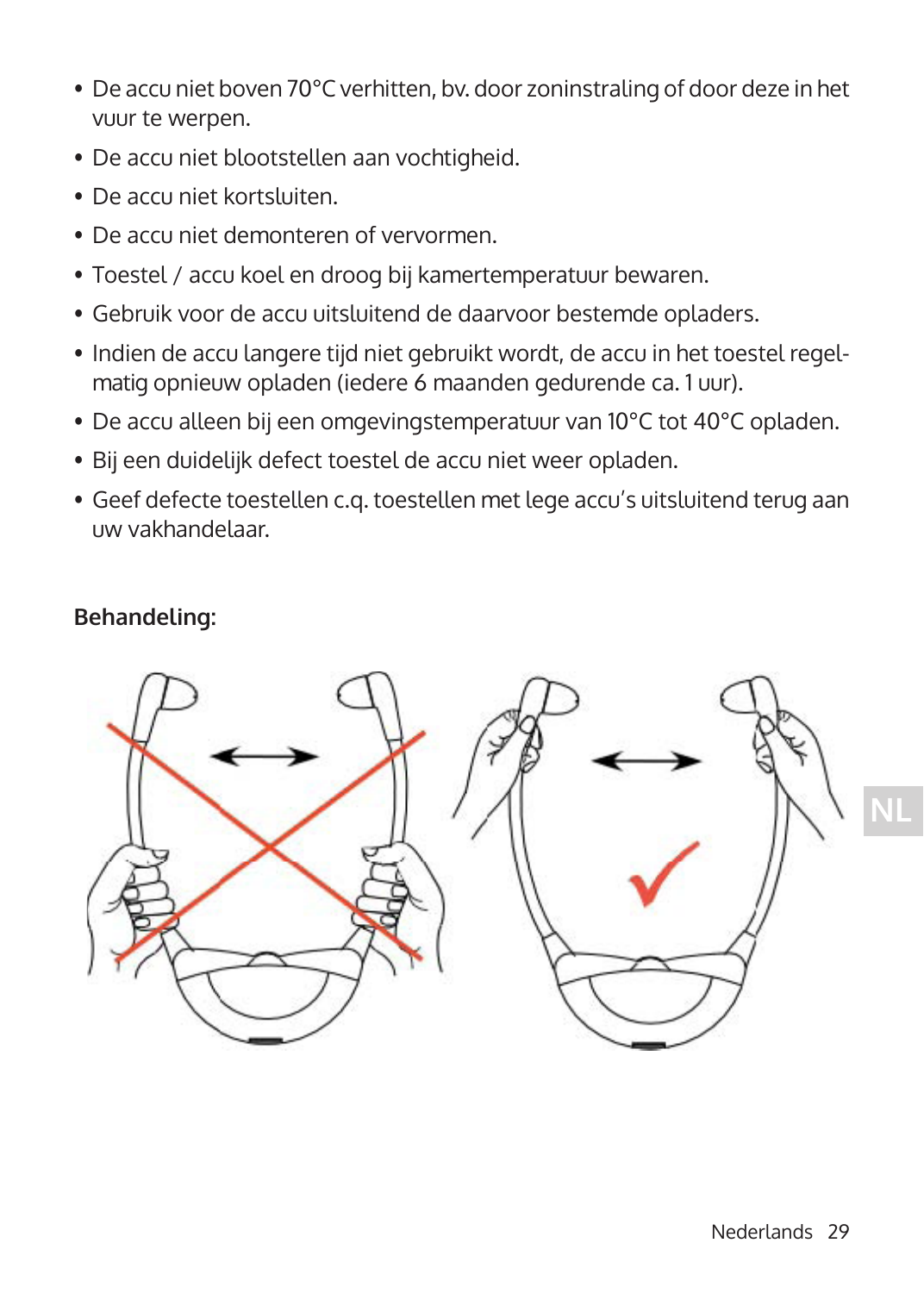# **4. RF-RXU gebruiken**

### **4.1 Volume omhoog / omlaag**

Stel met de volumeregelaar op de ontvanger eerst een laag volume in om uw gehoor te beschermen. Het volume neemt toe bij draaien in de richting »5« en neemt af bij draaien in de richting »0«.

### **4.2 AAN/UIT-schakeling**

Zet de ontvanger op. De toestel gaat door het spreiden van de beugel automatisch aan. Wanneer u de ontvanger afzet, wordt deze automatisch weer uitgeschakeld.

### **4.3 Ontvangst**

Er wordt gestart met de ontvangst zodra het apparaat wordt ingeschakeld. . Het blauwe indicatielampje knippert tweemaal per seconde tijdens een actieve verbinding met een Contacta RF-zender. Het indicatielampje zal gaan knipperen als er geen actieve verbinding is.

## **4.3 Verbinbding met Contacta RF-zender**

Schakel een Contacta RF zender (RF-TX1, RF-TRX, RF-TXS of RF-TXRM) aan. De zender moet op MASTER-prioriteit worden ingesteld (behalve RF-TX1, die automatisch als MASTER is ingesteld).

Om er zeker van te zijn dat de RF-RXU is gekoppeld aan de frequentie van de zender, moet de ontvanger zich in de nabijheid van deze zender bevinden. Plaats de RF-RXU op uw oren en gebruik een puntig voorwerp om de interne CONNECT-knop gedurende 2 seconden in te drukken. Het blauwe indicatielampje knippert snel en de ontvanger wordt nu met de zender verbonden. Wanneer u de ontvanger uit- en weer aanschakelt, zal de ontvanger automatisch verbinding maken met de eerder aangesloten zender, aangezien het kanaalgroepnummer sindsdien niet meer gewijzigd is.

Als het kanaalgroepnummer van de betreffende zender is gewijzigd, moet de ontvanger opnieuw worden aangesloten door middel van de CONNECTknop, zoals hierboven beschreven.

## **4.4 Voeding / opladen**

Het apparaat bevat een oplaadbare lithium-ion batterij van 3,7 V / 280 mAh. Plaats de RF-RXU in het laadstation van de betreffende lader (enkelvoudige lader, laadkoffer RF-RXU-DC10). De rode laadstatus-LED brandt tijdens het opladen. De LED wordt uitgeschakeld wanneer de batterij volledig geladen is.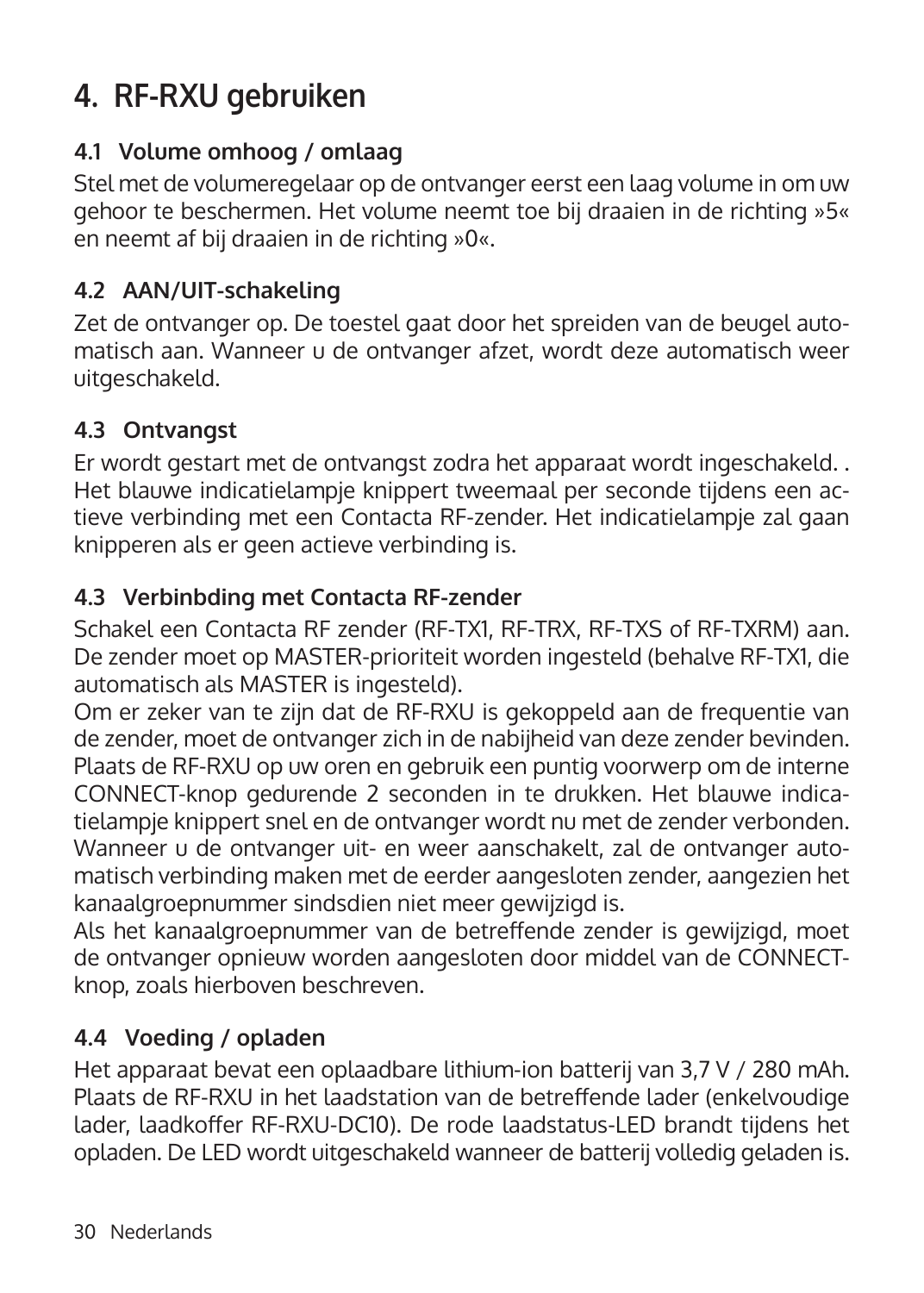### **4.5 Siliconen oorstukken - reinigen / vervangen**

U kunt het oorstuk van de houder omlaag trekken. Reinig het oorstuk met mild zeepwater. Droog de oorstukken goed en plaats ze er vervolgens weer op terug.

De huidneutrale siliconen oorstukken kunnen bij sterke verontreiniging vervangen worden.

## **5. Specificaties Contacta RF RF-RXU**

| Type apparaat:                      | Ontvanger                                              |
|-------------------------------------|--------------------------------------------------------|
| Afmetingen:                         | $225 \times 95 \times 19$ mm (H $\times$ B $\times$ D) |
| Gewicht:                            | 70 g (incl. batterij)                                  |
| Type frequentie:                    | ISM 2403 - 2480 MHz                                    |
| Zendmodus:                          | ISM 2.4 GHz FSK modulatie met frequentiesprongen       |
| RX-gevoeligheid:                    | $-95$ dBm                                              |
| Vertraging:                         | $<$ 30 ms                                              |
| Kanaal-afstand:                     | 1 MHz                                                  |
| Data-overdrachtssnelheid:<br>2 Mbps |                                                        |
| Voeding:                            | LI-POL 3,7 V / 280 mAh                                 |
| Luistertijd:                        | kenmerkend 6 uur                                       |

Dit apparaat voldoet aan de eisen van de volgende EU-richtlijnen:



- RED Richtlijn 2014/53/EU
- EMC Richtlijn 2014/30/EU
	- LVD Richtlijn 2014/35/EU
	- RoHS Richtlijn 2011/65/EU
	- WEEE Richtlijn 2012/19/EU

De conformiteit met de voornoemde richtlijnen wordt bevestigd door het CE-teken op het apparaat.

Technische wijzigingen voorbehouden.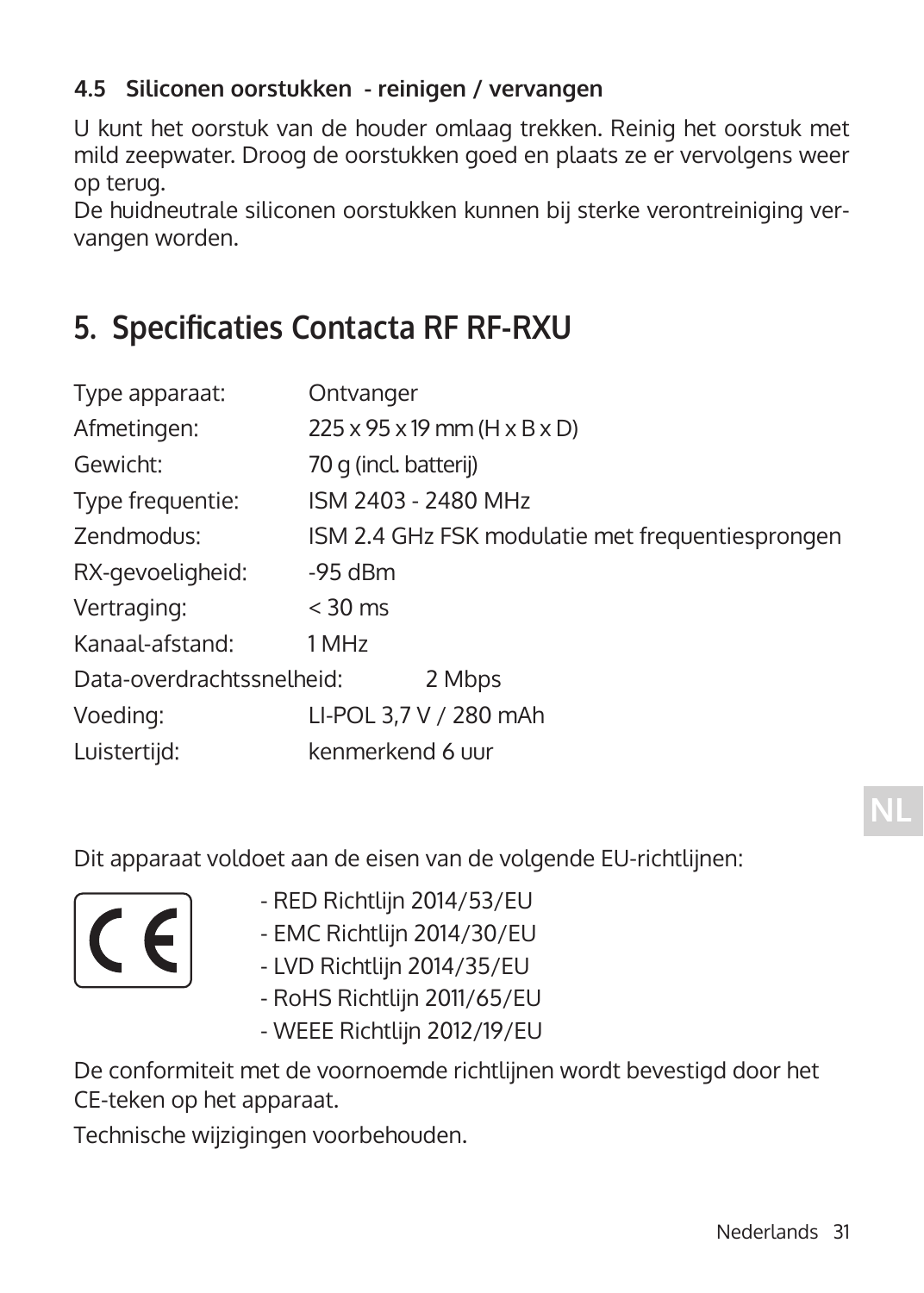## **Onderhoud en verzorging**

Alle »Contacta RF«-apparaten zijn onderhoudsvrij. Wanneer het apparaat vuil is, hoeft u het enkel met een zachte, vochtige doek te reinigen. Gebruik nooit alcohol, verdunner of andere organische oplosmiddelen.

»Contacta RF«-apparaten mogen niet gedurende langere tijd blootgesteld worden aan directe zonnestralen en moeten daarnaast beschermd worden tegen grote hitte, vocht of sterke mechanische schokken.

Het RF-RXU is niet beschermd tegen spatwater. Plaats geen met vloeistof gevulde voorwerpen, bijv. vazen over het systeem.

### **Garantie**

De »Contacta RF«-systeem is zeer betrouwbaar en veilig. Mochten er ondanks correcte bediening storingen optreden, neem dan contact op met uw audicien of rechtstreeks met de fabrikant.

De garantie omvat de kostenloze reparatie en het gratis terugsturen van defecte apparaten. Het wordt aanbevolen dat u het product in de originele verpakking verzendt, dus bewaar de verpakking voor de duur van de garantieperiode.

De garantie vervalt bij beschadigingen die veroorzaakt werden door onoordeelkundig gebruik of bij reparatiepogingen van niet erkende personen (verbreking van het garantiezegel op het apparaat).

Reparaties op garantie kunnen alleen worden uitgevoerd als de garantiekaart samen met een kopie van de rekening/bon van de handelaar wordt ingestuurd.

**Het serienummer van het apparaat moet steeds vermeld worden.** 

**Accu**



De meegeleverde accu kan worden gerecycled. Lever de accu in bij de  $\Im$  chemokar of bij de vakhandel. Lever alleen lege accu's in om de bescherming van het milieu te garanderen.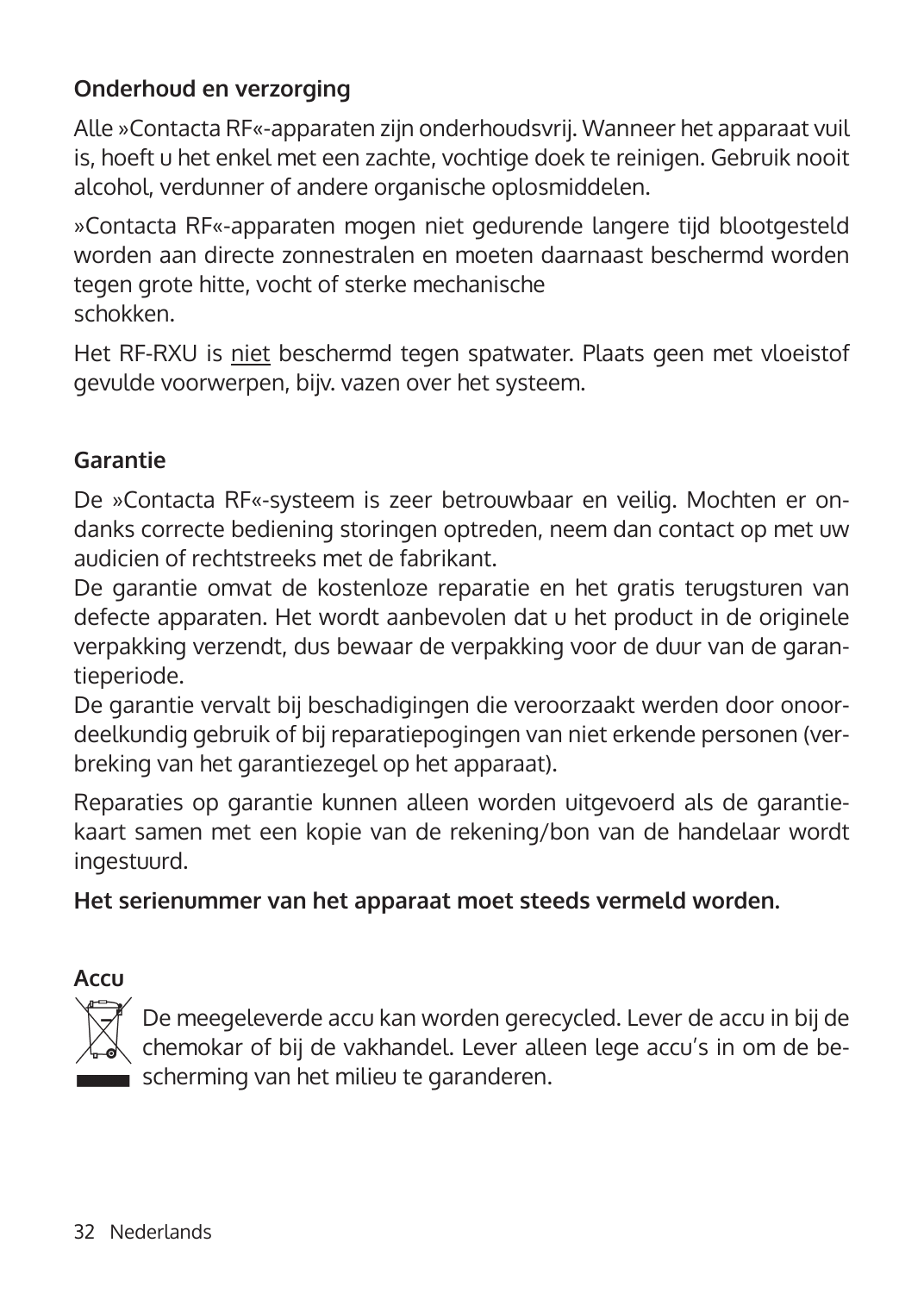

 **Verwijdering** van gebruikte elektrische en elektronische apparatuur  $\Diamond$  (toe te passen in de landen van de Europese Unie en andere Europese landen met een eigen inzamelsysteem voor zulke apparaten).

Het symbool op het product en de verpakking wijst erop dat dit product niet als normaal huisafval mag worden behandeld maar op een verzamelpunt voor de recyclage van elektrisch en elektronisch moet worden afgegeven.

Door uw bijdrage tot de correcte verwijdering van dit product, beschermt u de het milieu en de gezondheid van uw medemensen. Milieu en gezondheid worden door foute verwijdering in gevaar gebracht.

Materiaalrecyclage helpt het verbruik van grondstoffen te reduceren. Meer informatie over de recyclage van dit product krijgt u bij uw gemeente, de communale afvalverwijderingsbedrijven of in de zaak waar u dit product heeft gekocht.

**NL**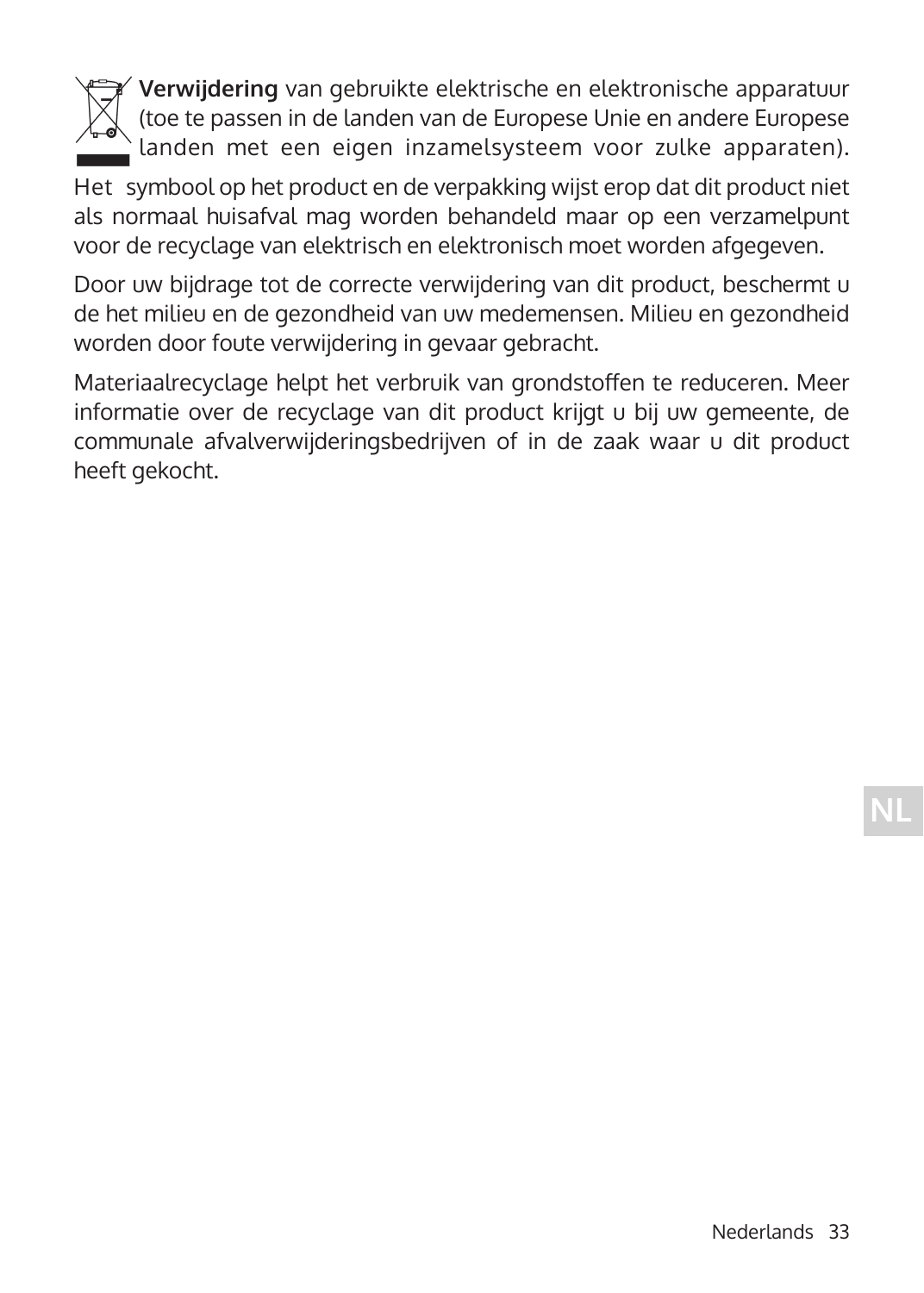# **1. Informazioni generali**

### **1.1 Introduzione**

Grazie per l'acquisto del sistema di comunicazione »Contacta RF«! Avete optato per un sistema moderno e affidabile. Leggere attentamente le istruzioni per l'uso per poter mettere correttamente in funzione i dispositivi e familiarizzarsi con tutte le possibilità del sistema.

»Contacta RF« è un sistema ideale per le applicazioni di gruppo, dal semplice dialogo ai sistemi di interpretariato, team-teaching e conferenza.

### **1.2 Contenuto della scatola Contacta RF-RXU**

Verificare che tutti i pezzi elencati di seguito siano contenuti nel volume di consegna:

- Contacta RF-RXU
- batteria ricaricabile
- istruzioni per l'uso
- scheda di garanzia

In caso di pezzi mancanti, rivolgersi al rivenditore specializzato o direttamente al produttore.

### **1.3 Caratteristiche principali**

- Trasmissione 2.4 GHz utilizzabile in tutto il mondo
- Ampia portata fino a 150 m
- Qualità del suono completamente digitale e cristallina
- fino a 6 ore di esercizio per caricamento di batteria
- Accende e spegne automaticamente
- Collegamento ai trasmettitori molto facile

### **1.4 Accessori disponibili**

- adattatori per orecchie in silicone, di serie (24 coppie)
- adattatori per orecchie in silicone, conico (24 coppie)
- batteria ricaricabile BATT-RF-RXU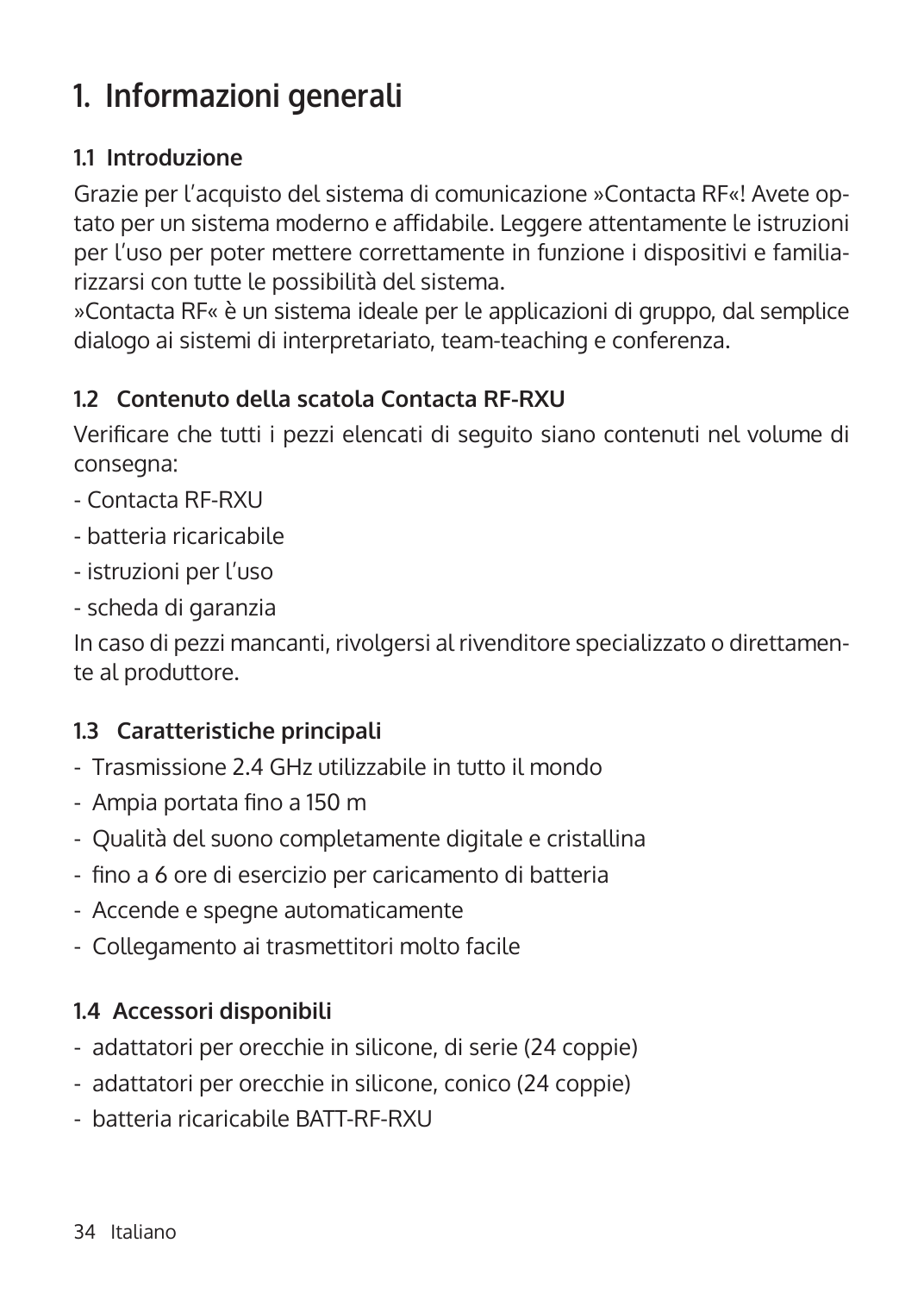# **2. Contacta RF-RXU Ricevitore stetoscopio**

### **2.1 Elementi e indicatori**

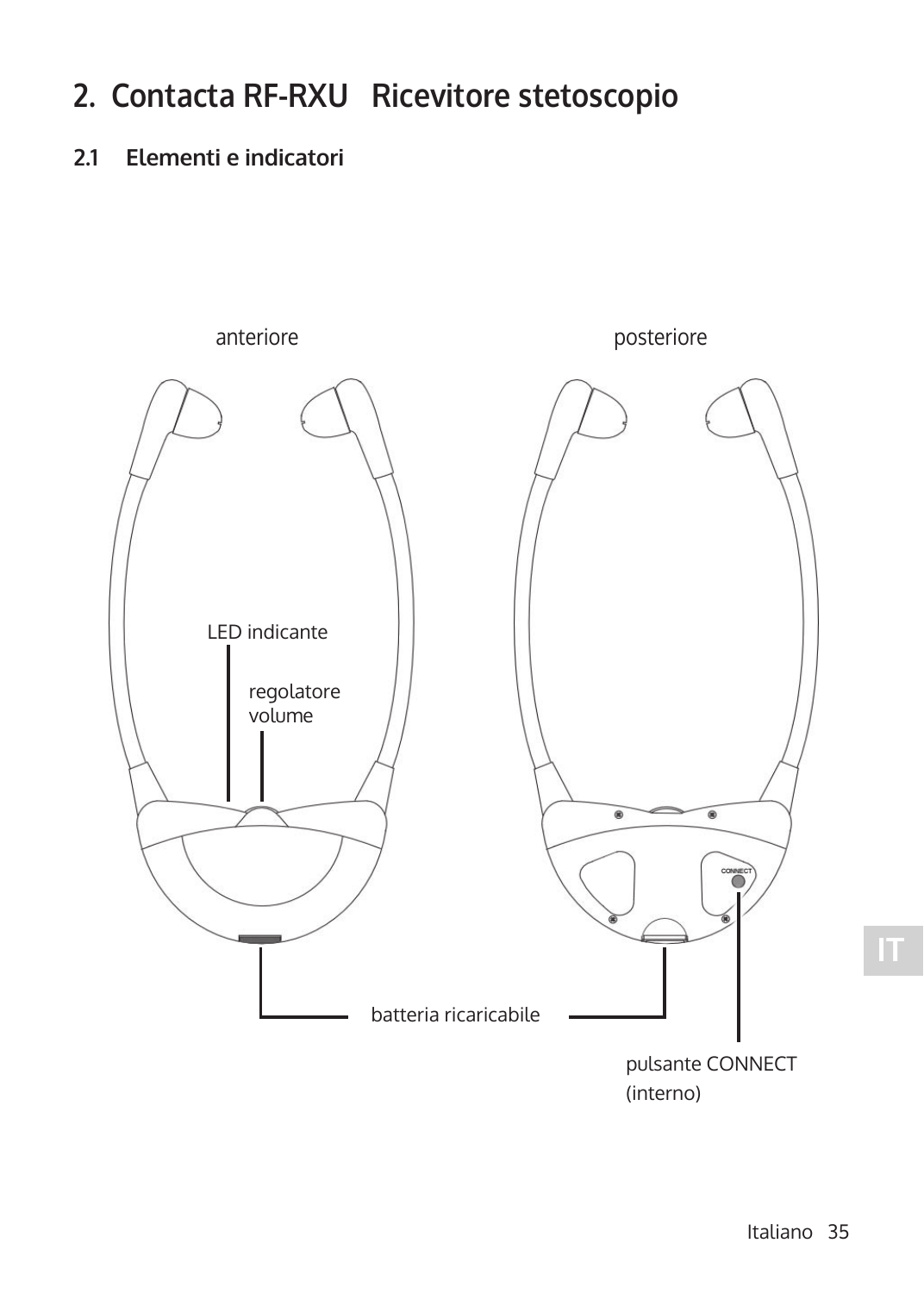# **3. Avvertenze di sicurezza**

- Ouesto apparecchio è stato progettato per l'uso in ambienti interni asciutti. Il corretto funzionamento è garantito a una temperatura ambiente com- presa tra 10 °C e 35 °C.
- Maneggiare l'apparecchio e gli accessori sempre con delicatezza e collocarli soltanto in luoghi che siano quanto più privi di polvere e puliti possibile.
- Pulire il trasmettitore e il ricevitore regolarmente. Gli adattatori per orecchie in morbido silicone si devono pulire regolarmente per motivi di igiene. Come ricambio, utilizzare gli adattatori per orecchie in morbido silicone offerti come accessori speciali. (vedi pagine 34 e 39).

### **Attenzione:**

Il volume impostato sul ricevitore può risultare molto alto. Per evitare danni al vostro udito e quello di persone con l'udito sensibile, come in particolare i bambini, a causa del volume troppo alto, osservare quanto segue:

- Prima di applicare il ricevitore, impostare il volume a un livello basso.
- Durante l'utilizzo, regolare il volume a un livello confortevole.
- Se si è portatori di pacemaker, prima di usare il prodotto in questione occorre accertarsi, presso il proprio medico o presso il produttore del pacemaker stesso, che non vengano compromesse le funzioni del pacemaker.

### **Avvertenze di sicurezza relative alla batteria ricaricabile ai polimeri di litio**

La batteria ricaricabile che si usa nella RF-RXU è ai polimeri di litio ed è prodotta secondo le normative e le disposizioni di sicurezza attualmente in vigore.

In caso di abuso o uso improprio, la batteria si può danneggiare.

### **Attenzione!**

Nei casi estremi, i rischi potranno essere:



- sviluppo di calore - sviluppo di fiamme<br>- esplosione - sviluppo di fumi o c

- 
- sviluppo di fumi o gas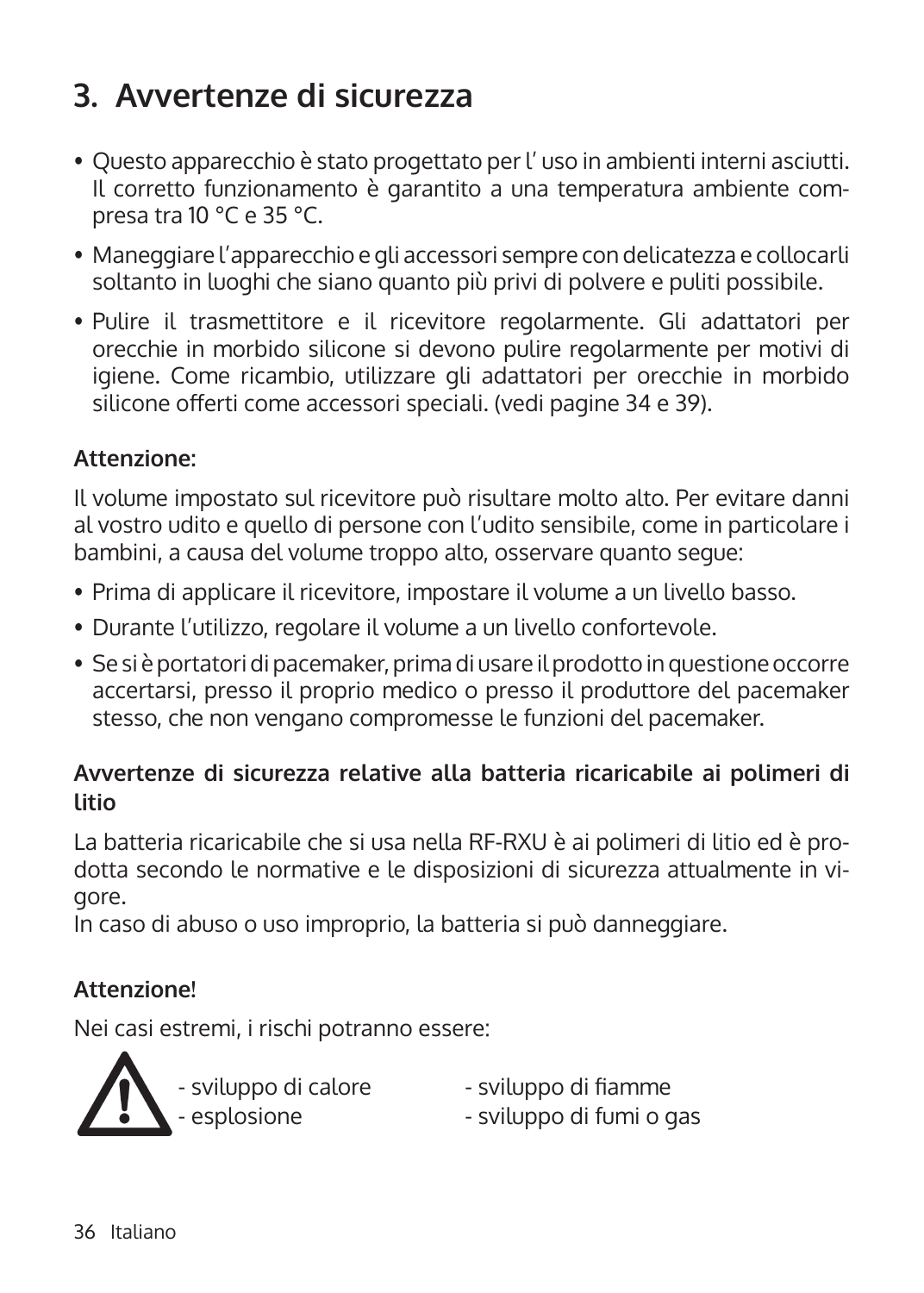- Non surriscaldare la batteria oltre i 70°C, ad es. se esposta alla luce solare diretta, e non gettarla nel fuoco.
- Non esporre la batteria all'umidità.
- Non cortocircuitare la batteria.
- Non smontare né deformare la batteria.
- Conservare gli apparecchi / la batteria in luogo fresco e asciutto a temperatura ambiente.
- Utilizzare solo le stazioni di ricarica previste.
- In caso di inutilizzo prolungato, ricaricare la batteria nell'apparecchio a intervalli regolari (ogni 6 mesi per ca. 1 ora).
- Ricaricare la batteria a una temperatura ambiente compresa tra 10°C e 40°C.
- Se l'apparecchio è chiaramente difettoso, la batteria non va ricaricata.
- Si prega di smaltire i dispositivi difettosi o le batterie consumate in modo ecocompatibile.

#### **Trattamento:**

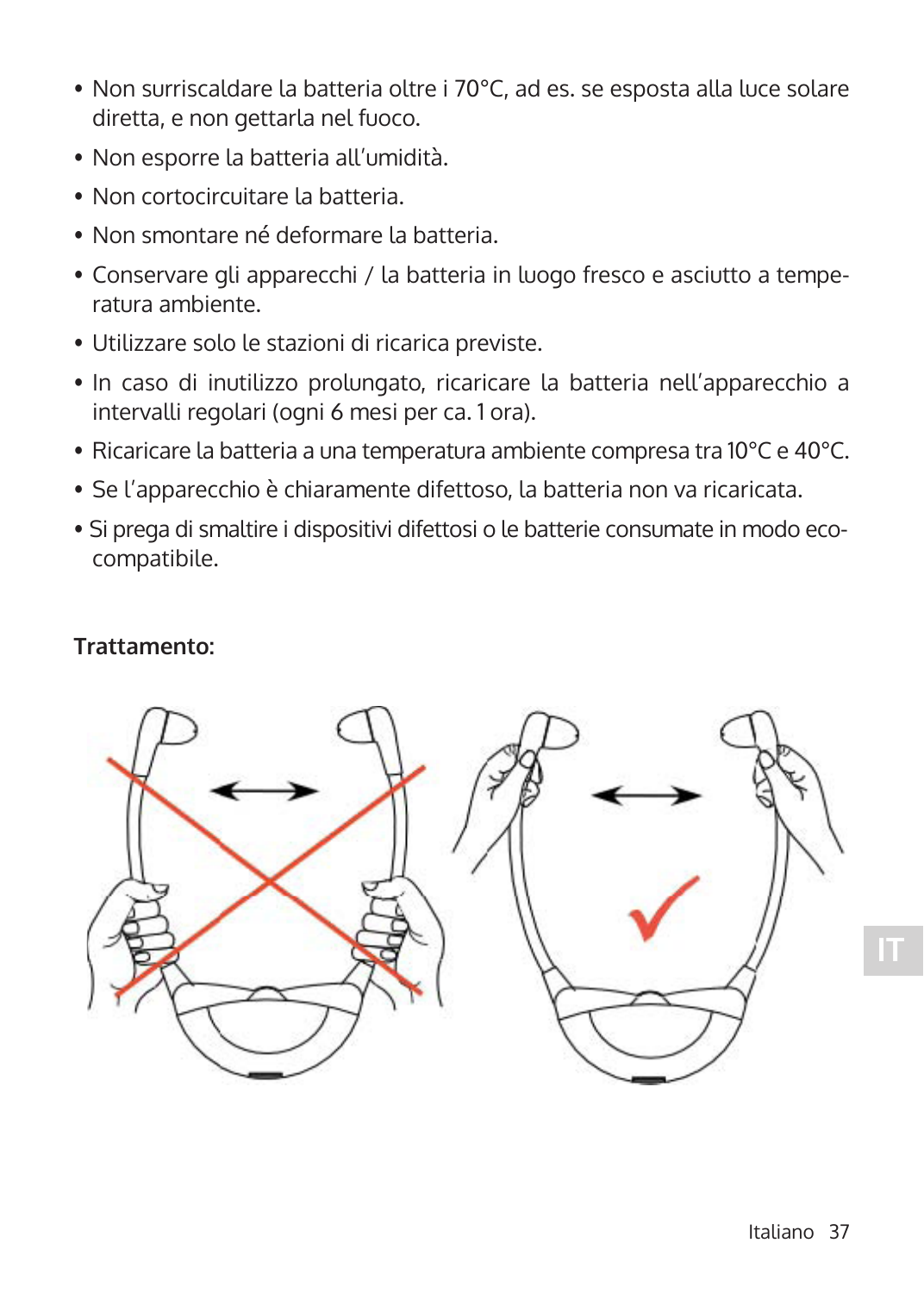# **4. Uso del RF-RXU**

### **4.1 Regolare il volume**

Impostare prima un volume basso tramite l'apposito regolatore 1 sul ricevitore per proteggere il proprio udito. Il volume si aumenta ruotando in direzione »5« e si abbassa ruotando verso lo »0«.

### **4.2 Accensione e spegnimento**

Posizionare il ricevitore sulle orecchie. Il ricevitore si accende automaticamente quando i bracci sono estesi. Il ricevitore si spegne automaticamente quando lo si toglie.

### **4.3 Ricezione**

Dopo l'accensione, l'apparecchio è immediatamente pronto a ricevere. Il LED lampeggia in blu due volte al secondo durante una connessione attiva con un trasmettitore Contacta RF. Senza un collegamento attivo ad un trasmettitore, il LED lampeggia continuamente.

### **4.3 Collegamento a un trasmettitore Contacta RF**

Accendere un trasmettitore Contacta RF (RF-TX1, RF-TRX, RF-TXS, o RF-TX-RM) Il trasmettitore deve essere impostato su priorità MASTER (tranne RF-TX1, che è MASTER per impostazione predefinita).

Per assicurarsi che l' RF-RXU si collegherà alla trasmissione del trasmettitore previsto, il ricevitore deve trovarsi nella vicinanza del trasmettitore. Posizionare l' RF-RXU sulle orecchie e utilizzare un oggetto appuntito per premere il pulsante interno CONNECT per 2 secondi. Il LED lampeggia rapidamente e il ricevitore collegherà con il trasmettitore.

Spegnendo e riaccendendo il ricevitore, il ricevitore si connetterà automaticamente al trasmettitore precedentemente collegato, dato che il suo numero di gruppo canale non è stato modificato da allora.

Se il numero del gruppo canale del rispettivo trasmettitore è cambiato, il ricevitore deve essere ricollegato per mezzo del pulsante CONNECT, come descritto sopra.

### **4.4 Alimentazione elettrica / caricamento**

L'apparecchio possiede una batteria al litio polimero da 3,7 V / 280 mAh. Posizionare l' RF-RXU nella rispettiva stazione di ricarica (caricabatterie singolo o valigia caricabatterie RF-RXU-DC10). Il LED rosso dello stato di carica s'illumina durante il processo di carica. In caso di caricamento di successo e completo, il LED si spegne.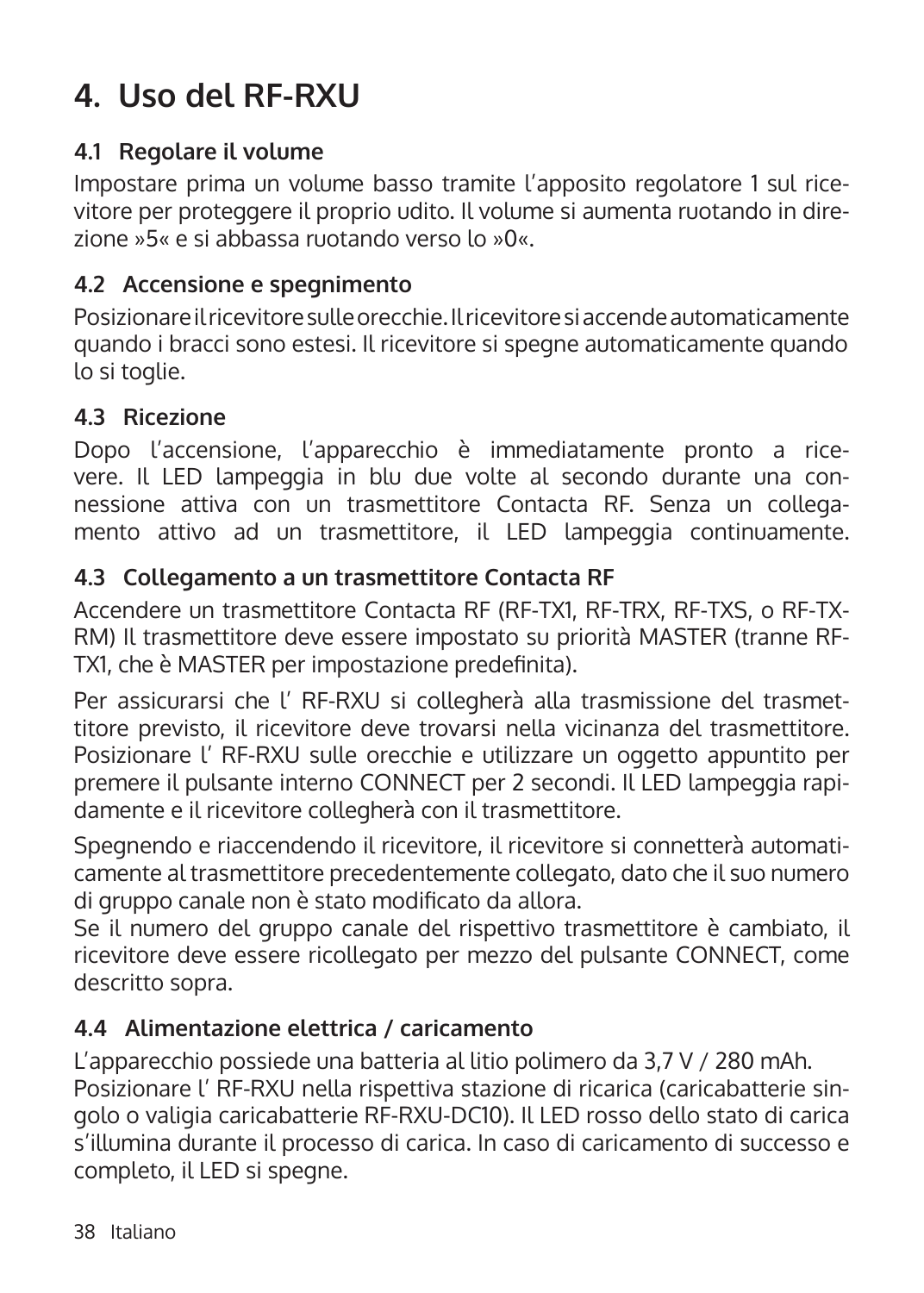### **4.5 Adattatori per orecchie in silicone - pulizia / sostituzione**

L'adattatore per orecchie si può togliere dal supporto tirandolo verso il basso. Gli adattatori si devono pulire con acqua saponata delicata. Al termine della pulizia, asciugarli bene e riapplicarli di nuovo.

Gli adattori devono essere sostituiti se sono molto sporcati o danneggiati.

## **5. Dati tecnici Contacta RF-RXU**

| Tipo di apparecchio: Ricevitore           |                                                                          |
|-------------------------------------------|--------------------------------------------------------------------------|
| Dimensioni:                               | $225 \times 95 \times 19$ mm (H $\times$ L $\times$ P)                   |
| Peso:                                     | 70 g (batteria incl.)                                                    |
| Tipo di frequenza:                        | ISM 2403 - 2480 MHz                                                      |
|                                           | Tipo di trasmissione: ISM 2.4 GHz FSK modulazione con salto di frequenza |
| Sensibilità RX:                           | $-95$ dBm                                                                |
| Ritardo:                                  | $<$ 30 ms                                                                |
| Spaziatura tra canali: 1 MHz              |                                                                          |
| Velocità di trasmissione dei dati: 2 Mbps |                                                                          |
| Alimentazione elettrica:                  | LI-POL 3,7 V / 280 mAh                                                   |
| Tempo di ricezione: in media 6 ore        |                                                                          |

Il presente apparecchio è conforme ai requisiti delle seguenti direttive UE:



- 
- Direttiva EMC 2014/30/EU
- Direttiva LVD 2014/35/EU
- Direttiva RoHS 2011/65/EU
- Direttiva WEEE 2012/19/EU

La conformità con le direttive di cui sopra viene confermata dalla marcatura CE sull'apparecchio.

Ci riserviamo di effettuare modifiche tecniche.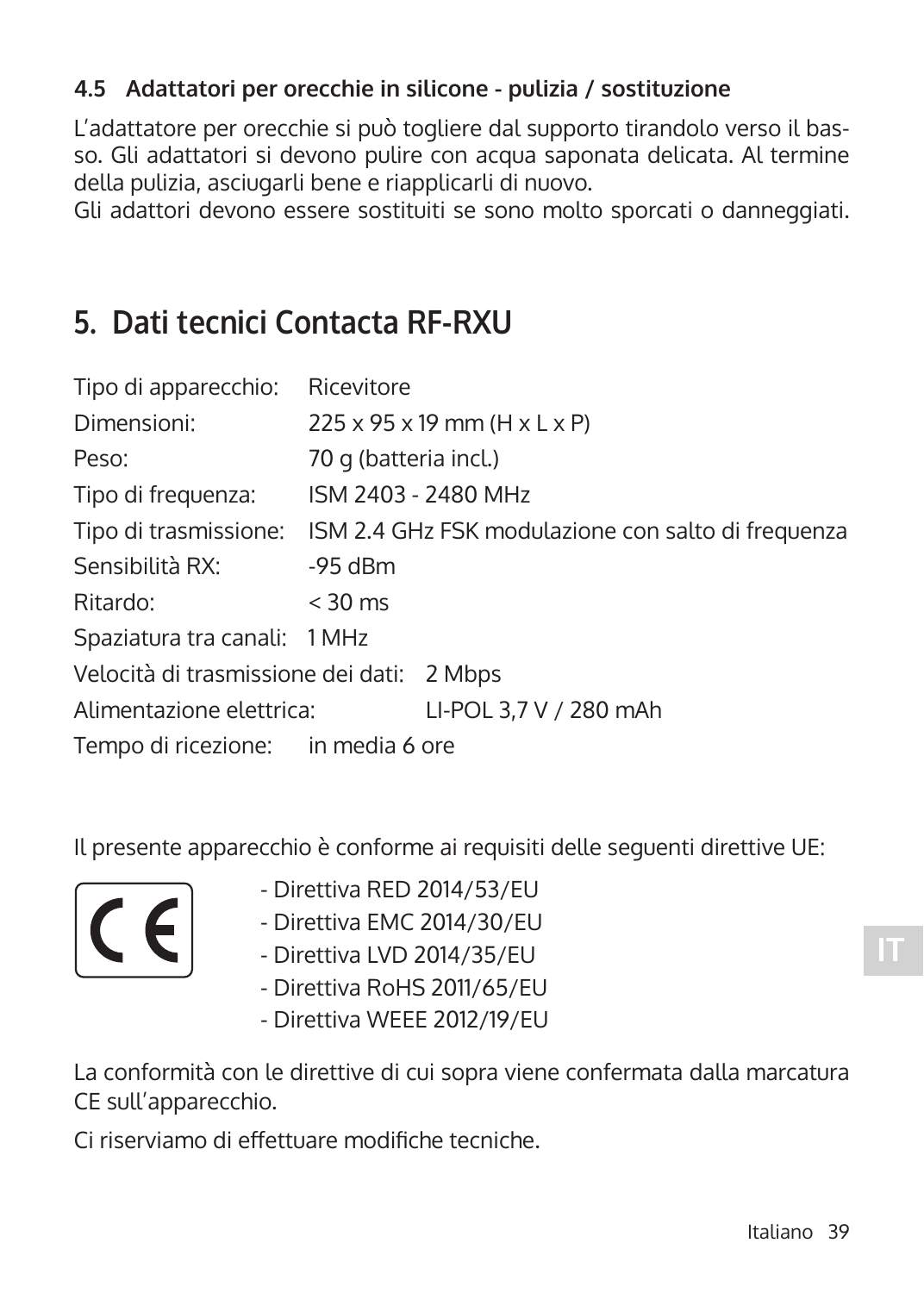### **Manutenzione**

Tutti gli apparecchi »Contacta RF« non necessitano di manutenzione.

Pulire le possibili impurità con un panno umido e morbido. Non utilizzare mai alcool, di luenti o altri solventi organici. Evitare una prolungata esposizione degli apparecchi ai raggi solari e proteggerli da eccessivo calore, umi dità elevata e da forti scosse meccaniche.

Questo prodotto non è protetto dagli schizzi. Non appoggiare contenitori di liquidi (ad esem pio un vaso da fiori), né fiamme libere (ad esempio una candela) nelle vicinanze del prodotto.

### **Garanzia**

La systema »Contacta RF« ha un funzionamento estremamente sicuro. Se si dovessero però presentare dei guasti, nonostante la si sia montata ed utilizzata correttamente, contattare il rivenditore specializzato o rivolgersi direttamente al produttore.

La prestazione di garanzia comprende la riparazione gratuita e la spedizione di ritorno gratuita. Se possibile, inviare il prodotto nella confezione originale, si consiglia di non buttarla via.

La garanzia perde validità in caso di danni provocati da un utilizzo improprio o da tentativi di riparazione da parte di persone non autorizzate (distruzione del sigillo di garanzia).

Le riparazioni saranno eseguite solo durante il periodo di validità della garanzia, dietro invio della scheda di garanzia unitamente a una copia della fattura o dello scontrino di acquisto.

### **Deve in qualsiasi caso essere indicato anche il numero dell' apparecchio.**

#### **Batteria ricaricabile**



La batteria fornita in dotazione è riciclabile. Smaltirla nell'apposito contenitore per pile esauste o consegnandola al rivenditore specia- lizzato.Ai fini della tutela ambientale, smaltire soltanto batterie che siano scariche.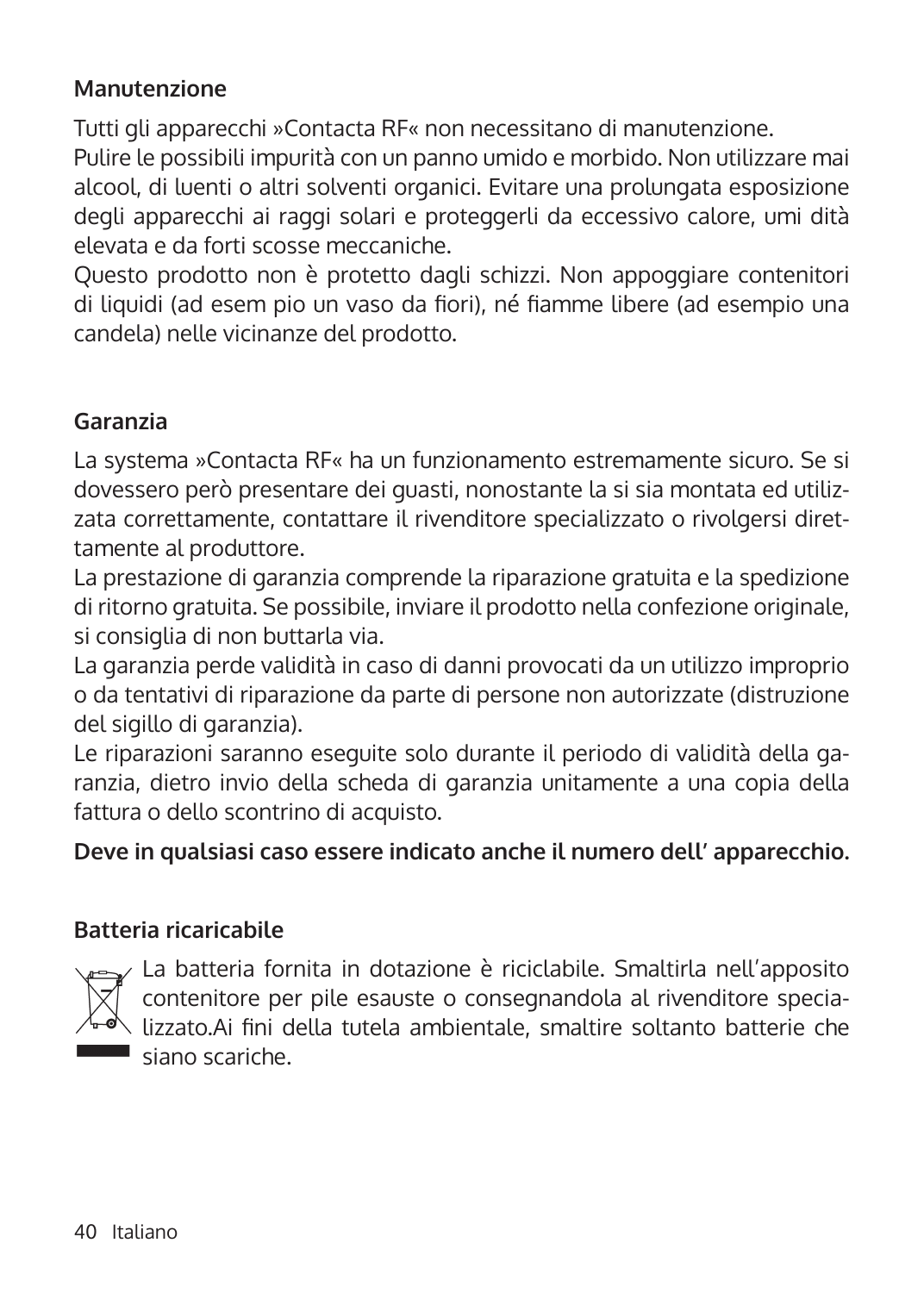

 **Smaltimento** delle apparecchiature elettriche ed elettroniche (norme a osservare nei paesi dell'Unione Europea e in altri paesi europei nei quali sia prevista la raccolta separata di questo tipo di apparecchiature).

Il simbolo riportato sul prodotto o sulla confezione indica che il telefono non deve essere smaltito attraverso i normali canali di smaltimento dei rifiuti domestici ma portato a un centro di raccolta per il riciclo delle apparecchiature elettriche ed elettroniche.

Il corretto smaltimento dell'apparecchio telefonico rappresenta un contributo attivo alla protezione dell'ambiente e della salute dei cittadini. Al contrario, uno smaltimento non corretto costituisce un pericolo per l'ambiente e la salute dei cittadini.

Il riciclaggio dei materiali contribuisce a ridurre l'utilizzo delle materie prime. Per ulteriori informazioni sul riciclaggio di questo prodotto rivolgersi alle autorità locali, al Comune o al negozio presso il quale è stato effettuato l'acquisto.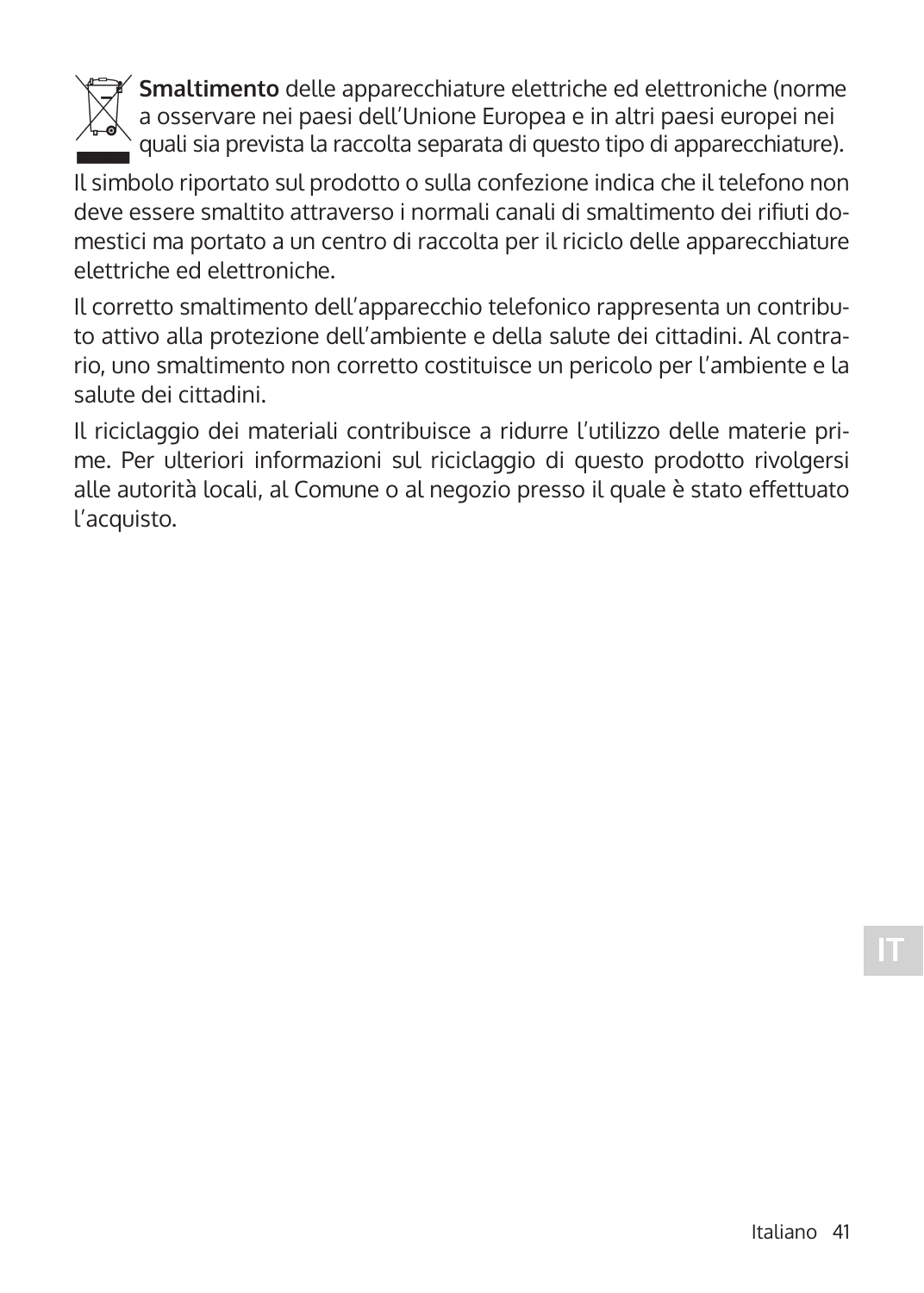# **1. Información general**

### **1.1 Introducción**

¡Muchas gracias por comprar el sistema de comunicaciones »Contacta RF«! Usted se ha decidido por un sistema moderno y fiable. Por favor, lea detenidamente estas instrucciones de servicio para poner los dispositivos correctamente en servicio y familiarizarse con todas las posibilidades del sistema.

»Contacta RF« es un sistema ideal para aplicaciones en grupos; desde el simple diálogo hasta sistemas de intérpretes, programación en equipo y de conferencias.

Ligero y delgado en su diseño, reúne calidad y multifuncionalidad a la par que una gran facilidad de manejo y la más actualizada tecnología radioeléctrica.

### **1.2 Volumen de suministro Contacta RF-RXU**

Compruebe, por favor, si todas las piezas indicadas a continuación están incluidas:

- Contacta RF-RXU
- Batería recargable
- Instrucciones de manejo
- Tarjeta de garantía

En caso de que falten piezas, diríjase por favor a su revendedor especializado o directamente al fabricante.

### **1.3 Características principales**

- Utilizable en todo el mundo, transmisión en 2.4 GHz
- Gran alcance de hasta 150 m
- Calidad de sonido digital
- Hasta 6 horas de servicio por carga de batería
- Función de encendido/apagado automático
- Fácil procedimiento de conexión

### **1.4 Accesorios disponibles**

- Adaptadores de silicona, estándar (24 parejas)
- Adaptadores de silicona, cónico (24 parejas)
- Batería recargable BATT-RF-RXU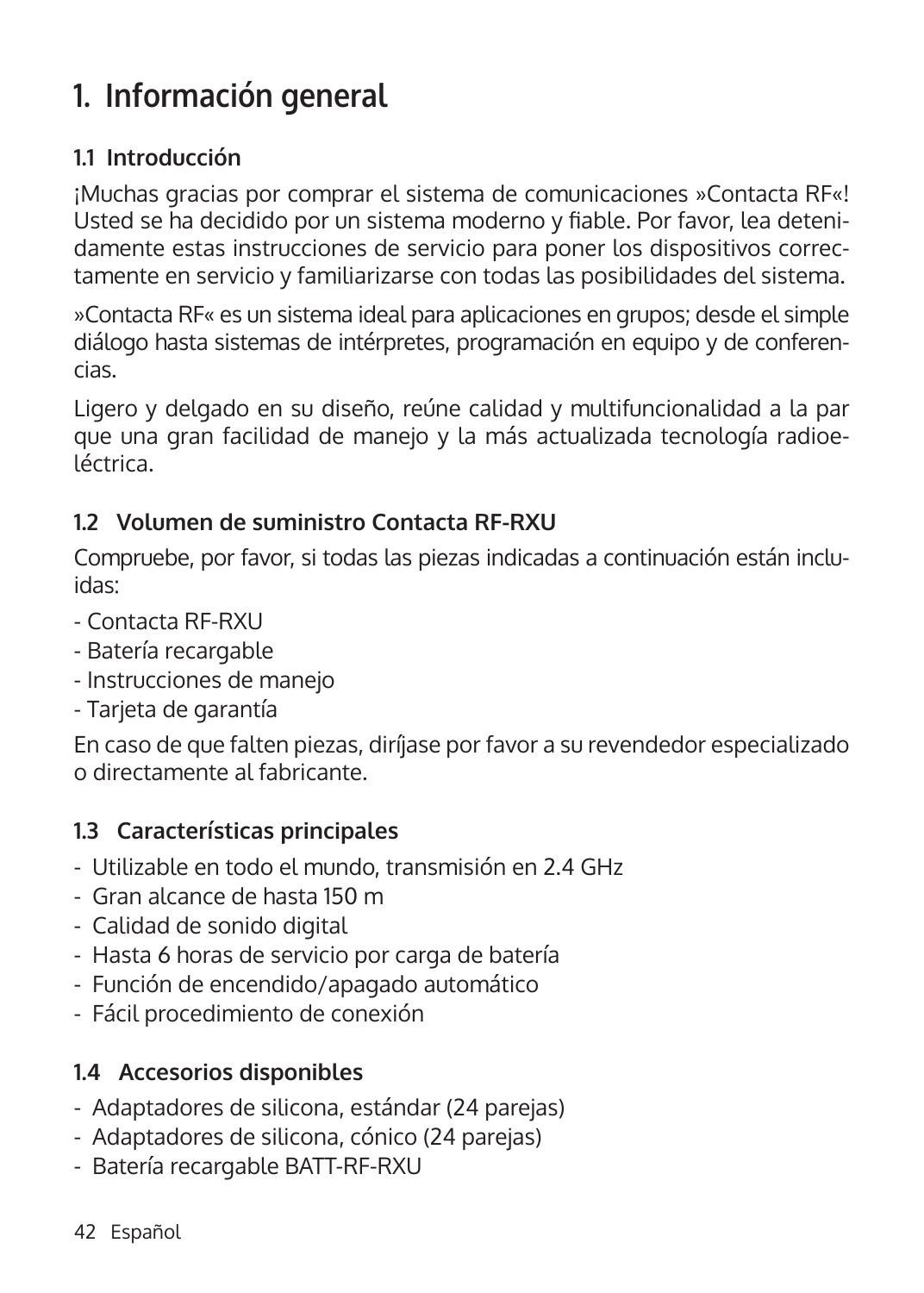## **2. Contacta RF-RXU Receptor estetoscópico**

## **2.1 Elementos e indicadores**

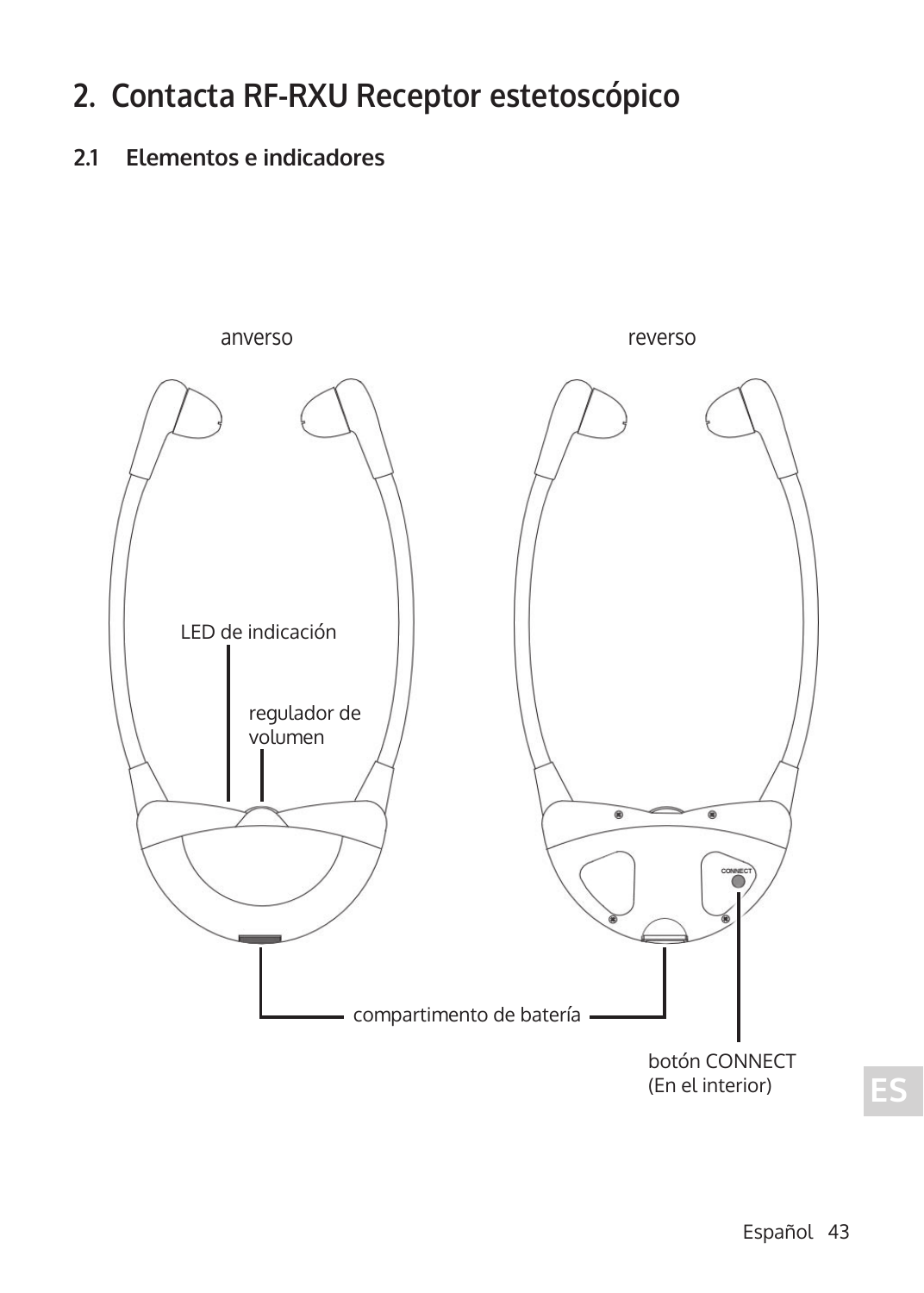# **3. Indicaciones de seguridad**

- El aparato han sido concebidos para utilizarse en interiores secos. Se garantiza el perfecto funcionamiento a una temperatura ambiente de 10 °C a 35 °C.
- Maneje el aparato y los accesorios siempre con cuidado y colóquelos en lo posible en lugares con poco polvo y limpios.
- Limpie el el receptor regularmente. Cuando se utilizan para grupos de personas, los adaptores de silicona deben limpiarse o sustituirse después de su uso por razones higiénicas. Para sustituirlos, utilice los adaptadores blandos de silicona que se ofrecen en los accesorios especiales (ver página 42 et 47).

### **Atención:**

Se puede configurar un volumen más alto en su receptor. Para proteger su oído o el oído de otras personas con audición normal de lesiones auditivas por un volumen demasiado alto, tenga en cuenta las siguientes indicaciones:

- Configure un volumen bajo antes de utilizar el receptor.
- Configure el volumen a un nivel adecuado mientras usa el aparato.
- Si utiliza un marcapasos, antes de utilizar este producto asegúrese, consultando a su médico o al fabricante del marcapasos, de que las funciones del marcapasos no se verán perjudicadas.

### **Indicaciones de seguridad para la batería de polímero de litio**

La batería que se utiliza para el RF-RXU es una batería de polímero de litio fabricada conforme a los reglamentos y normas de seguridad más actuales. En caso de mal uso o un uso indebido, la batería puede resultar dañada.

### **¡Advertencia!**

En casos extremos, hay peligro de:



- Generación de calor Incendio
- Formación de humo o gas Explosion
- 44 Español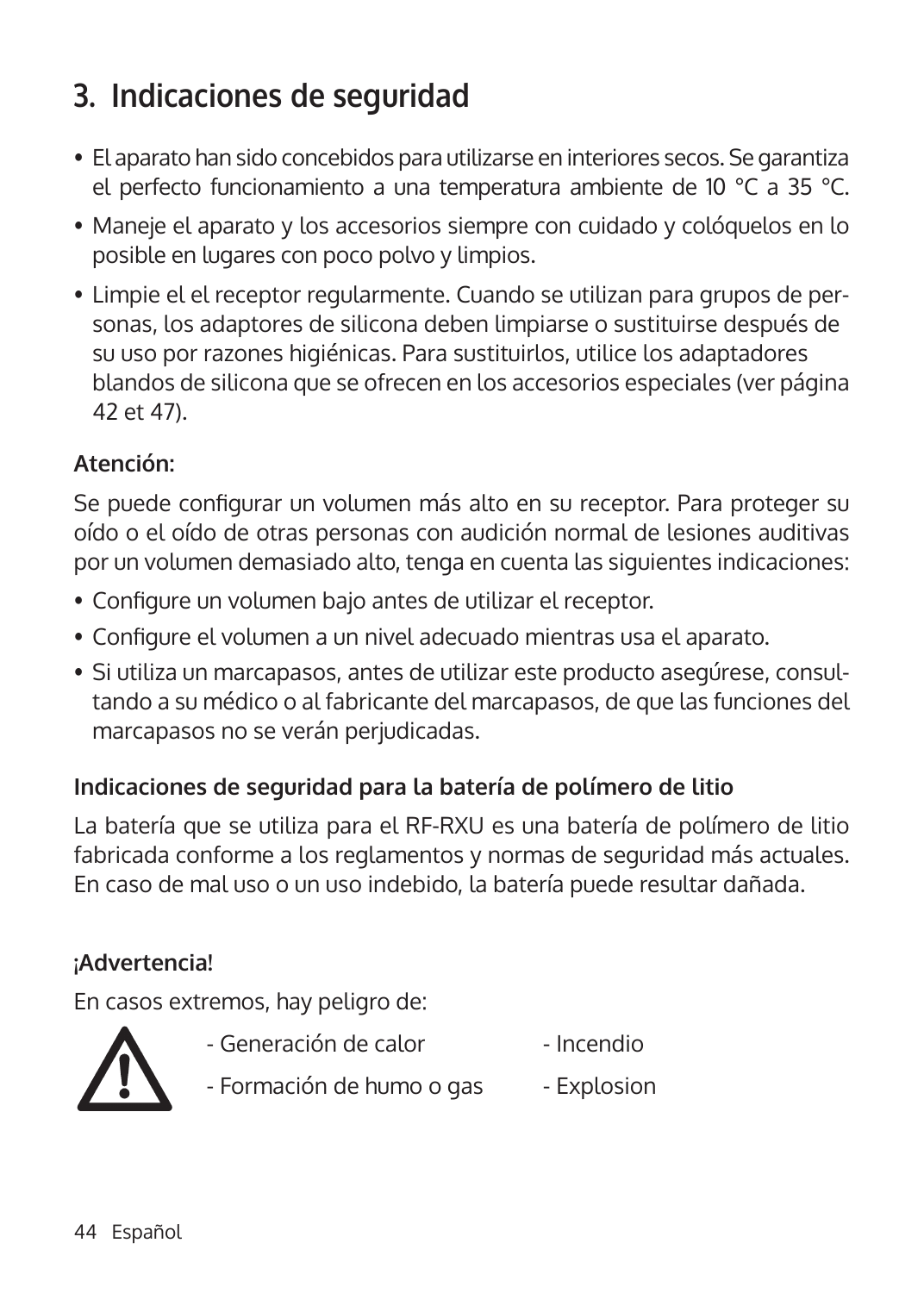- No deje que la batería se caliente a más de 70 °C, p. ej. por los rayos solares ni la arroje al fuego.
- No someta la batería a la humedad.
- No cortocircuite la batería.
- No desmonte ni deforme la batería.
- Almacene el aparato / la batería en un sitio frío y seco a temperatura ambiente.
- Utilice únicamente los cargadores previstos para la batería.
- Si se deja de utilizar durante largo tiempo, recargue regularmente la batería del aparato (cada 6 meses durante aprox. 1 hora).
- Cargue la batería solamente en una temperatura ambiente de 10°C a 40°C.
- Si detecta defectos en la batería, no la vuelva a cargar.
- Devuelva los aparatos defectuosos o los aparatos con baterías gastadas únicamente a su distribuidor especializado.

### **Recomendación de manejo:**

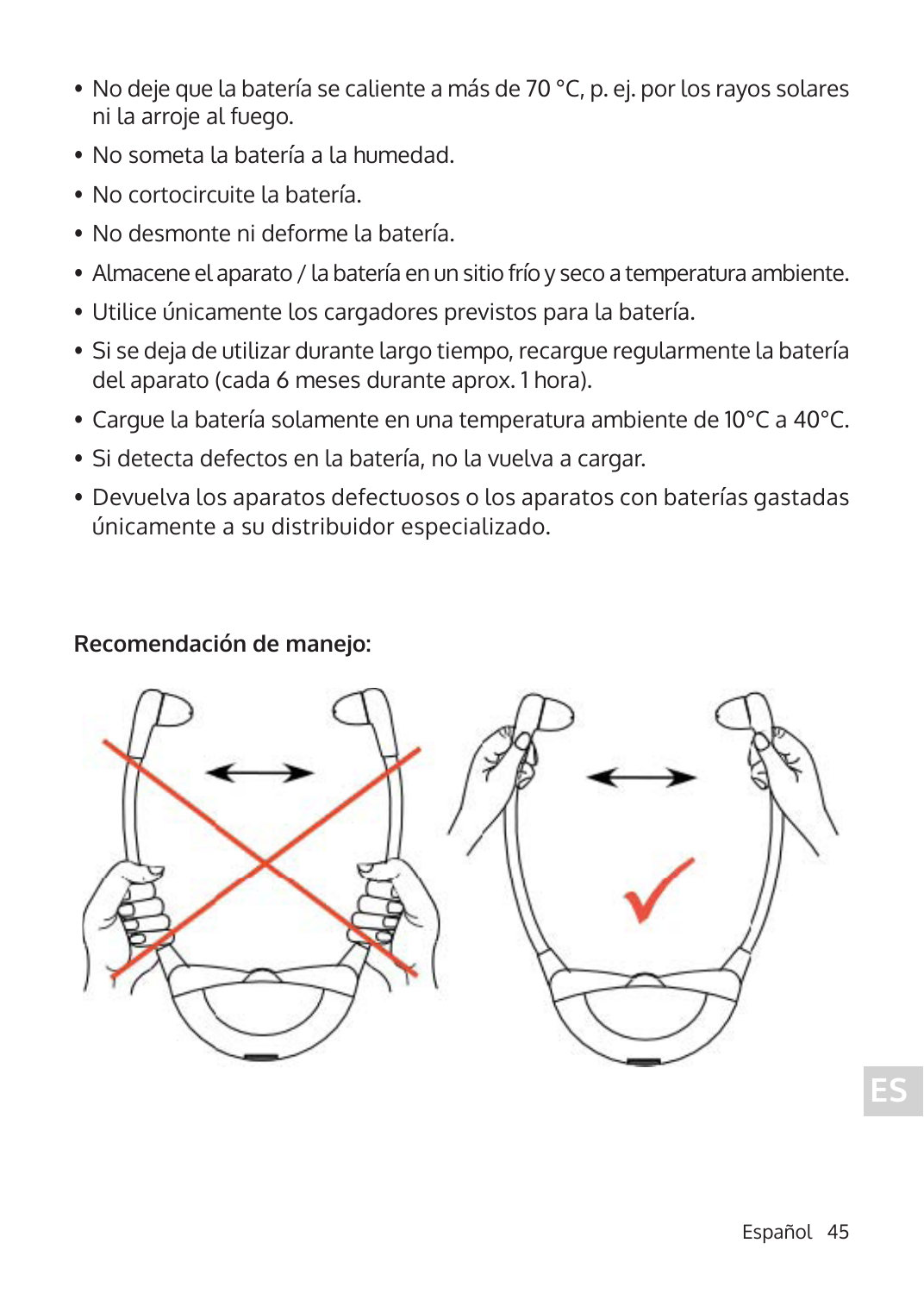# **4. Utilización de RF-RXU**

### **4.1 Ajustar el volumen**

Previamente configure con el regulador de volumen del receptor un volumen reducido para proteger sus oídos. El volumen aumenta al girar en sentido del »5« y se reduce al girar en sentido del »0«.

### **4.2 Conexión y desconexión**

Coloque el receptor en sus oídos. El receptor se enciende automáticamente al abrir el estribo. Al retirar el receptor, se desconecta automáticamente.

### **4.3 Recepción**

Tras la conexión, el dispositivo está inmediatamente disponible para la recepción. El indicador LED azul parpadeará dos veces por segundo durante una conexión activa con un transmisor Contacta RF. El indicador LED empezará a parpadear regularmente si no hay ninguna conexión activa.

### **4.3 Conexión a un transmisor Contacta RF**

Encienda un transmisor Contacta RF (RF-TX1, RF-TRX, RF-TXS o RF-TXRM). El transmisor debe estar ajustado a la prioridad MASTER (excepto RF-TX1, que es MASTER de serie).

Para asegurarse de que el RF-RXU se conecta a la transmisión de radio del transmisor deseado, el receptor debe estar lo más cerca posible de este transmisor. Coloque el RF-RXU en sus oídos y utilice un objeto puntiagudo para presionar el botón interno de CONNECT durante 2 segundos. El LED parpadea rápidamente y el receptor se conecta rá entonces al transmisor.

Si el receptor se apaga y enciende de nuevo, el receptor se conecta automáticamente al transmisor previamente emparejado, a menos que se haya cambiado el grupo de canales. Si el número del grupo de canales del transmisor respectivo ha cambiado, el receptor necesita reconectar por medio del botón CONNECT, como se describe arriba.

### **4.4 Suministro de corriente / Carga**

El dispositivo posee una batería recargable de iones de litio de 3,7 V / 280 mAh. Coloque el RF-RXU en la base de carga del cargador correspondiente (cargador individual, maletín cargador RF-RXU-DC10). El LED rojo de estado de carga parpadea durante este procedimiento. Con la carga completa realizada el LED se apaga.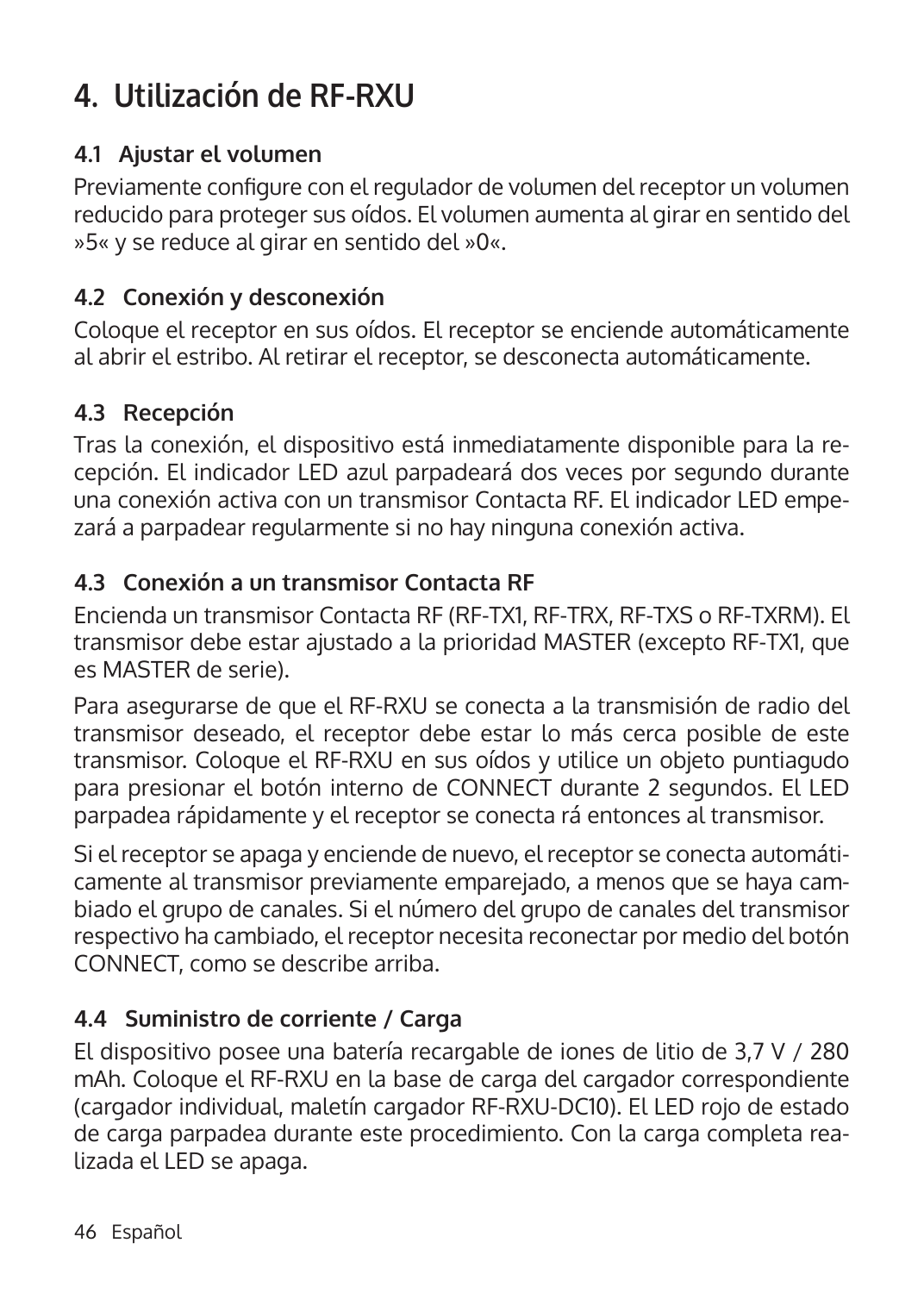## **4.5 Adaptadores de silicona - limpieza / sustitución**

Puede sacar el adaptador del soporte tirando de él hacia abajo. Limpie los adaptadores con agua ligeramente jabonosa. Seque bien los adaptadores y vuelva a colocarlos en los soportes.

Los adaptores deben ser reemplazados si están muy demasiados o dañados.

## **5. Datos técnicos Contacta RF-RXU**

| Tipo de dispositivo:       | Receptor                                                |
|----------------------------|---------------------------------------------------------|
| Dimensiones:               | $225 \times 95 \times 19$ mm (H $\times$ A $\times$ P)  |
| Peso:                      | 70 g (batería incluida)                                 |
| Tipo de frecuencia:        | ISM 2403 - 2480 MHz                                     |
| Tipo de transmisión:       | ISM 2.4 GHz FSK Modulación con salto de fre-<br>cuencia |
| Sensibilidad RX:           | $-95$ dBm                                               |
| Retardo:                   | $<$ 30 ms                                               |
| Distancia entre canales:   | 1 MHz                                                   |
| Velocidad de datos:        | 2 Mbps                                                  |
| Alimentación de corriente: | LI-PO 3,7 V / 280 mAh                                   |
| Tiempo de recepción:       | Promedio 6 h                                            |

Este aparato cumple los requisitos de las siguientes Directivas de la UE:



- 
- Directiva EMC 2014/30/EU
- Directiva LVD 2014/35/EU
- Directiva RoHS 2011/65/EU
- Directiva WEEE 2012/19/EU

La conformidad con las directivas anteriores está avalada por la marca CE que lleva el aparato.

Salvo modificaciones técnicos.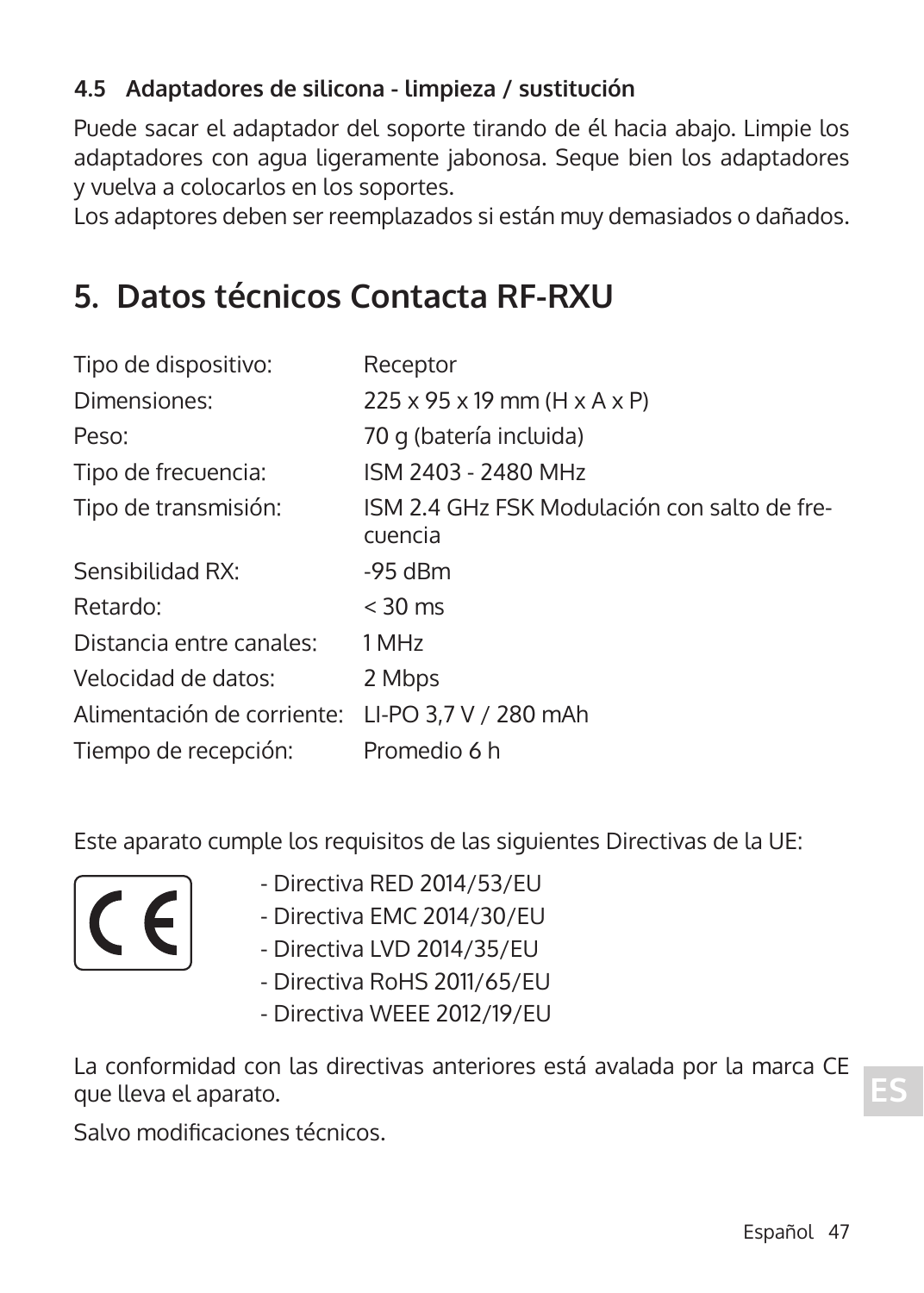### **Mantenimiento y cuidado**

Todos los aparatos »Contacta RF« son libres de mantenimiento.

De haberse ensuciado el aparato, éste se debería limpiar ocasionalmente con un trapo suave y húmedo. Nunca se deberán utilizar alcohol, diluyentes u otros disolventes orgánicos. El aparato no debería exponerse por tiempos prolongados a irradiación solar directa, y además debería protegerse del calor intenso, humedad o fuertes sacudidas mecánicas.

Este producto no está protegido contra derrames o salpicaduras accidentales de agua. No coloque recipientes con agua (como por ejemplo floreros) ni objetos que produzcan una llama viva (tales como velas encendidas) encima o cerca del producto.

### **Garantía**

Todos los equipos »Contacta RF« presentan una alta seguridad de funcionamiento. En caso de que, a pesar de haberse montado y operado de forma adecuada, se presenten fallos, le rogamos contactar con su establecimiento especializado o directamente el fabricante.

La prestación bajo garantía incluye la reparación gratuita al igual que la expedición de retorno. Si es posible, envíe el producto en su embalaje original. La garantía expira con daños causados por tratamiento incorrecto o intentos de reparación por personas no autorizadas (destrucción del sello del aparato). Las reparaciones en garantía solo se llevan a cabo si se remite la tarjeta de garantía debidamente cumplimentada y una copia de la factura/resguardo de compra del distribuidor técnico.

### **En todo caso se deberá indicar el número de aparato.**

### **Batería**



La batería suministrada es reciclable. Elimine la batería depositándola  $|\chi|$  en el contenedor de baterías o en el distribuidor especializado. Elimine  $\nearrow$  solamente baterías descargadas para garantizar la protección del medio ambiente.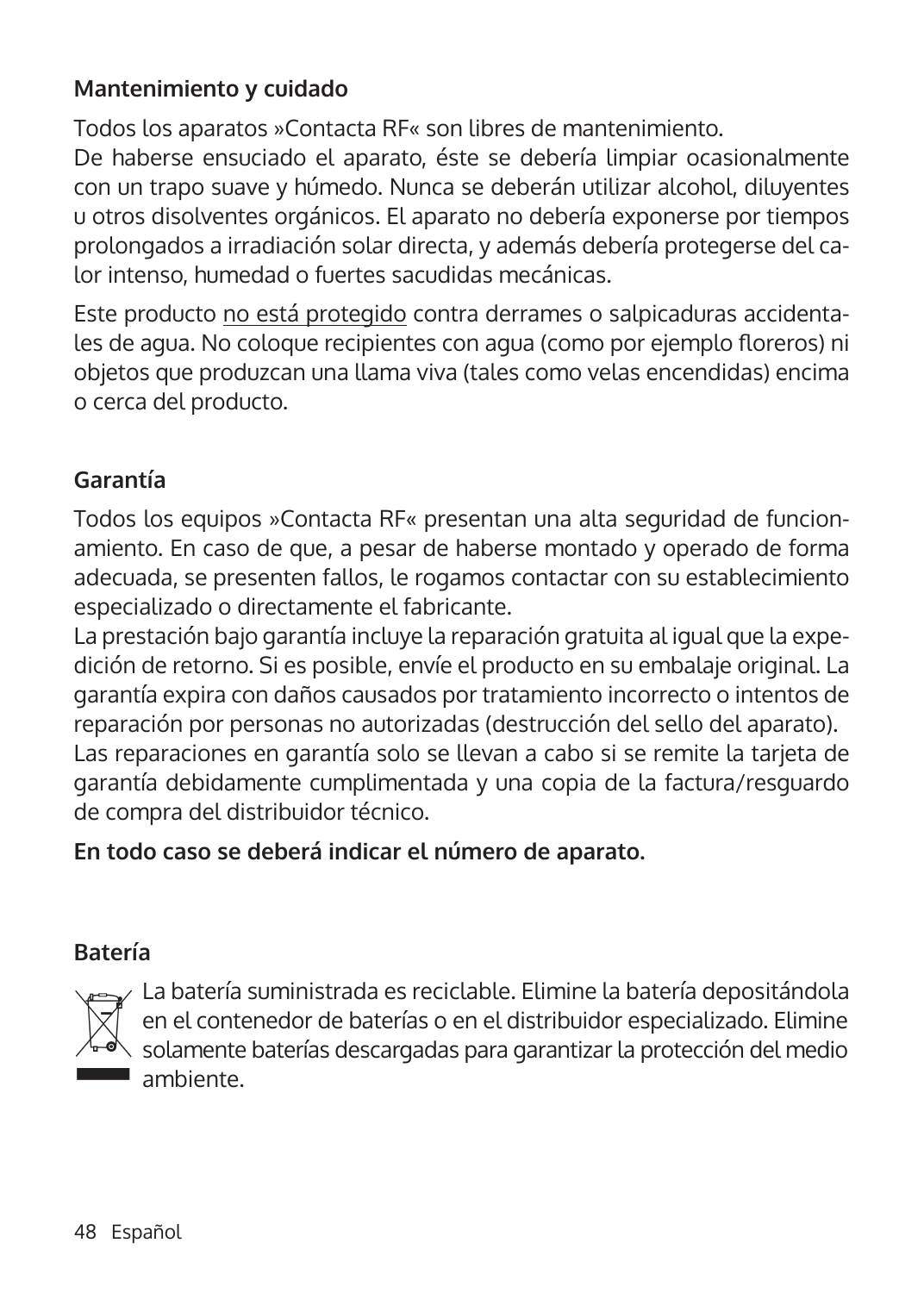

 **Eliminación** de equipos eléctricos y electrónicos usados (a respetar en los países de la Unión Europea y otros países europeos con un sistema de recogida independiente de este tipo de equipos).

El símbolo que aparece en el producto o en su embalaje indica que este producto no debe ser desechado junto con el resto de desechos, sino que debe llevarse a un centro de recogida de residuos para el reciclado de equipos eléctricos y electrónicos.

Desechando estos equipos correctamente contribuye de manera importante a la protección del medio ambiente y a su salud.

Desechar estos equipos incorrectamente pone en peligro el medio ambiente y su salud. El reciclaje del material ayuda a reducir la cantidad de materias primas utilizadas.

Para más información sobre el reciclaje de este producto, póngase en contacto con las autoridades locales, su ayuntamiento o la tienda en la que compró el producto.